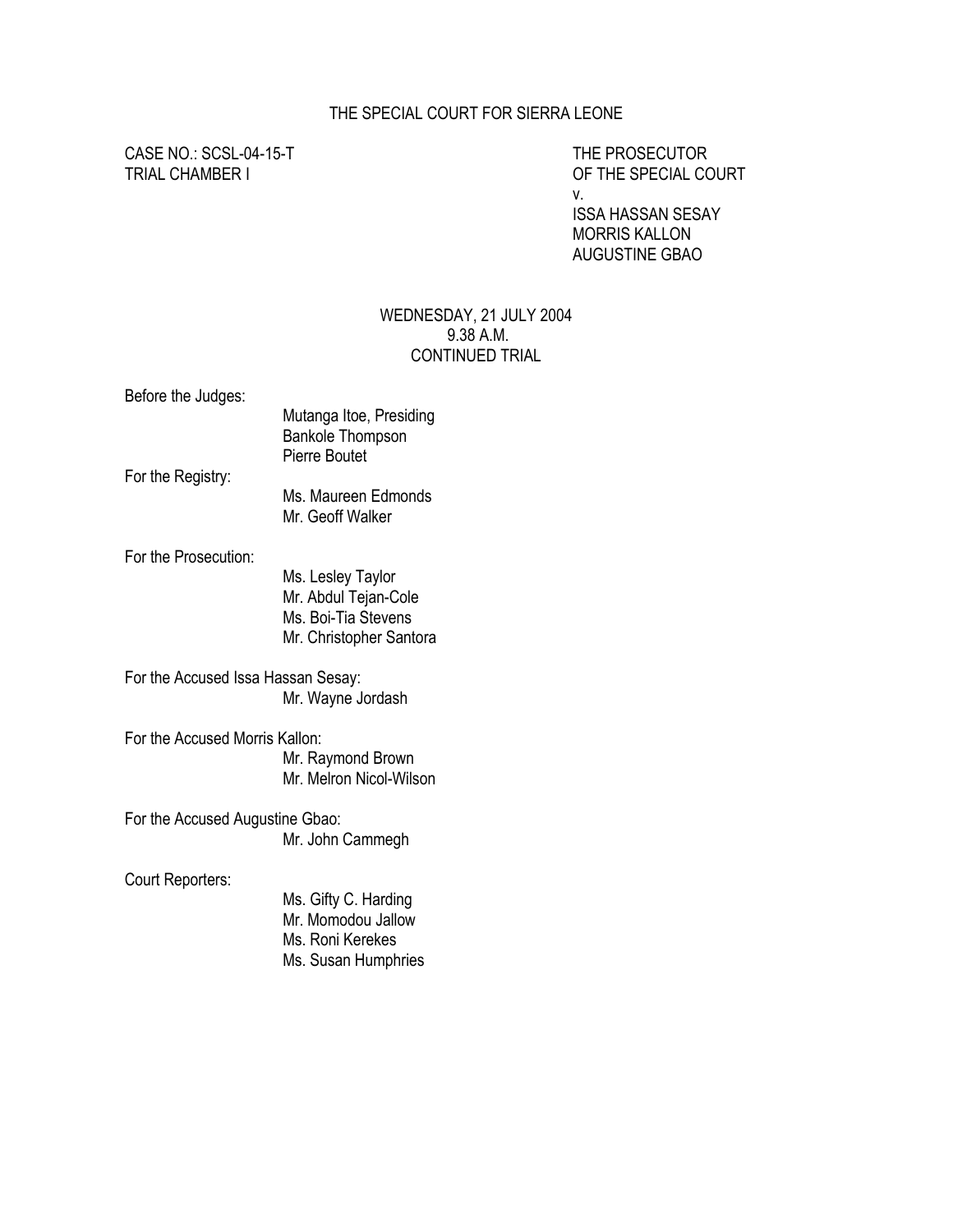## I N D E X

## **WITNESS**

| For the Prosecution: |  |
|----------------------|--|
| WITNESS TF1-077      |  |
|                      |  |
|                      |  |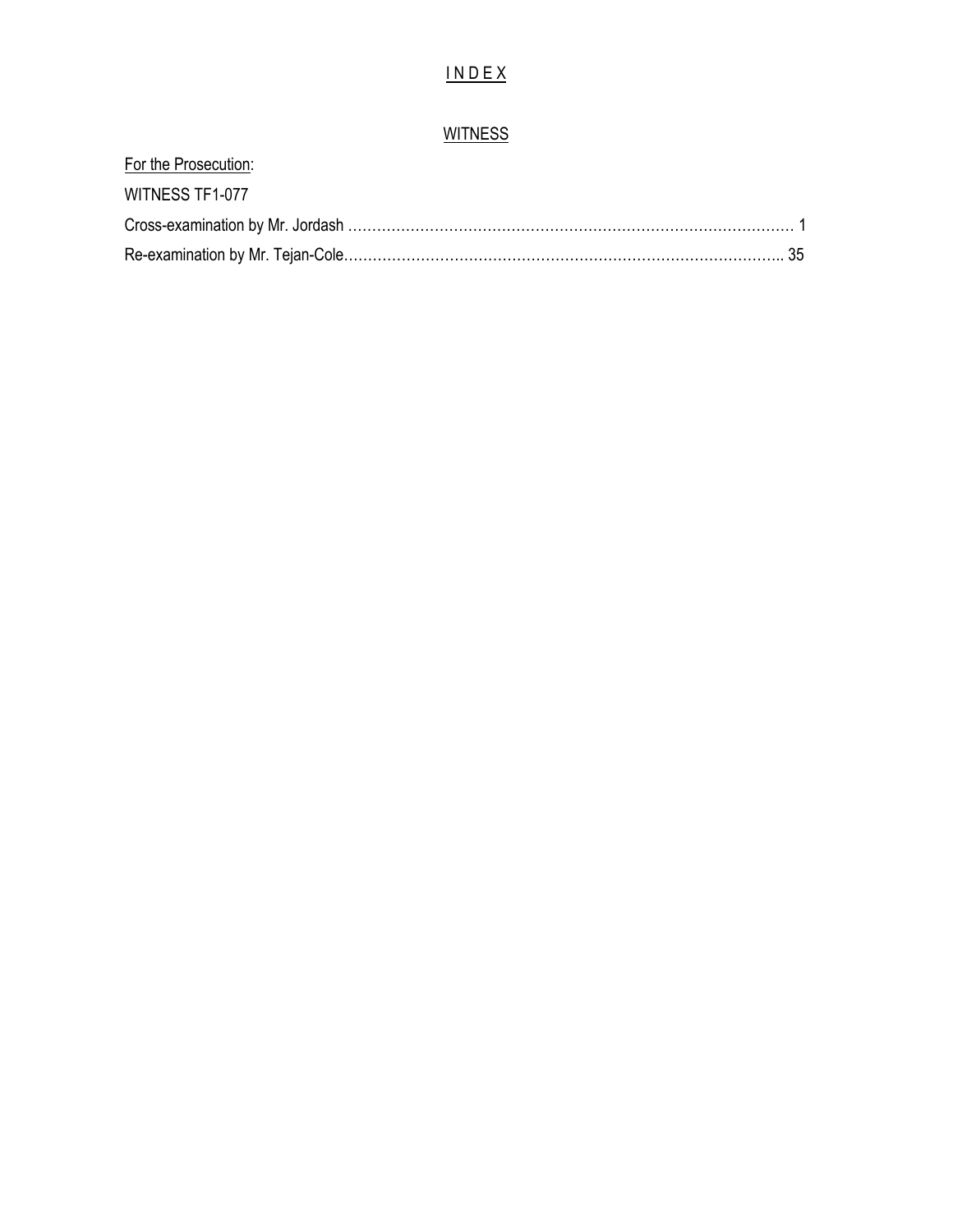|    |    | SESAY ET AL<br>21 JULY 2004                                                                          |
|----|----|------------------------------------------------------------------------------------------------------|
| 1  |    | Wednesday, 21 July 2004                                                                              |
| 2  |    | [The accused Sesay and Kallon entered court]                                                         |
| 3  |    | [The accused Gbao not present]                                                                       |
| 4  |    | [Witness entered court]                                                                              |
| 5  |    | [Upon commencing at 9.38 a.m.]                                                                       |
| 6  |    | MS. EDMONDS:                                                                                         |
| 7  |    | All persons having anything to do before this Special Court Trial Chamber draw near and give your    |
| 8  |    | attendance                                                                                           |
| 9  |    | MR. PRESIDENT:                                                                                       |
| 10 |    | Yes, we are resuming the session. And we ended up with the examination-in-chief yesterday.           |
| 11 |    |                                                                                                      |
| 12 |    | And, Mr. Jordash, would you like to proceed --                                                       |
| 13 |    | MR. JORDASH:                                                                                         |
| 14 |    | Thank you.                                                                                           |
| 15 |    | MR. PRESIDENT:                                                                                       |
| 16 |    | -- with your cross-examination, please.                                                              |
| 17 |    | [WITNESS TF1-077 continued]                                                                          |
| 18 |    | Cross-examined by Mr. Jordash                                                                        |
| 19 |    | MR. JORDASH:                                                                                         |
| 20 | Q. | Now, I just want to take you back, if I can, Mr. Witness, to December of 1998. What were you doing   |
| 21 |    | then? Where were you living?                                                                         |
| 22 | А. | At that time the intervention had moved us. We were very close to the Guinea boundary.               |
| 23 | Q. | And who were you at the Guinea boundary with?                                                        |
| 24 | А. | We were all civilians and we were around the boundary. They told us that ECOMOG had arrived, so      |
| 25 |    | we came and we were together with the ECOMOG soldiers.                                               |
| 26 | Q. | And were you with your family?                                                                       |
| 27 | А. | Yes, I was with my family.                                                                           |
| 28 | Q. | And who, who -- I don't want the names, just the numbers and their relationships with you -- to you. |
| 29 | А. | My wife, my children, we were all there.                                                             |
| 30 | Q. | How many children were with you?                                                                     |
| 31 | А. | I had six children at that time.                                                                     |
| 32 | Q. | Before going to the Guinea boundary, where had you been?                                             |
| 33 | А. | We were in Kono District.                                                                            |
| 34 | Q. | Where about?                                                                                         |
| 35 | А. | We were in Tombodu. When we were moved, we went to the Guinea boundary.                              |
| 36 | Q. | So when did you -- just so we are clear, when did you move to the Guinea boundary, which month of    |
| 37 |    | 1998?                                                                                                |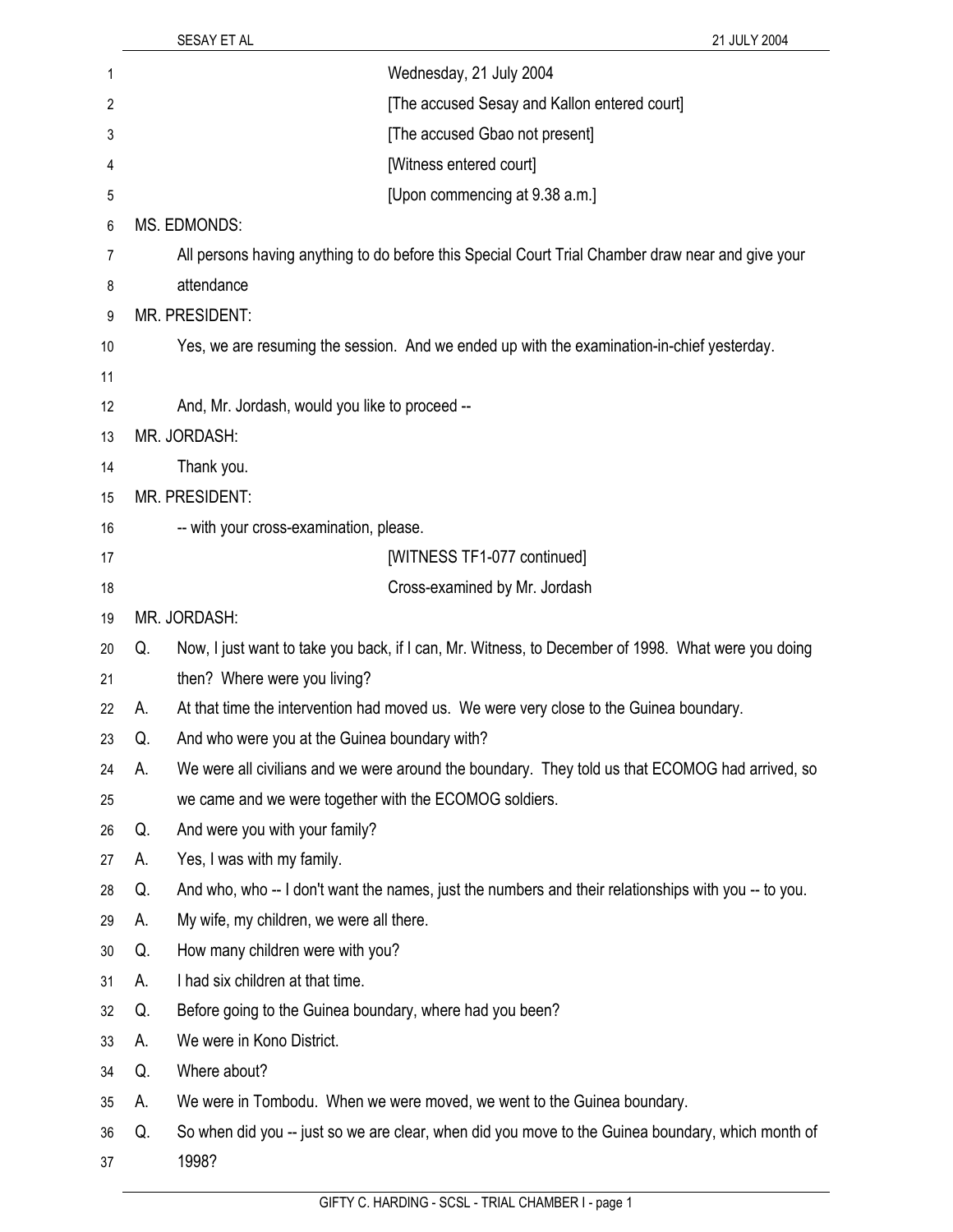|                |    | SESAY ET AL<br>21 JULY 2004                                                                             |  |
|----------------|----|---------------------------------------------------------------------------------------------------------|--|
| 1              | А. | It was -- when we were moved it was in the dry season when we moved to the ECOMOG soldiers.             |  |
| $\overline{2}$ | Q. | Do you know the month?                                                                                  |  |
| 3              | А. | I don't remember the month.                                                                             |  |
| 4              | Q. | Do you remember an attack on Koidu town in February of 1998?                                            |  |
| 5              | А. | I don't remember the precise month, but that was the month when the whole of Kono was attacked          |  |
| 6              |    | and we were moved on to Guinea.                                                                         |  |
| 7              | Q. | Now, at the time of that attack, where were you living?                                                 |  |
| 8              | А. | We were in Kono. We were all settled in Kono.                                                           |  |
| 9              | Q. | Where about?                                                                                            |  |
| 10             | А. | We were in Tombodu. When all of Kono was attacked, some people went north.                              |  |
| 11             | Q. | So just to be clear, so in December -- in 1998 before moving to the Guinea border you had been living   |  |
| 12             |    | in Tombodu, is that right?                                                                              |  |
| 13             | А. | Yes, that's where we were settled.                                                                      |  |
| 14             | Q. | And having been -- did you move from Tombodu as a consequence of the attack by the rebels on -- in      |  |
| 15             |    | Kono? Is that why you moved?                                                                            |  |
| 16             | А. | Yes.                                                                                                    |  |
| 17             | Q. | How long did you stay at the Guinea border?                                                             |  |
| 18             | А. | We took a long time there. Around 1990 we were now in Bwedu and we were sitting there with the          |  |
| 19             |    | ECOMOG soldiers.                                                                                        |  |
| 20             | Q. | Around 1990, is that what you just said?                                                                |  |
| 21             | А. | Yes.                                                                                                    |  |
| 22             | Q. | Well, I'm talking about 1998 at the moment. You moved to -- having been living in Tombodu, you          |  |
| 23             |    | moved to the Guinea border at the time of an attack or after the attack on Koidu town by the rebels; is |  |
| 24             |    | that right?                                                                                             |  |
| 25             |    | <b>MS. TAYLOR:</b>                                                                                      |  |
| 26             |    | Your Honours, the witness has said not at the attack on Koidu town, but the attack on Kono. It wasn't   |  |
| 27             |    | Koidu town specifically.                                                                                |  |
| 28             |    | MR. JORDASH:                                                                                            |  |
| 29             |    | I beg your pardon.                                                                                      |  |
| 30             |    | MR. JORDASH:                                                                                            |  |
| 31             | Q. | Some time in 1998 you moved to the Guinea border with your family, correct?                             |  |
| 32             | А. | Yes, that was the time we all went to the Guinea border. That was the time for Operation no Living      |  |
| 33             |    | Thing. We all went to the border.                                                                       |  |
| 34             | Q. | So that was at the early part of 1998, correct?                                                         |  |

- 35 A. Yes.
- 36 Q. And you stayed there for how long?
- 37 A. We stayed there a little while. I don't know how long actually, but we stayed there a little while. When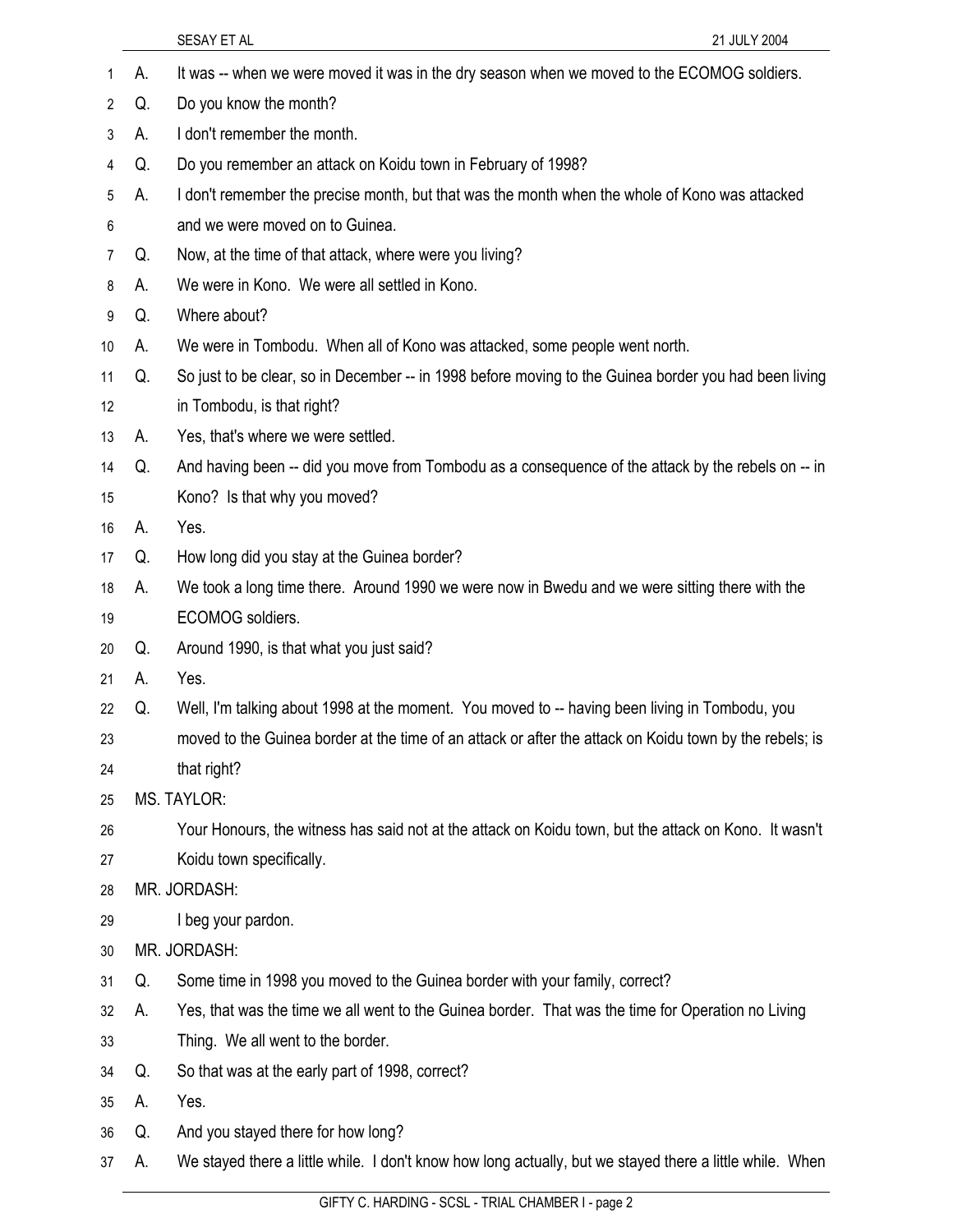1 we heard that ECOMOG had arrived, we moved on and came to settle with them. 2 Q. So do you think that was within a few weeks of moving to the Guinea border? 3 A. We took a long time. I mean, there was no vehicle route to that road, so we took a long time even 4 going to the place. 5 Q. Which place? 6 A. Where we were settled. 7 Q. Which place is that? 8 A. We were on the borders; we were not in Guinea, we were not in Sierra Leone, we were just around 9 the borders. 10 Q. And you arrived there, you say, at the early part of 1998, yes? 11 A. I have told you I really can't remember the month. 12 Q. Before the rainy season, was it? 13 A. I don't remember the month. I mean, we were all worried for our lives so I couldn't remember the 14 month exactly. 15 Q. Well, I'm not asking for the month, just whether it was the rainy season of 1998? 16 A. I think it was the early parts of the rainy season. 17 Q. And you stayed there, is this correct, until ECOMOG attacked and re-occupied Koidu town; is that 18 correct? 19 A. Yes. Yes, we returned now in the dry season. We found ECOMOG was in Kono. 20 Q. Which year is this? 21 A. 1990. We were with ECOMOG in the dry season. 22 Q. We are talking about 1998. Do you understand that? 23 A. I understand. I understand. 24 Q. You just mentioned 1990, could I ask why? 25 A. We came down in the dry season. In 1998 we were on the Guinea borders. I have just said that we 26 were on the Guinea borders, 1998. 27 Q. And you returned to Koidu town following the ECOMOG intervention, correct? 28 A. Yes, that is why we came back when Koidu was cleared. 29 Q. Now, was that in 1998? 30 A. The time they removed them? I don't understand. 31 Q. The time that you returned to Koidu town, was that in 1998? 32 A. They were already removed from Koidu that's when we returned, 1998. 33 Q. Thank you. And where were you living when you returned? 34 A. From Guinea? On the boundary -- from the Guinea boundary? When I came we were settled in 35 Koidu. When we came from Guinea boundary we were settled in Koidu. 36 Q. Where about? 37 A. In Koidu town itself.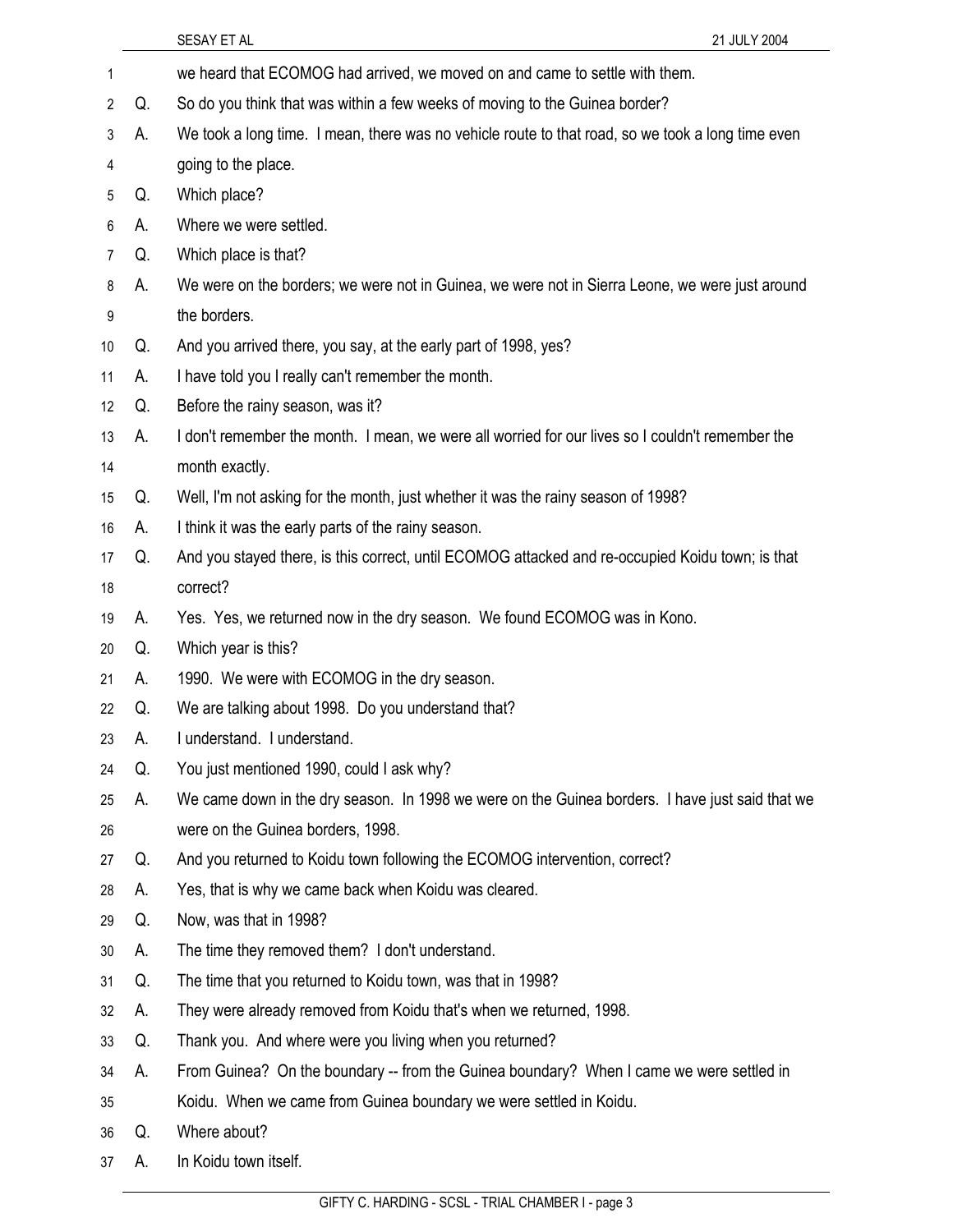|    | 21 JULY 2004<br>SESAY ET AL                                                                                 |
|----|-------------------------------------------------------------------------------------------------------------|
| 1  | Where about?<br>Q.                                                                                          |
| 2  | We were towards Kwakuma. Between Kwakuma and Koidu town itself, that's where we were. Koidu<br>А.           |
| 3  | is a very big town.                                                                                         |
| 4  | Do you know the street?<br>Q.                                                                               |
| 5  | The street, I don't know the street.<br>А.                                                                  |
| 6  | <b>JUDGE BOUTET:</b>                                                                                        |
| 7  | You have to be aware we are getting close to information that may allow the identification of the           |
| 8  | witness. I don't know the size of that street in Koidu, but I -- I'm just cautioning you so.                |
| 9  | MR. JORDASH:                                                                                                |
| 10 | It is important, or will be in the next few minutes when it would establish where this witness was living,  |
| 11 | not only for the following questions, but also for our investigations. So I would seek leave in these       |
| 12 | circumstances to go into closed session so I can identify where this witness was living at the time         |
| 13 | specifically.                                                                                               |
| 14 | [Trial Chamber confer]                                                                                      |
| 15 | MR. PRESIDENT:                                                                                              |
| 16 | Yes, you want to continue?                                                                                  |
| 17 | MR. JORDASH:                                                                                                |
| 18 | Well, I just seek to address Your Honours on Rule 79, dealing with closed sessions.                         |
| 19 | MR. PRESIDENT:                                                                                              |
| 20 | Yes.                                                                                                        |
| 21 | MR. JORDASH:                                                                                                |
| 22 | Rule 79 states: "A, The Trial Chamber may order that the press and the public be excluded from all or       |
| 23 | part of the proceedings for reasons of; (i) national security, or (ii) protecting the privacy of persons as |
| 24 | in the cases -- as in cases of sexual offences or cases involving minors, or (iii) protecting the           |
| 25 | interest -- protecting the interest of justice from prejudicial publicity."                                 |
| 26 |                                                                                                             |
| 27 | The order I seek falls within Rule 79(A)(ii) which is protecting the privacy of this person, but I would    |
| 28 | also add to that, given the special measures in place, protecting the security of this person. I don't      |
| 29 | seek for the whole of the evidence to be in closed session, simply the first, I think probably about ten    |
| 30 | minutes, where I seek to establish the location where this person was living around 1999 -- 1998,           |
| 31 | 1999.                                                                                                       |
| 32 | MR. PRESIDENT:                                                                                              |
| 33 | Are you through with your application?                                                                      |
| 34 | MR. JORDASH:                                                                                                |
| 35 | I am, Your Honour.                                                                                          |
| 36 | MR. PRESIDENT:                                                                                              |
| 37 | Prosecution, please.                                                                                        |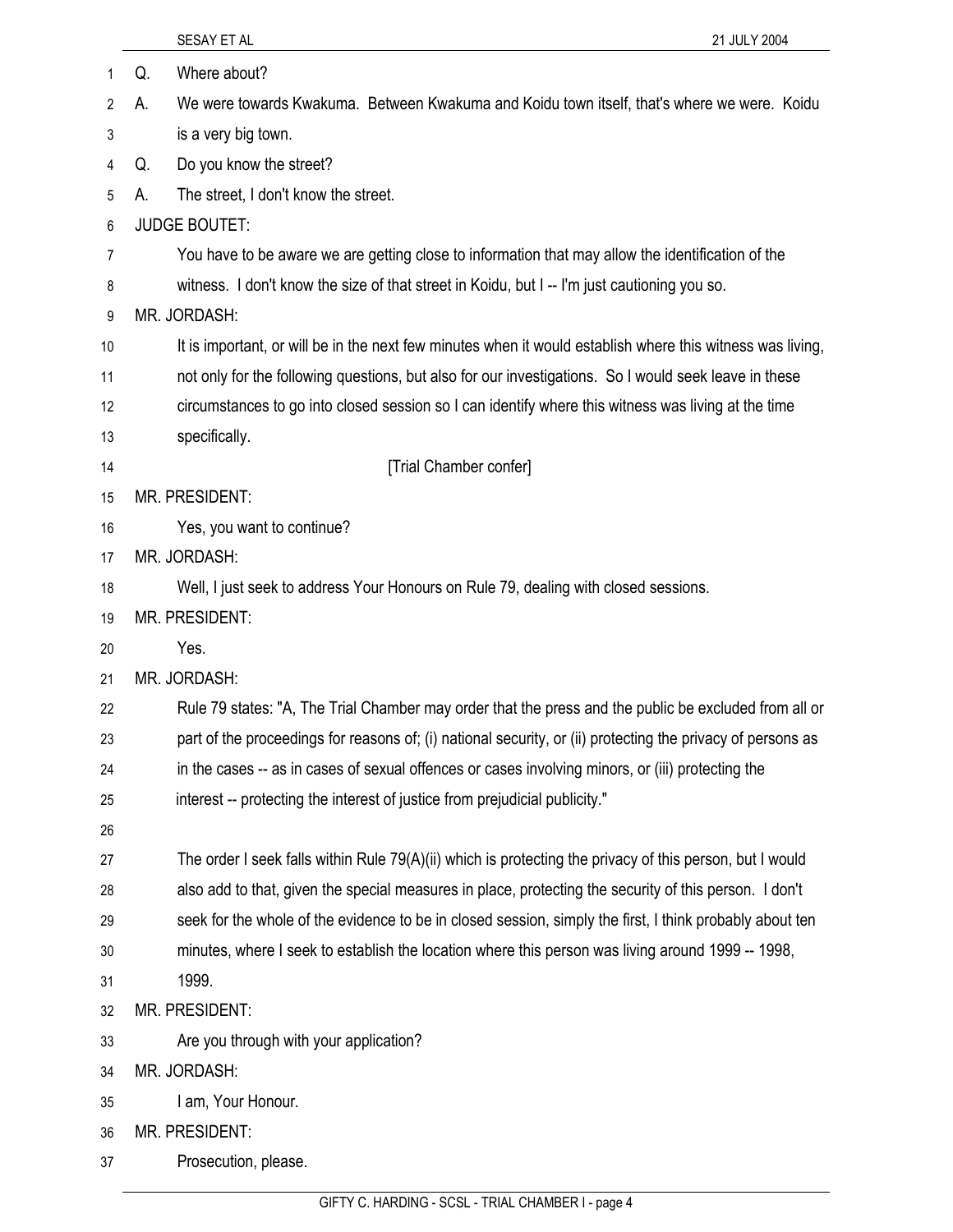| 1  | MS. TAYLOR:                                                                                             |
|----|---------------------------------------------------------------------------------------------------------|
| 2  | Your Honours, obviously, if there is any issue of protecting the identity of a witness, then the        |
| 3  | Prosecution would support any measure taken to do so.                                                   |
| 4  |                                                                                                         |
| 5  | My only concern is that while Your Honours have said repeatedly that the Defence have very wide         |
| 6  | latitude to cross-examine the witnesses, the line of cross-examination commenced this morning by my     |
| 7  | learned friend relates to a period of at least 12 months in advance of anything to which the witness    |
| 8  | has testified during his examination-in-chief, and the relevance of that line of cross-examination has  |
| 9  | not yet been made clear to the Chamber. And it would be my concern that the relevance of the line of    |
| 10 | cross-examination be established before the principle of a public trial be compromised for a closed     |
| 11 | session.                                                                                                |
| 12 | [Trial Chamber confer]                                                                                  |
| 13 | <b>MR. PRESIDENT:</b>                                                                                   |
| 14 | Learned counsel for the Prosecution, perhaps I should, before addressing you, ask for a short           |
| 15 | response from learned counsel for the first Accused to that.                                            |
| 16 |                                                                                                         |
| 17 | There is -- counsel is raising the issue of relevance. What is your response, and I would add short     |
| 18 | response, to that?                                                                                      |
| 19 | MR. JORDASH:                                                                                            |
| 20 | I'm very reluctant to set out the relevance at this stage because the witness is listening.             |
| 21 | <b>JUDGE THOMPSON:</b>                                                                                  |
| 22 | Right, thank you.                                                                                       |
| 23 | MR. JORDASH:                                                                                            |
| 24 | I don't wish to be difficult but --                                                                     |
| 25 | <b>JUDGE THOMPSON:</b>                                                                                  |
| 26 | The Chamber will remind the Prosecution that the issue or the objection that you are raising is         |
| 27 | premature, and we so rule because, again, we would like to reiterate that in matters of this nature the |
| 28 | Defence must be given a wide latitude, and there can be issues which may be not directly relevant,      |
| 29 | but collaterally relevant, and we cannot speculate as to what the relevance of this particular line of  |
| 30 | cross inquiry is until we hear perhaps what counsel intends to do in closed session. So the -- we'll    |
| 31 | grant the application.                                                                                  |
| 32 | <b>MS. TAYLOR:</b>                                                                                      |
| 33 | If Your Honours please.                                                                                 |
| 34 | <b>JUDGE THOMPSON:</b>                                                                                  |
| 35 | Right.                                                                                                  |
| 36 | MR. JORDASH:                                                                                            |
| 37 | Thank you.                                                                                              |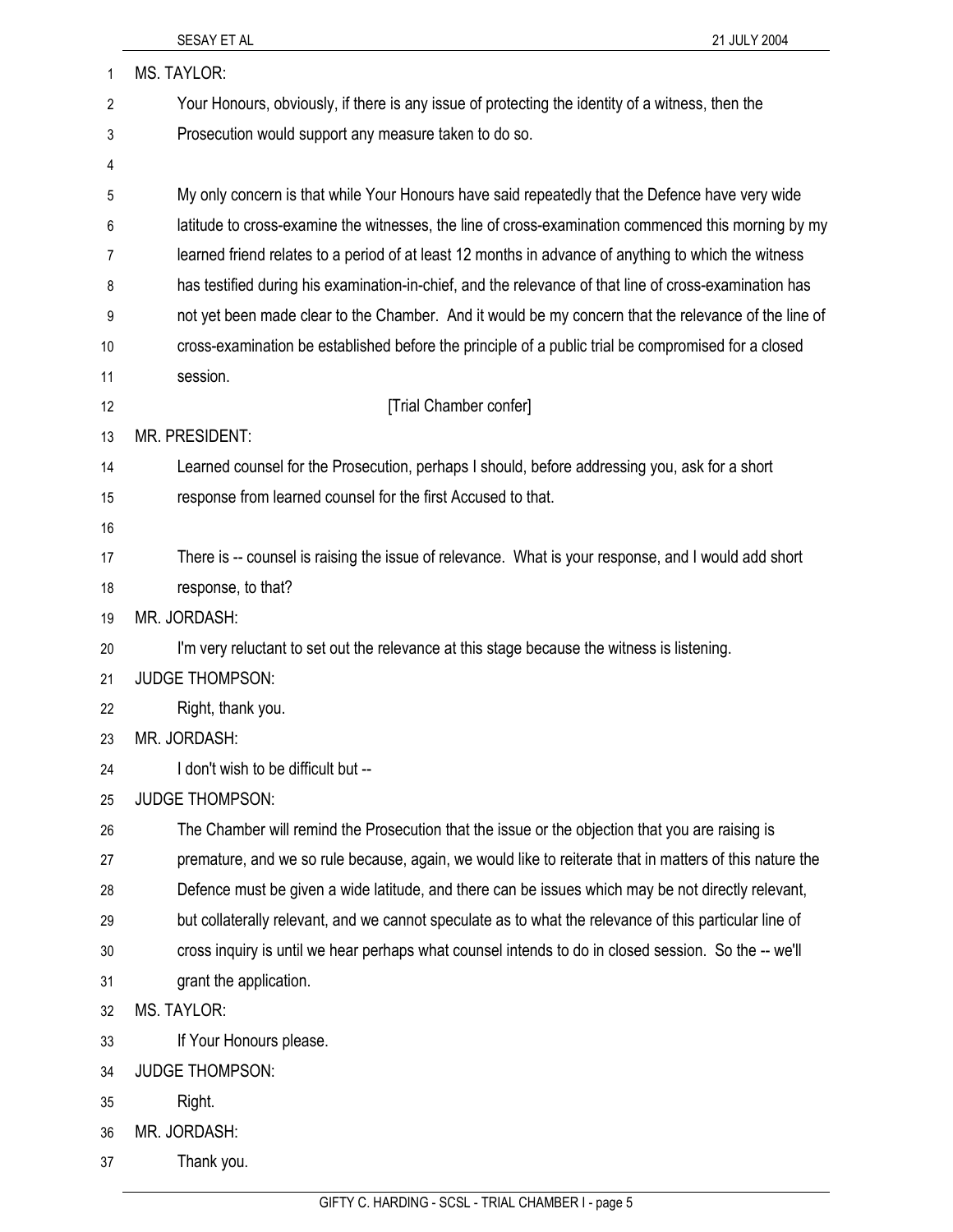| 1  | <b>JUDGE BOUTET:</b>                                                                                       |
|----|------------------------------------------------------------------------------------------------------------|
| 2  | Mr. Jordash, we have to ensure from the technical side of the house that I guess what they have to do      |
| 3  | is close the sound for the next five, ten minutes, as you said, and then we'll come back in full public    |
| 4  | session.                                                                                                   |
| 5  | I don't think there is any other measure that needs to be done at this time. All we are trying to do is    |
| 6  | allow you to question directly the witness on these matters, and we don't want that information to be in   |
| 7  | a public domain now. That is -- am I right?                                                                |
| 8  | MR. JORDASH:                                                                                               |
| 9  | I'm in complete agreement.                                                                                 |
| 10 | <b>JUDGE BOUTET:</b>                                                                                       |
| 11 | So -- no, no, no, no, no, we need not to close the curtains. All we need to do is ensure that the public   |
| 12 |                                                                                                            |
| 13 | MR. PRESIDENT:                                                                                             |
| 14 | Don't close the curtains. Ms. Edmonds --                                                                   |
| 15 | <b>JUDGE BOUTET:</b>                                                                                       |
| 16 | Do not close the curtains. All we need to do is close the speakers on the public -- in the public gallery. |
| 17 | And for members of the public, we'll be in a close session for a short period of time, we have been        |
| 18 | told, ten minutes and we'll come back in full public hearing after that.                                   |
| 19 | [At this point in the proceedings a portion of the transcript, pages 7 to 10, was extracted and sealed     |
| 20 | under a separate cover as the session was heard in camera]                                                 |
| 21 | [Pages 1 to 6 by Gifty C. Harding]                                                                         |
| 22 |                                                                                                            |
| 23 |                                                                                                            |
| 24 |                                                                                                            |
| 25 |                                                                                                            |
| 26 |                                                                                                            |
| 27 |                                                                                                            |
| 28 |                                                                                                            |
| 29 |                                                                                                            |
| 30 |                                                                                                            |
| 31 |                                                                                                            |
| 32 |                                                                                                            |
| 33 |                                                                                                            |
| 34 |                                                                                                            |
| 35 |                                                                                                            |
| 36 |                                                                                                            |
| 37 |                                                                                                            |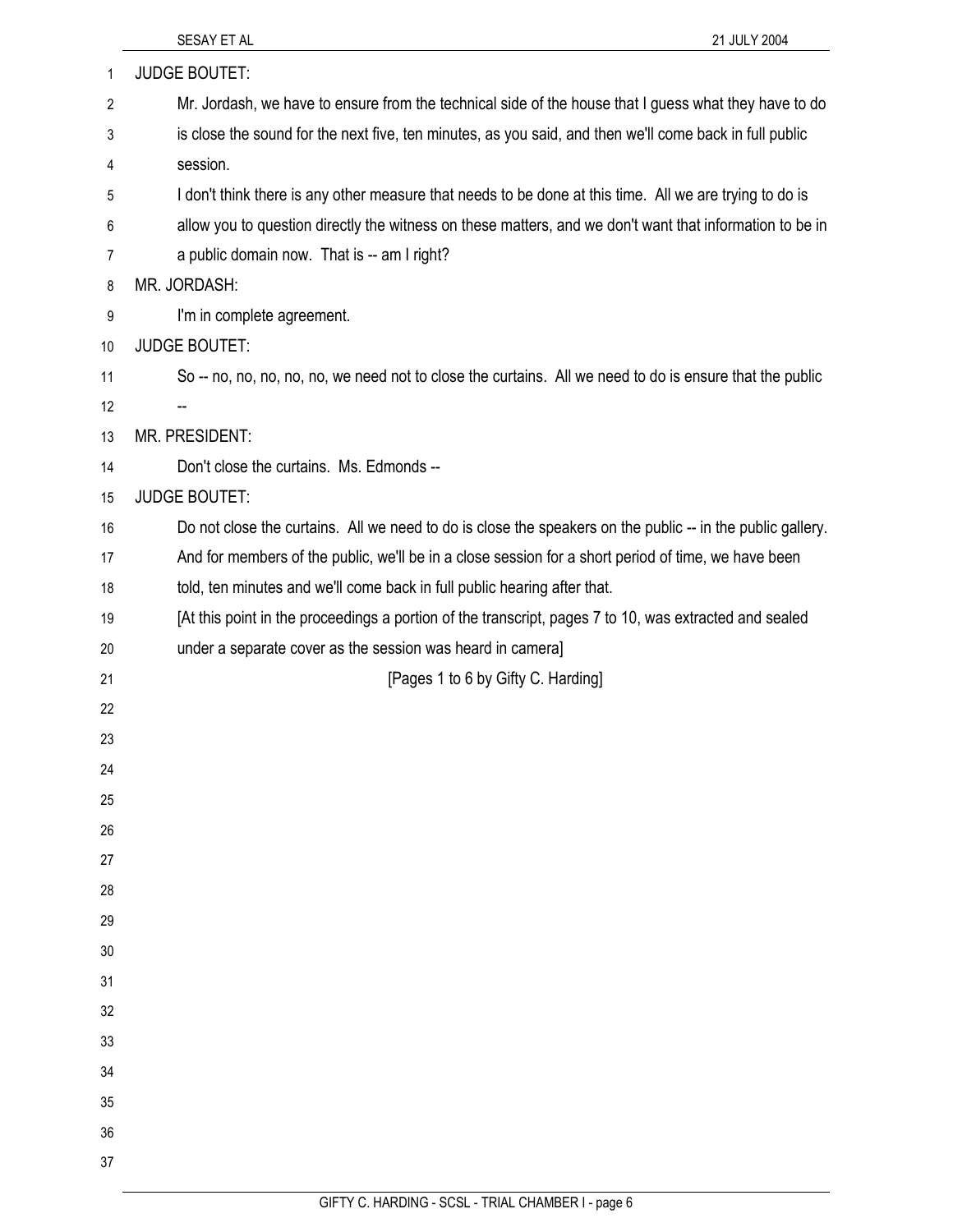| 1              | <b>MR. PRESIDENT:</b> |                                                                                                           |  |
|----------------|-----------------------|-----------------------------------------------------------------------------------------------------------|--|
| 2              |                       | Can the technicians please switch on the speakers for the gallery? Is it done? Okay.                      |  |
| 3              |                       |                                                                                                           |  |
| 4              |                       | Yes, you can proceed.                                                                                     |  |
| 5              |                       | BY MR. JORDASH:                                                                                           |  |
| 6              | Q.                    | Mr. Witness, it's probably just my own confusion, but you appear to be describing on the one hand         |  |
| $\overline{7}$ |                       | your capture by the rebels in 1998, and on the other hand, describing being captured by the rebels in     |  |
| 8              |                       | December of 1999. Were you captured once or twice?                                                        |  |
| 9              | А.                    | I didn't say I was captured in 1998, I said we were driven. I didn't say they captured me in 1998, I said |  |
| 10             |                       | we were driven in 1998.                                                                                   |  |
| 11             | Q.                    | Driven where in 1998?                                                                                     |  |
| 12             | А.                    | We were driven from Koidu town in 1998. That was the time of Operation no Living Thing, and we            |  |
| 13             |                       | went towards Guinea. When we heard from that point in Guinea where we were that the ECOMOG                |  |
| 14             |                       | had taken over Kono, we came back to Koidu in 1999. That's when I was captured. I didn't say I was        |  |
| 15             |                       | captured in 1998.                                                                                         |  |
| 16             | Q.                    | So when you came back from Guinea -- when did you come back?                                              |  |
| 17             | А.                    | We came in the dry season. We were there throughout the dry season.                                       |  |
| 18             | Q.                    | 1998, is that correct?                                                                                    |  |
| 19             | А.                    | You still insist on this date 19 -- I said we were captured in the dry season.                            |  |
| 20             | Q.                    | Well, I'm trying to seek some sort of clarity from your evidence, Mr. Witness. You told us not too long   |  |
| 21             |                       | ago that in --                                                                                            |  |
| 22             | А.                    | It's a long time ago. I didn't know the month or the time, but I said we returned in 1999 to Kono, that's |  |
| 23             |                       | where we were settled.                                                                                    |  |
| 24             | Q.                    | No, you said in December 1998, Kono -- or ECOMOG, I beg your pardon -- ECOMOG was pushed                  |  |
| 25             |                       | from the town. That's what you said, Mr. Witness. Is that true?                                           |  |
| 26             | А.                    | Yes, 1999 December, that's when they were driven. That was the time we were arrested.                     |  |
| 27             | Q.                    | Well, do you say now then it is not true that between December 19 -- or between 1998 and the early        |  |
| 28             |                       | part of 1999 ECOMOG were pushed from Koidu town? Is that your evidence or not?                            |  |
| 29             | А.                    | It happened to me in my presence. What I know is what I'm saying.                                         |  |
| 30             | Q.                    | Would you answer the question, please, Mr. Witness. Is it true or not that you were behind ECOMOG         |  |
| 31             |                       | lines when they were pushed from Koidu town, December 1998 to January '99, between the                    |  |
| 32             |                       | two years?                                                                                                |  |
| 33             | А.                    | I was with ECOMOG when ECOMOG was pushed out.                                                             |  |
| 34             | Q.                    | Is it true, Mr. Witness, what you said to us a moment ago, between late December 19 -- between late       |  |
| 35             |                       | '98, early 1999 ECOMOG were pushed from the town when you were living near the small stream;              |  |
| 36             |                       | your evidence, is it true?                                                                                |  |
| 37             | А.                    | It's true it happened to me. It happened to me. I was with ECOMOG when we were arrested when              |  |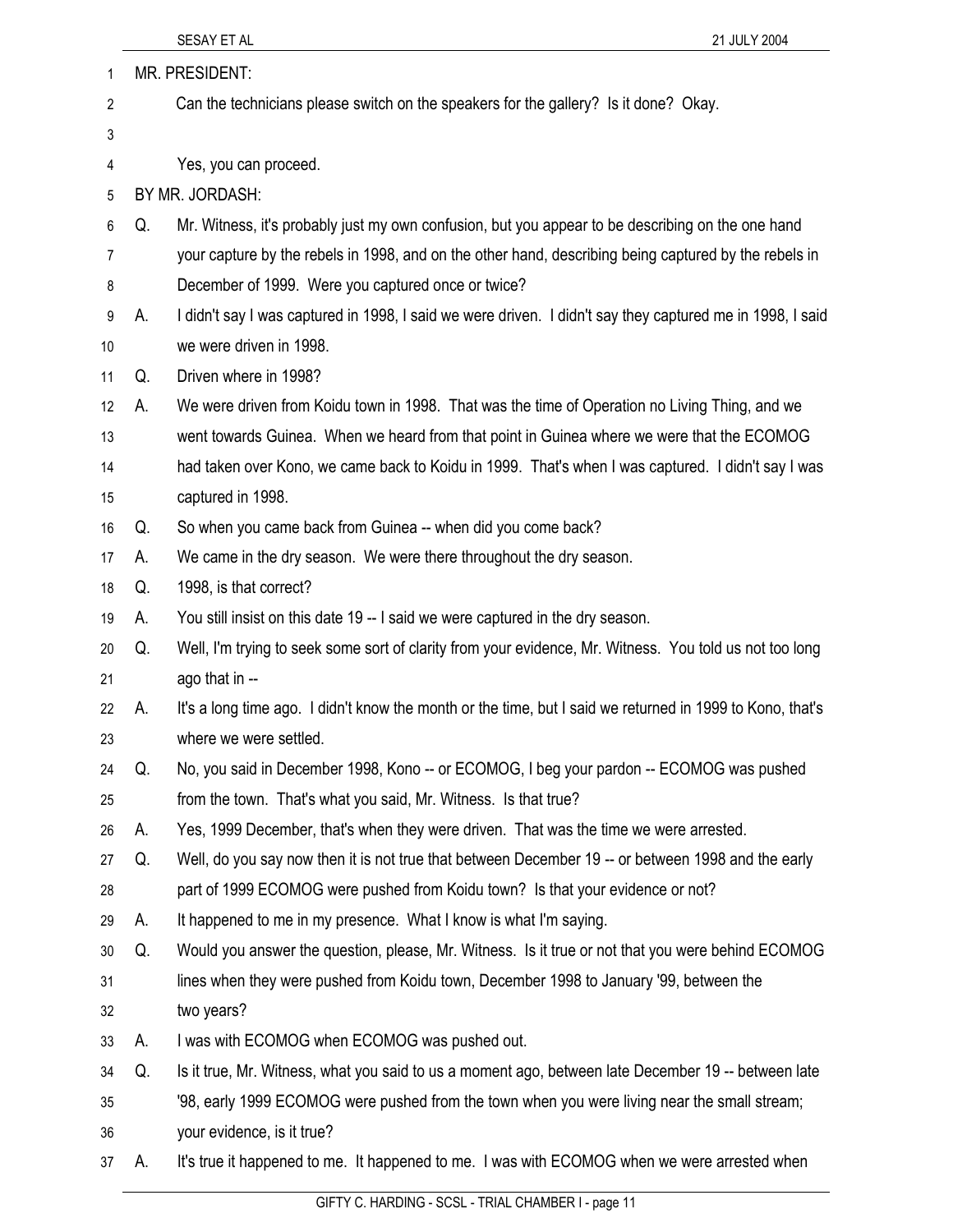| 1  |    | ECOMOG was pushed out.                                                                                |
|----|----|-------------------------------------------------------------------------------------------------------|
| 2  | Q. | So that's true. So when you were --                                                                   |
| 3  | А. | It is true I was arrested in December. I won't forget; it happened to me. I was arrested in December. |
| 4  | Q. | Mr. Witness, you understand when I say between '98 and '99; you understand that, don't you?           |
| 5  | А. | What I know is that we arrived in the dry season. We were there until December when they arrested     |
| 6  |    | us. We were with ECOMOG when they arrested us after they've been pushed out.                          |
| 7  | Q. | So what -- where were you then between late '98 and late '99?                                         |
| 8  | А. | This man is pushing me back and forth. I said we arrived from the boundary between Guinea and         |
| 9  |    | Sierra Leone. We returned in the dry season and we were by this little stream between Kwakuma and     |
| 10 |    | Koidu town -- high season (sic).                                                                      |
| 11 | Q. | Well, just listen to the question, if you would. Where were you between late 1998 and late            |
| 12 |    | December '99?                                                                                         |
| 13 | А. | What I have explained is what I have said. I said we came in the dry season. Didn't I say that?       |
| 14 | Q. | Well, I'm not asking about you about the dry season, I'm asking you about --                          |
| 15 |    | <b>JUDGE BOUTET:</b>                                                                                  |
| 16 |    | But, Mr. Jordash, the witness has said --                                                             |
| 17 |    | MR. PRESIDENT:                                                                                        |
| 18 |    | But the man has said he cannot identify months. So this is it.                                        |
| 19 |    | <b>JUDGE THOMPSON:</b>                                                                                |
| 20 |    | Quite right. Counsel, this is why I said --                                                           |
| 21 |    | MR. PRESIDENT:                                                                                        |
| 22 |    | You see? When you are --                                                                              |
| 23 |    | THE WITNESS:                                                                                          |
| 24 |    | I have said this over and over. I have said this over and over.                                       |
| 25 |    | MR. PRESIDENT:                                                                                        |
| 26 |    | It's not your fault, some of you have not grown in villages, you know, but a villager, you know,      |
| 27 |    | identifies the seasons. And if he is so insistent on December is because December is a festive, you   |
| 28 |    | know, month. You see, for them months don't -- you can't take them through, you know, months and      |
| 29 |    | expect them, you know, to really be very precise.                                                     |
| 30 |    | <b>JUDGE THOMPSON:</b>                                                                                |
| 31 |    | And I would say that this is something we can take judicial notice of. I mean, clearly the witness -- |
| 32 |    | that's why I said that we must be very careful --                                                     |
| 33 |    | MR. PRESIDENT:                                                                                        |
| 34 |    | And December is the dry season.                                                                       |
| 35 |    | <b>JUDGE THOMPSON:</b>                                                                                |
| 36 |    | Quite right.                                                                                          |
| 37 |    |                                                                                                       |

SESAY ET AL 21 JULY 2004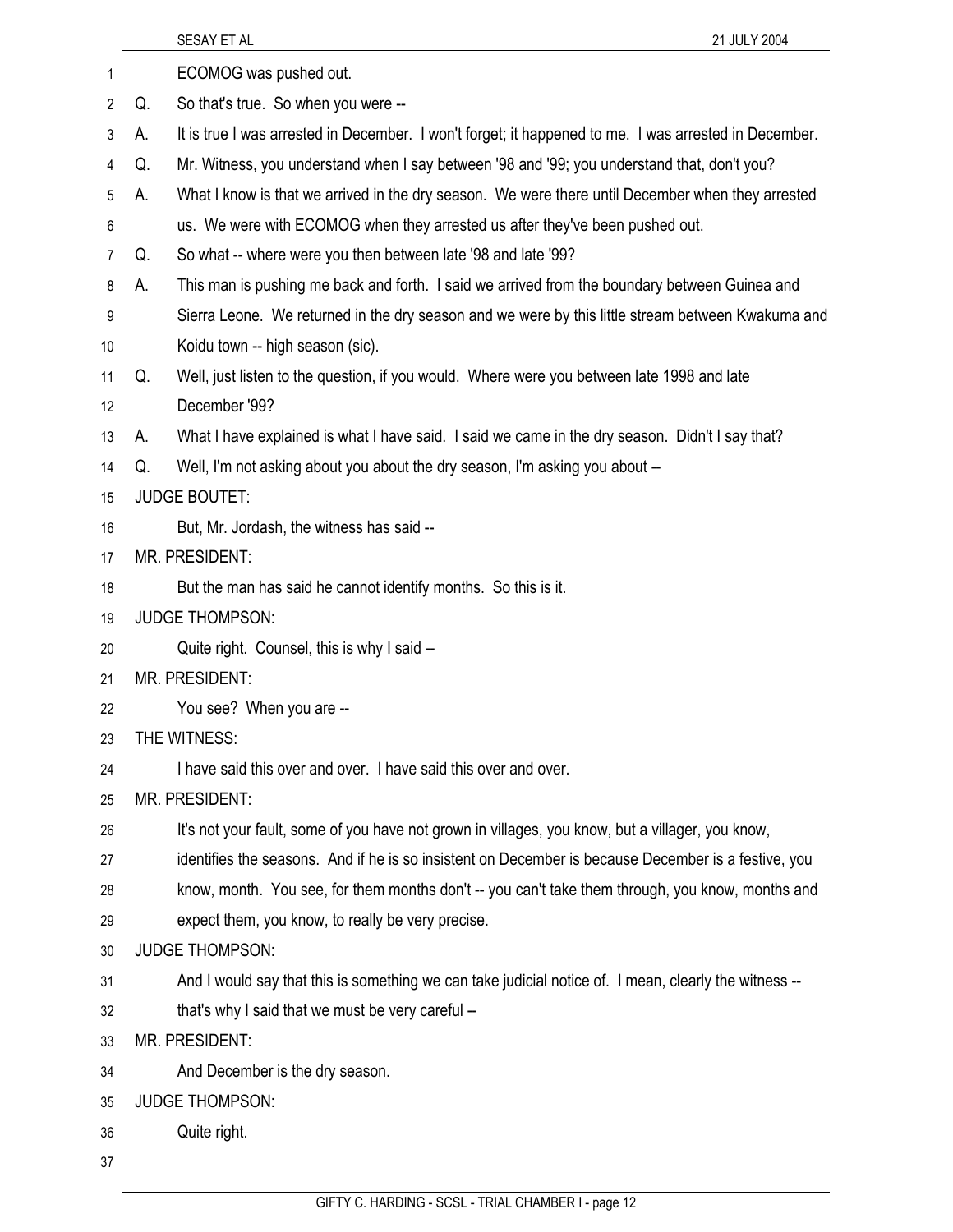1 MR. PRESIDENT:

- 2 It's the dry season.
- 3 JUDGE THOMPSON:

4 We must be very careful when we carry out this -- out this kind of exercise not to confuse the witness 5 because after all the Tribunal is interested in ascertaining the truth and the facts and if this witness 6 virtually has said that as far as he is concerned his memory is in the context of the dry season and the 7 rainy season, and you are putting it in a different context, what we end up with is confusion. And it 8 seems to me that as counsel who -- your professionalism would also allow you to be creative and to 9 see whether that could be accommodated for the purposes of a witness who thinks within the 10 timeframe of the dry and the rainy season, rather than late and early kind of thing.

- 11 MR. JORDASH:
- 12 Your Honours, I understand your point.
- 13 MR. JORDASH:
- 14 Q. Mr. Witness --
- 15 MR. PRESIDENT:

16 And, again, when you say -- when you put the question to him, "Where were you from

17 December 1998 to December 1999?" That's a long timeframe, you see, and it's difficult, you know,

18 for you to elicit anything useful, you know, from him. So try to break down things, you know, more

- 19 comprehensive, you know, for his understanding.
- 20 JUDGE THOMPSON:

21 I hope this is not taken as a limitation on the latitude that you have. I am prepared to give you as 22 much latitude as you want to.

- 23 MR. JORDASH:
- 24 I'm grateful.
- 25 MR. PRESIDENT:

26 Well, as much latitude, yes, but we must be expeditious. I mean, we must -- I have said it and I think 27 we have to remain within that timeframe. I'm prepared, we are prepared to give the Defence the 28 latitude to cross-examine, I mean, the latitude which is traditionally accepted, but we expect that the 29 Defence understands that it's a process, you know, that has to contribute to the expeditious trials, you 30 know, that we are holding. We want to make the trials as expeditious as possible. So we count on 31 the understanding of learned counsel in this regard -- and when I say this I'm saying it on both sides, 32 either in examination-in-chief, cross-examination or in re-examination. We really have to be 33 expeditious in our approach so that we get done with this business. Please, go ahead, Mr. Jordash. 34 MR. JORDASH:

35 Q. Where were you, Mr. Witness, during the dry season of 1999, where about were you?

- 36 A. Is he satisfied now? I said I was in Koidu Town.
- 37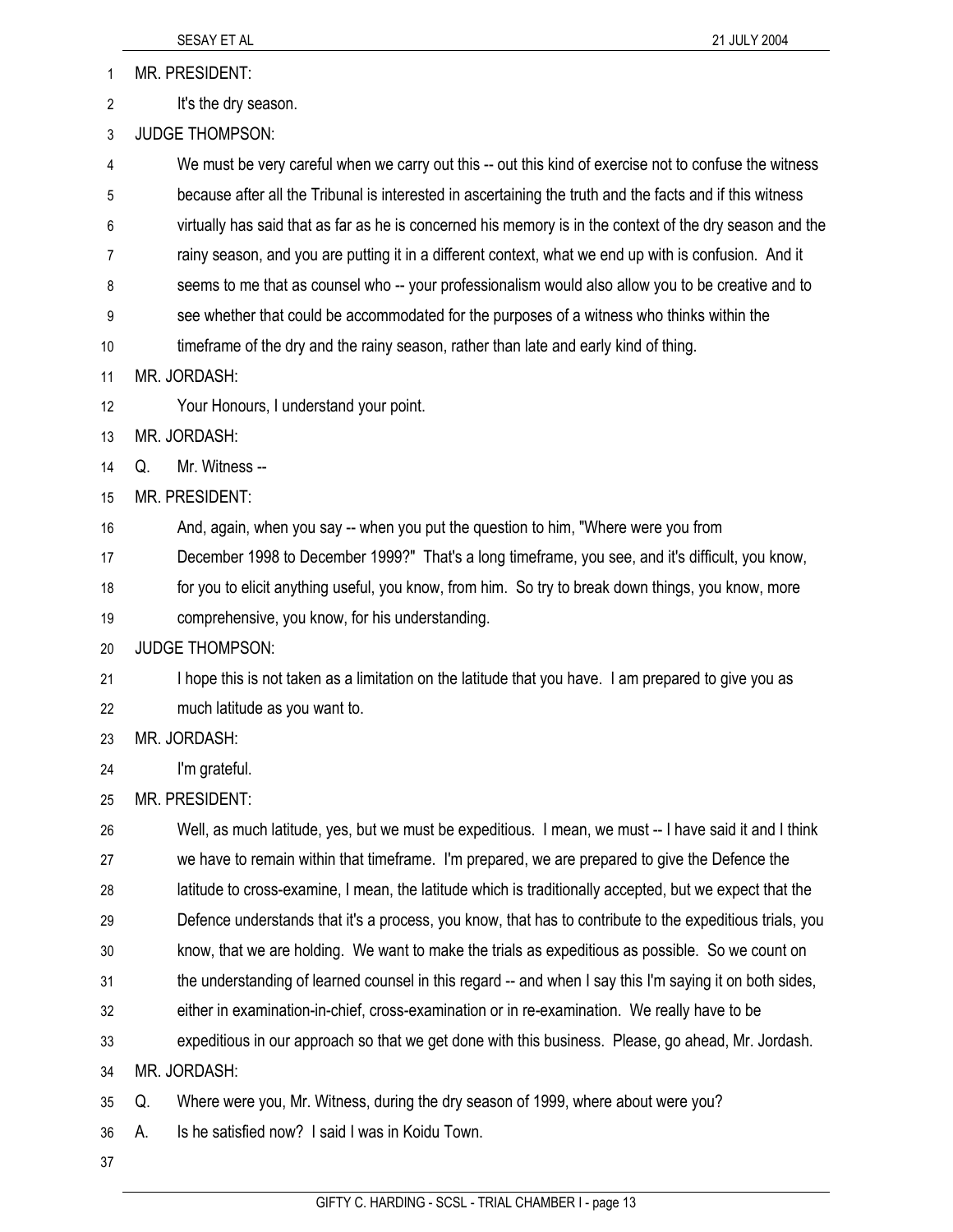| 1              | MR. PRESIDENT:                                                                                            |
|----------------|-----------------------------------------------------------------------------------------------------------|
| $\overline{2}$ | Tell the witness -- Mr. Witness, please, you should answer the questions which are put to you by          |
| 3              | counsel. You don't need to be aggressive. You don't need to be angry. Take it easy and answer the         |
| 4              | questions which you can answer. If you do not know the answer, say you do not know, but please,           |
| 5              | answer the questions which have been put to you by counsel. That is what we expect from you,              |
| 6              | Mr. Witness. Do you understand?                                                                           |
| 7              | MR. JORDASH:                                                                                              |
| 8              | As Your Honours please. Can I ask you, Mr. Witness --                                                     |
| 9              | THE WITNESS:                                                                                              |
| 10             | Yes.                                                                                                      |
| 11             | BY MR. JORDASH:                                                                                           |
| 12             | So where were you during the dry season of 1999?<br>Q.                                                    |
| 13             | I was in Koidu.<br>А.                                                                                     |
| 14             | Now, when the rainy season started in 1999, where were you?<br>Q.                                         |
| 15             | I said we were in Koidu.<br>А.                                                                            |
| 16             | MR. PRESIDENT:                                                                                            |
| 17             | I would like to remind counsel, you know, when you say, "Where were you during the dry season of          |
| 18             | 1999", you see, there is a dry season at the beginning of 1999 and there is a dry season at the end of    |
| 19             | 1999 in -- within the African context and within the context of this country, you know. So try to be very |
| 20             | precise on the periods you are referring to.                                                              |
| 21             | [Pages 11 to 14 by Gifty C. Harding]                                                                      |
| 22             |                                                                                                           |
| 23             |                                                                                                           |
| 24             |                                                                                                           |
| 25             |                                                                                                           |
| 26             |                                                                                                           |
| 27             |                                                                                                           |
| 28             |                                                                                                           |
| 29             |                                                                                                           |
| 30<br>31       |                                                                                                           |
| 32             |                                                                                                           |
| 33             |                                                                                                           |
| 34             |                                                                                                           |
| 35             |                                                                                                           |
| 36             |                                                                                                           |
| 37             |                                                                                                           |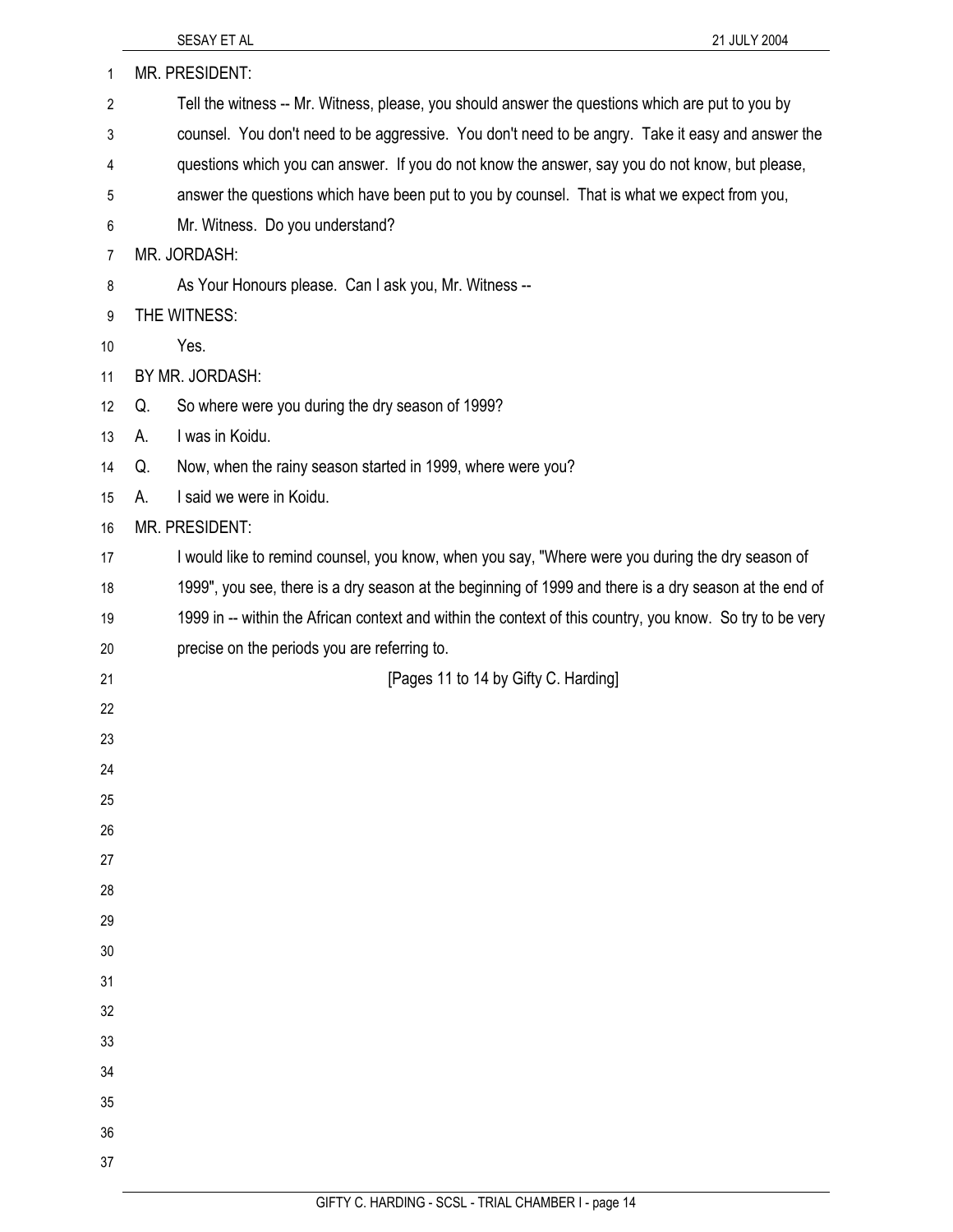|    |    | SESAY ET AL<br>21 JULY 2004                                                                              |
|----|----|----------------------------------------------------------------------------------------------------------|
| 1  |    | [10.30 a.m.]                                                                                             |
| 2  | Q. | Where were you, Mr. Witness, in the dry season from 1988 into 1999?                                      |
| 3  | А. | I was in Koidu.                                                                                          |
| 4  | Q. | Were you living in the same place near the stream?                                                       |
| 5  | А. | I was in the same dwelling.                                                                              |
| 6  | Q. | Where were you in 1999 when the rainy season started?                                                    |
| 7  | А. | I was still in the same place, didn't I say that?                                                        |
| 8  | Q. | And where were you when the dry season of 1999 towards the end of 1999 started?                          |
| 9  | А. | I was there in Koidu. That's towards the end of 1999 when we were arrested and they took us to           |
| 10 |    | Tombodu.                                                                                                 |
| 11 | Q. | So you were throughout the whole year living near the small stream that you talked about; is that        |
| 12 |    | correct?                                                                                                 |
| 13 | А. | I was in the same place until we were arrested when they pushed ECOMOG out.                              |
| 14 | Q. | And were you with your wife and six children before you were captured?                                   |
| 15 | А. | No. I was there but my children, all of them were not with me because the night of the attack the firing |
| 16 |    | went on for long and three of my children were killed. I didn't see my wife and I was crying when they   |
| 17 |    | came and arrested and they said, "Come over here and sit here. There were about 50 of us who             |
| 18 |    | were arrested at that time.                                                                              |
| 19 | Q. | Well, am going to come to that in a minute but before the attack, were you in your shelter with your     |
| 20 |    | wife and six children?                                                                                   |
| 21 | А. | Yes. We were all staying together but when the gunshot came, we all were scattered and we went in        |
| 22 |    | different directions. Three of them went and hid in the same place.                                      |
| 23 | Q. | Where was that?                                                                                          |
| 24 | А. | It was at night.                                                                                         |
| 25 | Q. | Who did you hide with?                                                                                   |
| 26 | А. | I was alone. I went behind a house and hid on the ground in the bush.                                    |
| 27 | Q. | So it's your evidence that when you were attacked, you ran leaving all your children and your wife to    |
| 28 |    | try to escape themselves?                                                                                |
| 29 | А. | We were in the same house. We got scattered because of the gunshots. Everybody went separate             |
| 30 |    | ways, so I went alone in the place where I went to hide.                                                 |
| 31 | Q. | How old were your children at the time?                                                                  |
| 32 | А. | One of them was big enough. He was going to form four. The next one was there, eight years old           |
| 33 |    | and there was another one that was seven years old. He held his little ones and they went and hid in     |
| 34 |    | the same place. So in the morning cartridges held them, and they were all dead. It was daybreak          |
| 35 |    | and I saw it.                                                                                            |
| 36 | Q. | What happened to your other three children, the ones who were not killed?                                |
| 37 | А. | They went together with my wife and I didn't see that. In fact, up to this moment I have not seen        |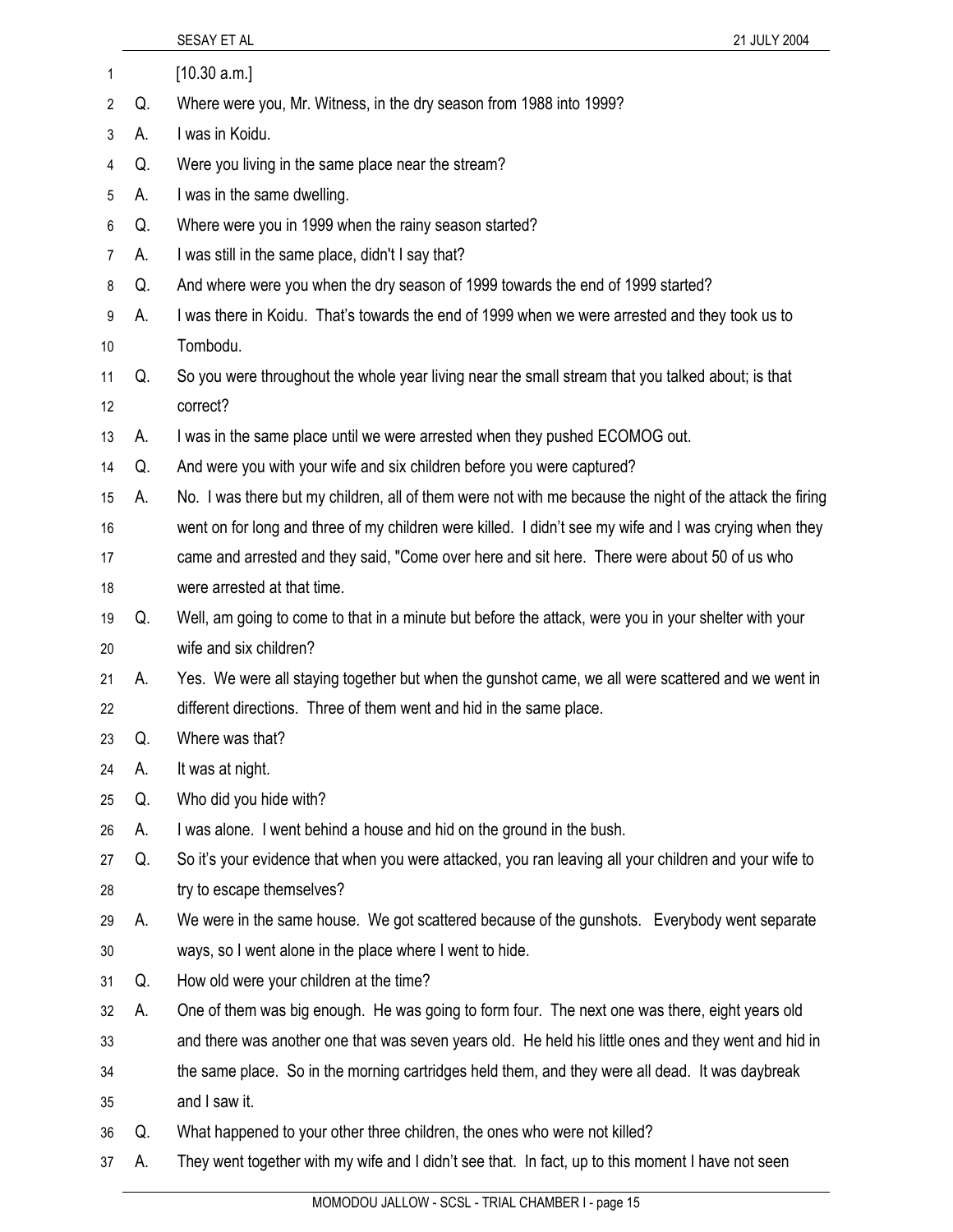|    | 21 JULY 2004<br>SESAY ET AL                                                                            |  |
|----|--------------------------------------------------------------------------------------------------------|--|
| 1  | those three children and my wife, but I hear that they are towards Guinea.                             |  |
| 2  | Have you looked for them?<br>Q.                                                                        |  |
| 3  | MS. TAYLOR:                                                                                            |  |
| 4  | Your Honour, I object to this. I do wonder what the relevance is --                                    |  |
| 5  | MR. PRESIDENT:                                                                                         |  |
| 6  | Yes, what's the relevance of this question, Mr. Jordash?                                               |  |
| 7  | MR. JORDASH:                                                                                           |  |
| 8  | The relevance is that --                                                                               |  |
| 9  | MR. PRESIDENT:                                                                                         |  |
| 10 | The relevance of this question to your case? Can you, please, explain to us?                           |  |
| 11 | MR. JORDASH:                                                                                           |  |
| 12 | The Defence will say and we say that the RUF were in control of Kono from December 1998. We do         |  |
| 13 | not accept that there was an attack on this witness in 1999 because the town in which he claimed to    |  |
| 14 | be living in was, in fact, RUF controlled from December 1998 through to disarmament. We do not         |  |
| 15 | accept that this attack happened in December 1999, we do not even accept necessarily the details of    |  |
| 16 | that attack.                                                                                           |  |
| 17 | MR. PRESIDENT:                                                                                         |  |
| 18 | Yes, granted. We are not on those grounds. This witness has said that since that attack -- they were   |  |
| 19 | sleeping, there were gunshots, everybody ran to save his life and hid somewhere. In the morning he     |  |
| 20 | found three of his children dead, and up to date he has not seen the wife and the other three children |  |
| 21 | and that he hears they are in Guinea. Your question was, "Did you look for them?" How relevant is      |  |
| 22 | that question to these proceedings? I think that question is irrelevant. Please, move to some other    |  |
| 23 | questioning.                                                                                           |  |
| 24 | MR. JORDASH:                                                                                           |  |
| 25 | But, Your Honour, yesterday this witness said he has gone to Guinea to look for his family and that    |  |
| 26 | was, he says, after he was released from the mining venture.                                           |  |
| 27 | MR. PRESIDENT:                                                                                         |  |
| 28 | Mr. Jordash, please, continue with your cross-examination, but not on that question, please. It does   |  |
| 29 | not appear to us relevant at this point. You can continue with your cross-examination, please.         |  |
| 30 | MR. JORDASH:                                                                                           |  |
| 31 | Certainly.                                                                                             |  |
| 32 | Do you know a place in Koidu Town call Small Lebanon?<br>Q.                                            |  |
| 33 | It is towards Kokwema.<br>А.                                                                           |  |
| 34 | Can I ask you, Mr. Witness, about your statement to the Prosecution? Do you know what a<br>Q.          |  |
| 35 | statement is?                                                                                          |  |
| 36 | The explanation you give to people is your statement.<br>А.                                            |  |
| 37 | Do you remember giving an explanation to the Prosecutor in 2002, two years ago?<br>Q.                  |  |
|    |                                                                                                        |  |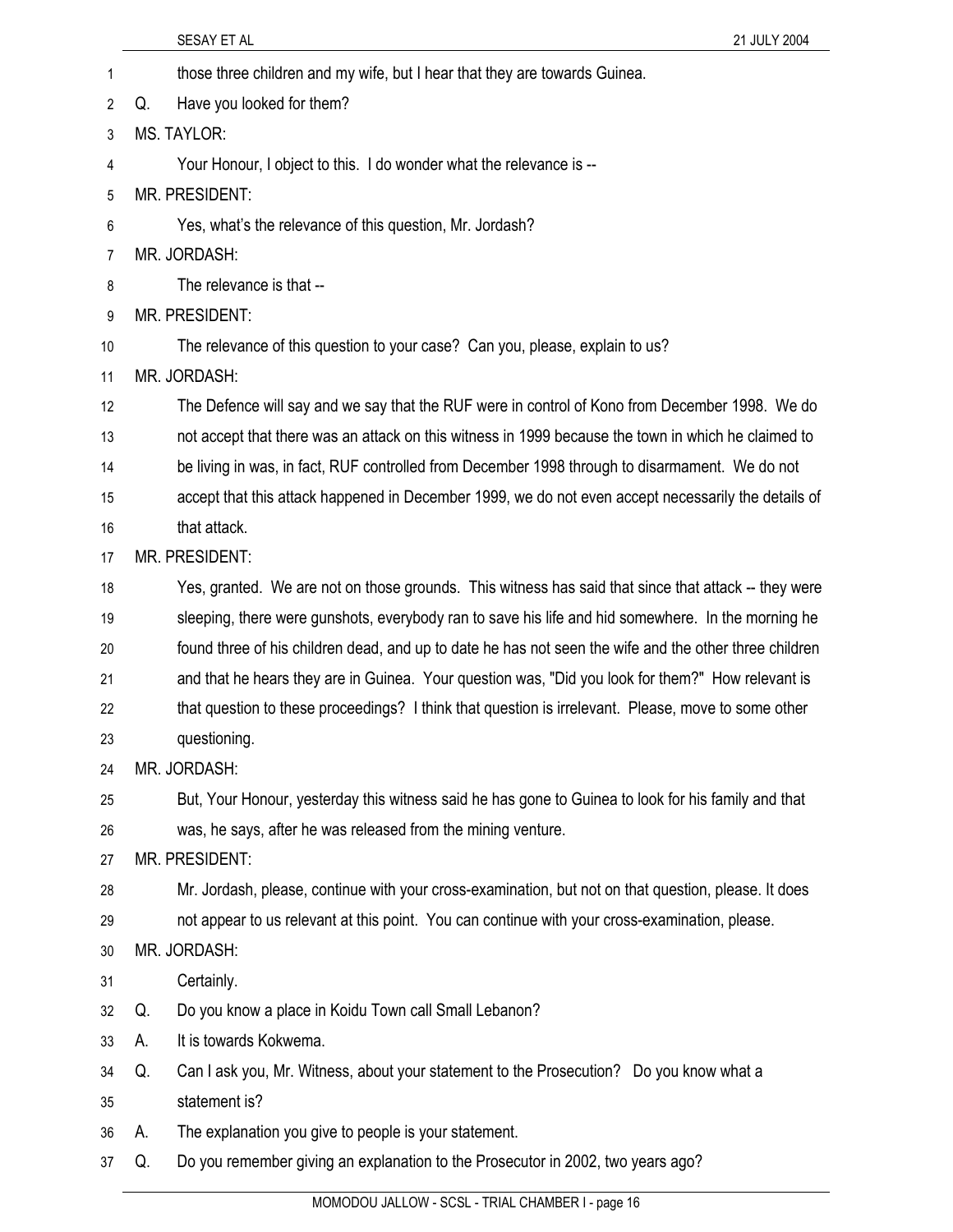| 1  | А. | I still remember.                                                                                          |
|----|----|------------------------------------------------------------------------------------------------------------|
| 2  | Q. | Why did you give a statement to the Prosecution? What was your motive?                                     |
| 3  | А. | Because the things they did to me hurt me so badly that I had to come and explain everything to            |
| 4  |    | them.                                                                                                      |
| 5  | Q. | Everything, is that right?                                                                                 |
| 6  | А. | What they did to me?                                                                                       |
| 7  | Q. | What they did to you and your family; is that what you are keen to do?                                     |
| 8  | А. | That is why I have decided to come and explain here.                                                       |
| 9  | Q. | Could you explain, given that was your motive, why it is you did not mention in either of your two         |
| 10 |    | statements that you had lost three children?                                                               |
| 11 | А. | It is the first thing I said. I said where we were, we were attacked at night. I explained that.           |
| 12 | Q. | Was the statement read back to you when you gave your statement?                                           |
| 13 | А. | The time I gave the statement the first thing I explained was that my three children were killed. It       |
| 14 |    | happened to me, I won't forget even if it is ten years. It is history to me.                               |
| 15 | Q. | But why didn't you, when the statement was read back to you, say to the investigator, "You've missed       |
| 16 |    | out the death of my children"?                                                                             |
| 17 | А. | Except if the mistake was on the part of the person who took down the notes, but what happened to          |
| 18 |    | me I explained exactly.                                                                                    |
| 19 | Q. | So your evidence is that you told the Prosecution about the death of your children, but they didn't put    |
| 20 |    | it in your statement; is that what you are saying?                                                         |
| 21 | А. | I can't say that. If it is a mistake, then it is their own part, but I can say that I explained from the   |
| 22 |    | beginning to the end. I explained the death of my children.                                                |
| 23 | Q. | After giving your statement to the Prosecution, you saw them again. In fact, you've seen them three        |
| 24 |    | times at least this year; haven't you?                                                                     |
| 25 | А. | Well, I saw people, yes.                                                                                   |
| 26 | Q. | And on those occasions, you went through your statement; didn't you?                                       |
| 27 | А. | I explained to them what happened to me every day. Anytime we see, I explain exactly to them what          |
| 28 |    | happened to me.                                                                                            |
| 29 | Q. | Did you go through your statement to the Prosecution when you met?                                         |
| 30 | А. | When I explained it to them in Kono, they explained it back to me exactly.                                 |
| 31 | Q. | And did you at any stage during those times say to the Prosecution: "You've missed out one of the          |
| 32 |    | most important pieces of evidence I have given you"?                                                       |
| 33 | А. | I told them that, I explained to them that my children were killed and I can't forget that. I explained to |
| 34 |    | them from the beginning to the end.                                                                        |
| 35 | Q. | But how many times do you think you've explained that to the Prosecution?                                  |
| 36 | А. | Quite a few times. Any time they meet me I explained to them the same things.                              |
| 37 | Q. | And the fact that it's not in your two statements shows that they've not just put it there; is that what   |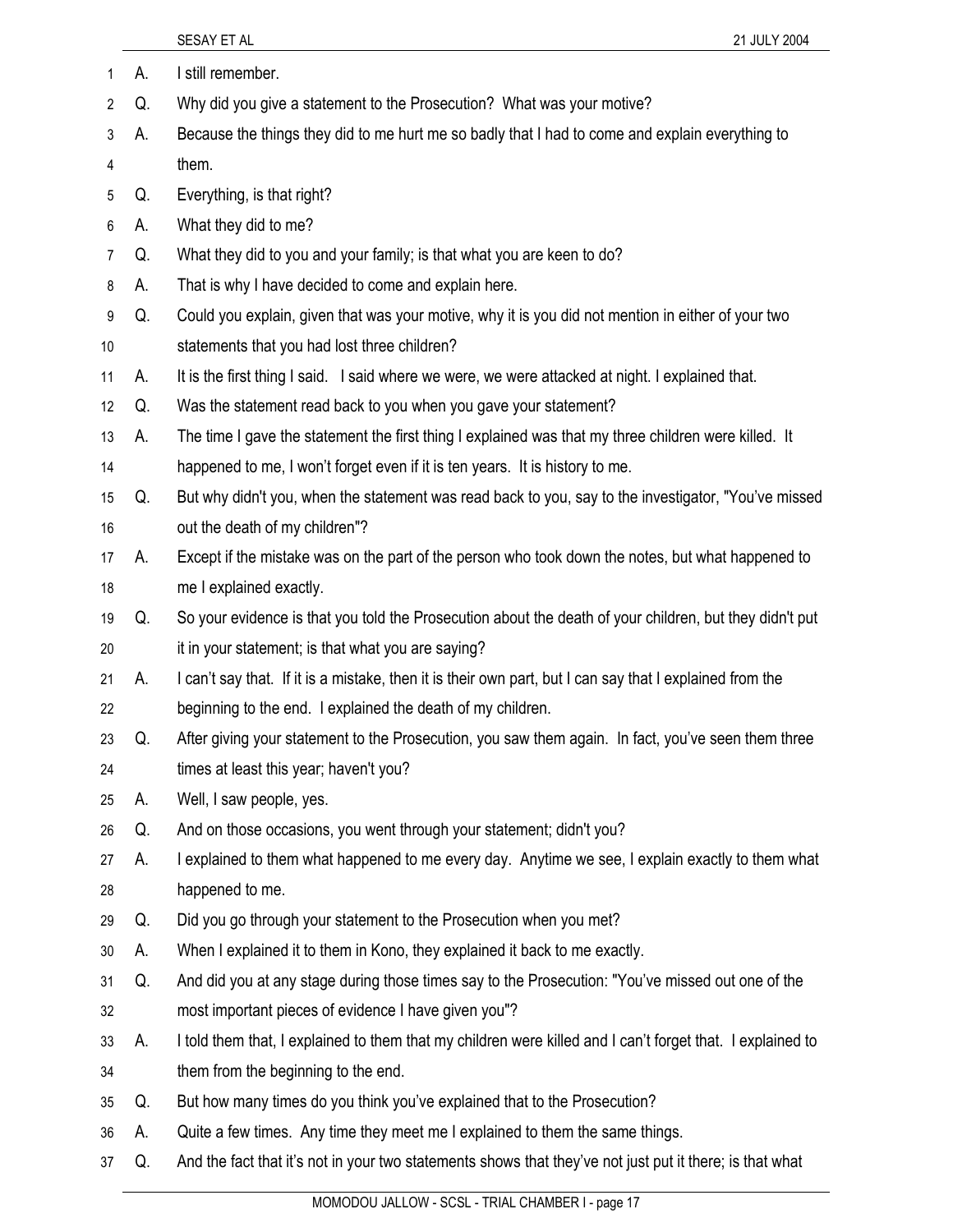|                |    | SESAY ET AL<br>21 JULY 2004                                                                          |
|----------------|----|------------------------------------------------------------------------------------------------------|
| 1              |    | you are saying?                                                                                      |
| 2              | А. | I explained it to them. I told them everything from the beginning to the end. What happened to me is |
| 3              |    | history to me. I can't forget it.                                                                    |
| 4              | Q. | How much money have you received from the Prosecution during your various meetings with them?        |
| 5              | А. | Nobody gave me any money. What hurts me most is what I came to explain myself.                       |
| 6              | Q. | So you weren't given 30,000 Leones this year, Mr. Witness?                                           |
| $\overline{7}$ | А. | Nobody gave me anything. I volunteered myself to come and explain what hurts me the most. That is    |
| 8              |    | why I am here.                                                                                       |
| 9              | Q. | Now, before you gave evidence yesterday, did you speak to anybody from the Prosecution about         |
| 10             |    | what you are going to say, I mean, directly before giving evidence?                                  |
| 11             | А. | I don't know anybody. Who do I speak to?                                                             |
| 12             | Q. | Were you in the protection of this Court? That's right; isn't it? The Victims and Witness Unit are   |
| 13             |    | looking after you; is that right?                                                                    |
| 14             | А. | Yes, I see people, I see people.                                                                     |
| 15             | Q. | And before you gave evidence yesterday, either in the morning or the day before, did you meet        |
| 16             |    | somebody from the Prosecution?                                                                       |
| 17             | А. | When they brought me, they put me in that small house, nobody came close to me. I don't know         |
| 18             |    | anyone.                                                                                              |
| 19             | Q. | You didn't speak to anybody from the Prosecution team or an investigator? Did you speak to an        |
| 20             |    | investigator before giving evidence? Do you know what an investigator is?                            |
| 21             | А. | Yes, but I said I didn't speak to anybody. The people who took the statement from me are the only    |
| 22             |    | people I spoke to. Besides them, I don't know anybody and I have not spoken to anybody.              |
| 23             | Q. | When you gave your statement to the Prosecution, you made no mention of the people who captured      |
| 24             |    | you were in uniforms yesterday?                                                                      |
| 25             | А. | I said I don't know anybody here.                                                                    |
| 26             | Q. | Listen to the question, if you would, please? When you gave your statement, your two statements to   |
| 27             |    | the Prosecution, you made no mention of any of the people who attacked you were in uniforms.         |
| 28             |    | Yesterday, you mentioned it at least four times. Why did you mention it yesterday, but not in your   |
| 29             |    | statement?                                                                                           |
| 30             | А. | What happened to me was what I explained here in this Court yesterday. When I came to Freetown, I    |
| 31             |    | don't know anybody here and I have not spoken to anybody.                                            |
| 32             | Q. | Why did you mention yesterday that the people who captured you were in uniforms yet, when you        |
| 33             |    | made your two statements, you didn't mention that fact once? Why is that?                            |
| 34             | А. | I said it here yesterday that those who arrested me were in uniform and they told us -- they told me |
| 35             |    | that they are the RUF and they are from the bush, we are no longer under the protection of           |
| 36             |    | ECOMOG, but under their own protection. I said this here clearly yesterday.                          |
| 37             | Q. | But you didn't say it in your statement to the Prosecution; did you?                                 |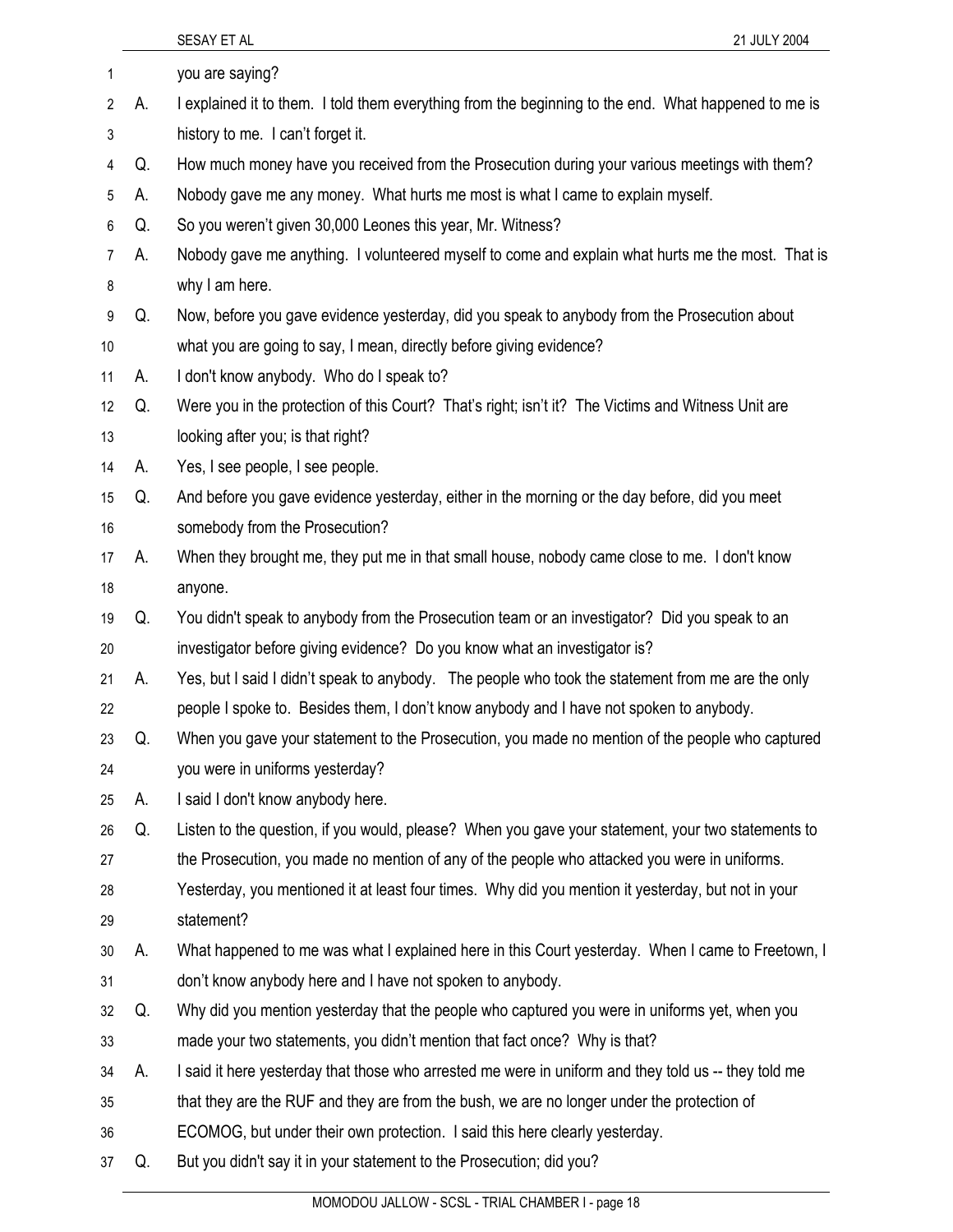|    |    | SESAY ET AL<br>21 JULY 2004                                                                                 |
|----|----|-------------------------------------------------------------------------------------------------------------|
| 1  | А. | I said that I explained that here yesterday, I explained it here yesterday.                                 |
| 2  |    | MR. PRESIDENT:                                                                                              |
| 3  |    | Mr. Jordash, create a distinction in his mind between what he said yesterday and the statement you          |
| 4  |    | are referring to.                                                                                           |
| 5  |    | MR. JORDASH:                                                                                                |
| 6  |    | Certainly, Your Honour.                                                                                     |
| 7  | Q. | Yesterday you said in this Court, in this room that your attackers were wearing uniform, we agree on        |
| 8  |    | that?                                                                                                       |
| 9  | А. | Yes.                                                                                                        |
| 10 | Q. | You have seen the Prosecution on, at least, four occasions before coming to court yesterday; haven't        |
| 11 |    | you?                                                                                                        |
| 12 | А. | Who are the Prosecution? Are those the ones sitting in front me here or the ones I gave my                  |
| 13 |    | statement to?                                                                                               |
| 14 | Q. | The ones you gave your statement to. You understand that now?                                               |
| 15 | А. | The ones I gave my statement to I explained to them that those who caught me were in uniform.               |
| 16 | Q. | So that was the second thing that the Prosecution missed from your statement. Is that correct?              |
| 17 | А. | But I explained this in front of the Court here yesterday that those who caught me were in uniform. I       |
| 18 |    | said that yesterday.                                                                                        |
| 19 | Q. | Before I move on, do you say that it's something you told the Prosecution before yesterday but they         |
| 20 |    | just didn't put it in your statement?                                                                       |
| 21 | А. | I can't say that, but all I explained yesterday even today if you ask me to explain, I will explain exactly |
| 22 |    | the same thing.                                                                                             |
| 23 | Q. | Did you tell the people who took the statement before yesterday that the men who attacked you were          |
| 24 |    | in uniform, yes or no?                                                                                      |
| 25 | А. | It is true it happened to me. I saw them during the daytime and I saw them clearly.                         |
| 26 |    | <b>JUDGE THOMPSON:</b>                                                                                      |
| 27 |    | This witness is on record as saying that, in fact, he used -- according to the translation: "What           |
| 28 |    | happened to me is history, I cannot forget it." And he is on record as saying that he explained             |
| 29 |    | everything to the investigators and, he's virtually repeated that two times according to my notes.          |
| 30 |    | Again, let me remind you that the purpose of cross-examination is to elicit facts. Of course, your line     |
| 31 |    | of cross-examination is that there is an inconsistency between his oral testimony here and what he          |
| 32 |    | told the investigators. We are professional judges who certainly will require to be addressed on this --    |
| 33 |    | on that when the time comes and, to pursue this line of cross-examination further and further on that       |
| 34 |    | point would seem to me to be a futile exercise.                                                             |
| 35 |    | MR. JORDASH:                                                                                                |
| 36 |    | As your [overlapping microphones].                                                                          |
| 37 |    |                                                                                                             |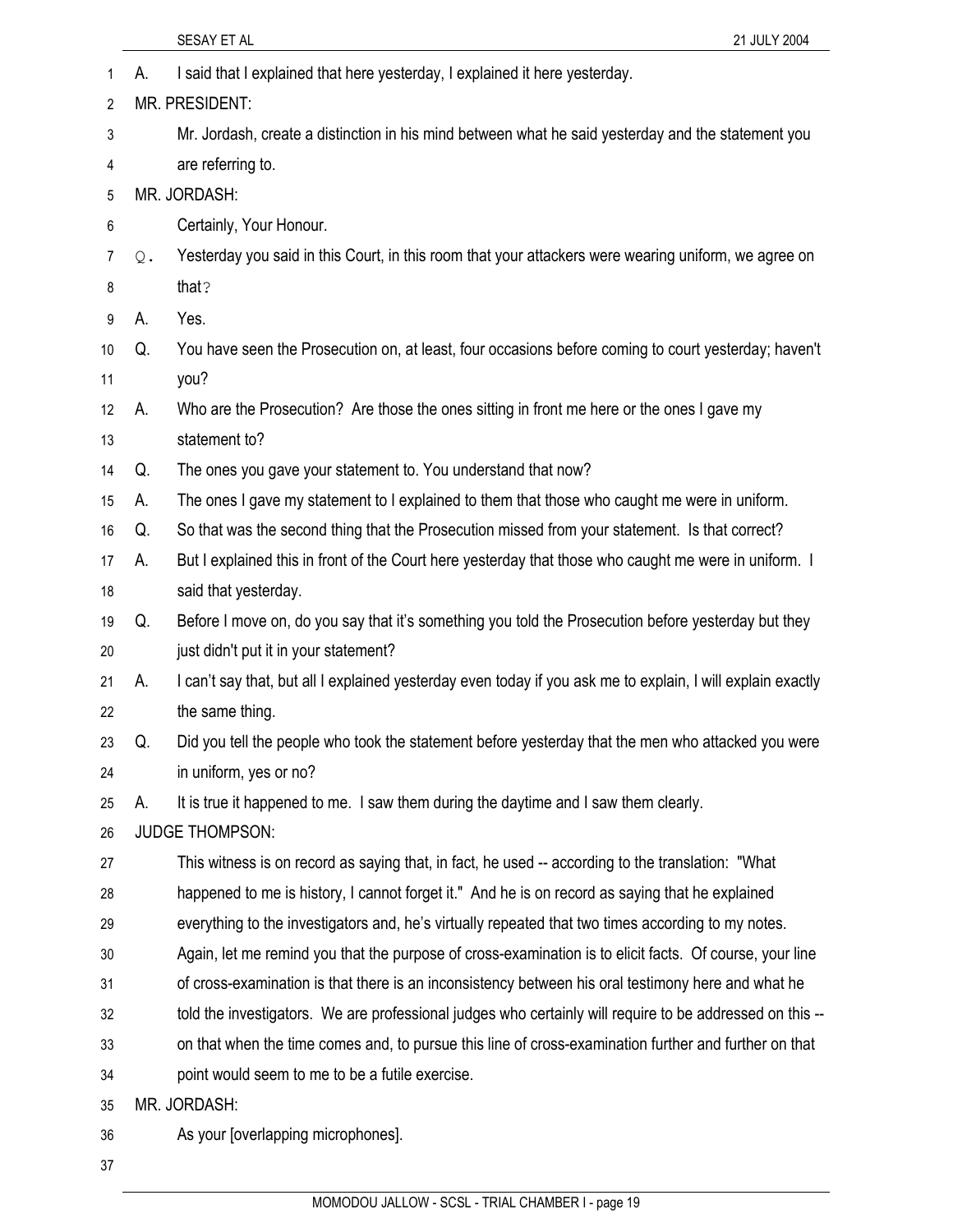| 1  |    | MR. PRESIDENT:                                                                                           |
|----|----|----------------------------------------------------------------------------------------------------------|
| 2  |    | I think the point you are making is already clear. You've pointed out the inconsistency, that is what    |
| 3  |    | you are up to; isn't it? So I think you can move to some other point.                                    |
| 4  |    | MR. JORDASH:                                                                                             |
| 5  |    | Yes, I will do.                                                                                          |
| 6  |    | MR. PRESIDENT:                                                                                           |
| 7  |    | You've pointed out two inconsistencies: One, the witness did not mention the death of his three          |
| 8  |    | children; that was the first. The second is that in his written statement, he did not say that those who |
| 9  |    | attacked were in uniform, but in his oral testimony, he did say so. So the records have noted that and   |
| 10 |    | I think when the time comes, you will be perfectly in order to address the Court on these                |
| 11 |    | inconsistencies.                                                                                         |
| 12 |    | MR. JORDASH:                                                                                             |
| 13 |    | Your Honours, I accept what you say, of course, but I think it's only fair to allow the witness to       |
| 14 |    | comment on that inconsistency because he may have an explanation.                                        |
| 15 |    | <b>MR. PRESIDENT:</b>                                                                                    |
| 16 |    | The witness has not -- like my learned friend pointed out -                                              |
| 17 |    | <b>JUDGE THOMPSON:</b>                                                                                   |
| 18 |    | Not to the point of being argumentative, certainly not. Not to the point of being argumentative. In      |
| 19 |    | other words, the witness has said he told those who investigated this crime everything.                  |
| 20 |    | <b>JUDGE BOUTET:</b>                                                                                     |
| 21 |    | And I would suggest that it is becoming very close to harassment of the witness as well. I mean,         |
| 22 |    | there are so many times you can repeat the same question in a different format as such. We have          |
| 23 |    | heard the answer times and times and times so --                                                         |
| 24 |    | MR. JORDASH:                                                                                             |
| 25 |    | Well, certainly it wasn't my intention. I apologise if it came across that way.                          |
| 26 |    | <b>JUDGE THOMPSON:</b>                                                                                   |
| 27 |    | Proceed, learned counsel.                                                                                |
| 28 |    | MR. JORDASH:                                                                                             |
| 29 | Q. | Now I want to ask you, Mr. Witness, about your time mining. Now following your capture, you were         |
| 30 |    | taken to Tombodu; is that correct?                                                                       |
| 31 | А. | Yes, it is true.                                                                                         |
| 32 | Q. | And you were forced to work, you say, every day; is that correct?                                        |
| 33 | А. | Yes, we were under gunpoint.                                                                             |
| 34 | Q. | And this you would say started from the 16th of December 1999 after you've been captured. Is that        |
| 35 |    | correct?                                                                                                 |
| 36 | А. | Well, when they brought us to Tombodu, we took one month there before we started mining, and they        |
| 37 |    | said we should start mining at the bridge in Tombodu.                                                    |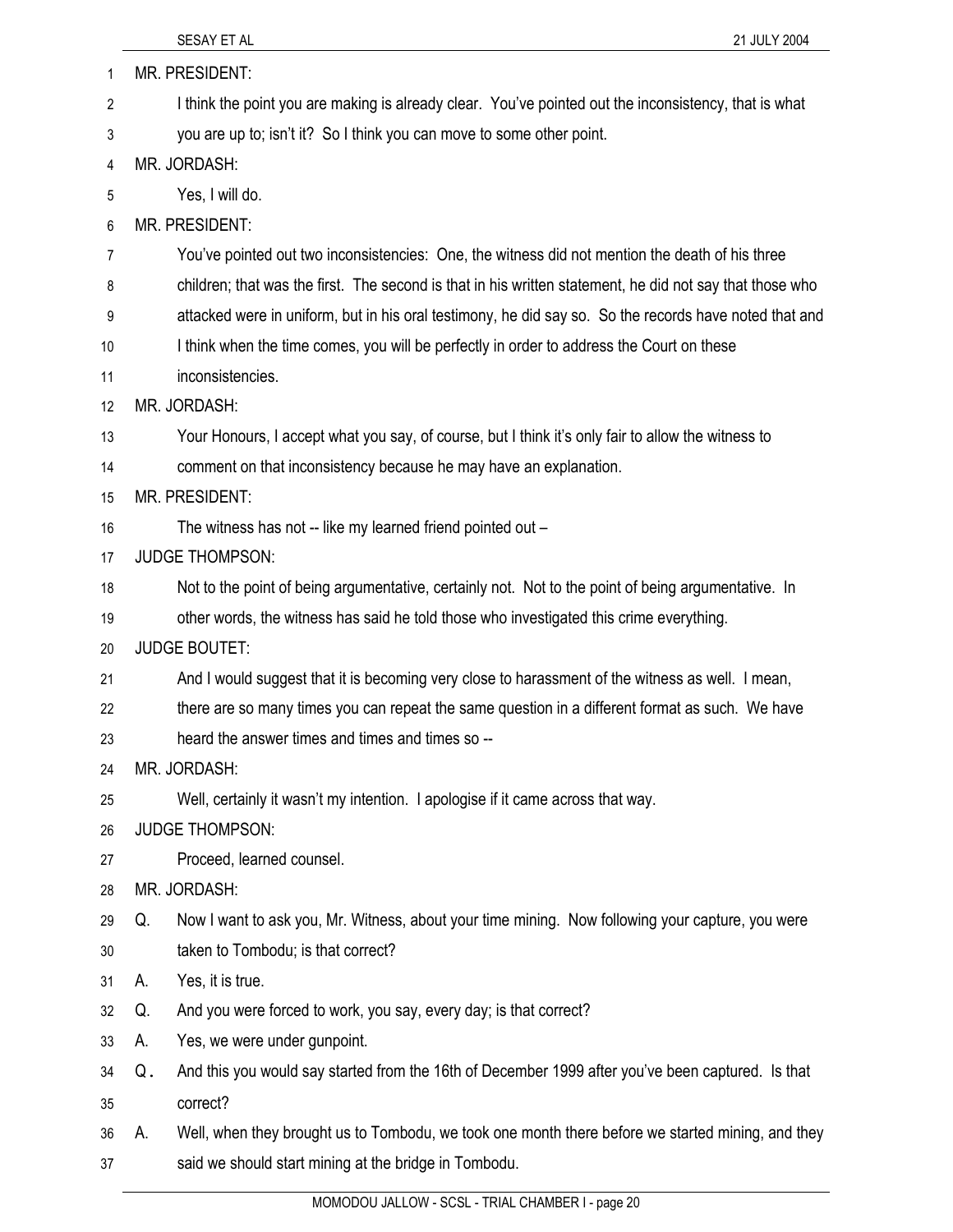|                |    | SESAY ET AL<br>21 JULY 2004                                                                         |
|----------------|----|-----------------------------------------------------------------------------------------------------|
| 1              | Q. | So where were you during the month before you started mining?                                       |
| $\overline{2}$ | А. | I said we were captured and we were with them at Tombodu. We had brought all the luggage they       |
| 3              |    | gave us to bring to Tombodu and we were in there. One month later we started mining.                |
| 4              | Q. | These were luggage from where exactly?                                                              |
| 5              | А. | These were looted property; clothes, radios and other personal effects were looted and they bundled |
| 6              |    | them into clothes and placed them on our heads and asked us to go with them.                        |
| $\overline{7}$ | Q. | Looted from where exactly?                                                                          |
| 8              | А. | Who else can they take it from? They took them from the civilians' houses.                          |
| 9              | Q. | When you say houses, where were these houses?                                                       |
| 10             | А. | These were the huts in which the people lived. I mean, they were mud huts, so anywhere human        |
| 11             |    | beings live, we call them houses; don't we? They were all covered. The things were taken from       |
| 12             |    | those houses.                                                                                       |
| 13             | Q. | Now, you said you stayed in Tombodu before mining; yes?                                             |
| 14             | А. | I said when we were arrested we were brought to Tombodu with the luggage on our heads. We were      |
| 15             |    | brought to Tombodu.                                                                                 |
| 16             | Q. | Where were you placed?                                                                              |
| 17             | А. | They placed us in an open space, very wide open space.                                              |
| 18             | Q. | How many people were there who had been captured?                                                   |
| 19             | А. | When we were captured, we were brought, there were about 50 us, but subsequently more people        |
| 20             |    | were captured and brought.                                                                          |
| 21             | Q. | And were you kept in shelters or in the open?                                                       |
| 22             | А. | We also had huts there.                                                                             |
| 23             | Q. | So you had huts and you stayed there for how long?                                                  |
| 24             | А. | We stayed there for a while before we started the mining.                                           |
| 25             | Q. | When you say a while, are you talking of days or months or --                                       |
| 26             |    | MR. PRESIDENT:                                                                                      |
| 27             |    | But this witness has said one month or so. That is the answer we have on the record.                |
| 28             |    | <b>MR JORDASH:</b>                                                                                  |
| 29             | Q. | So you stayed there for a month, Mr. Witness?                                                       |
| 30             | А. | I have explained that, I have explained that. I said when we were arrested and brought from Koidu,  |
| 31             |    | we stayed in Tombodu for one month. It was in the second month when we were asked to start          |
| 32             |    | mining.                                                                                             |
| 33             | Q. | What were you doing during that month?                                                              |
| 34             | А. | Us? We were only with them, we were there just sitting around with them.                            |
| 35             | Q. | So during the day you would be sitting outside, this is correct, with the others who had been       |
| 36             |    | captured?                                                                                           |
| 37             | А. | The 50 of us who were captured and brought were there with them in Tombodu. We sat there with       |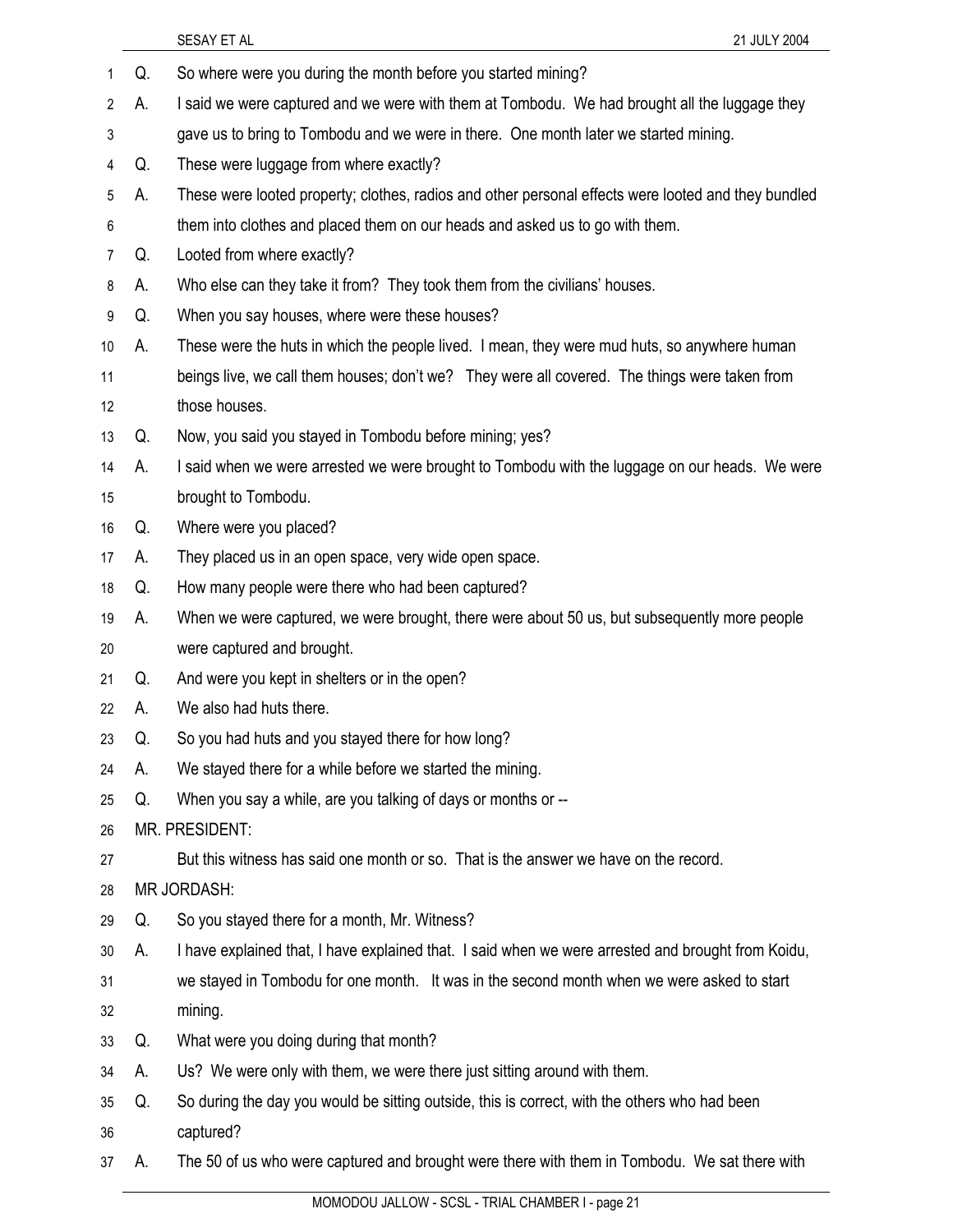SESAY ET AL 21 JULY 2004 1 them every day for over one month. It was in the second month that we started mining. 2 Q. What were you all doing when you were sitting there, if anything? 3 A. We did nothing, we were just there. 4 Q. And who was stopping you leaving? 5 A. It was them, the RUF that were protecting us. 6 Q. Protecting you, is that what you said? 7 A. We were there and they were there with us looking after us. I mean, all the roads leading out of 8 Tombodu were attacked so there was nowhere to go. We were there with them, the RUF. 9 Q. And they were looking after you, giving you food. Is that correct? 10 A. There was no food at that time. I mean, they gave us banana, plantain and potatoes. 11 Q. So there was food then, plantain and potatoes? 12 A. There was a huge plantain farm. It was plantain that we eat. It was there a lot. 13 Q. And at night, you would go back into your shelters; is that correct? 14 A. They placed us under the huts. Whilst you were sitting there, you will see outside. 15 Q. Did you know some of the people who were captured with you? 16 A. Which ones, the ones that we were captured with? 17 Q. Yes? 18 A. You wouldn't ask anybody his name at that time. I mean, you have guns behind your head and you 19 are fearing for your life. You wouldn't even ask anybody's name. 20 Q. But you'd been living with these people, hadn't you, near the stream or some of the people near the 21 stream? 22 A. Initially, the 50 of us that were captured, we were brought to Tombodu, but whilst we were in 23 Tombodu, they kept bringing more people. 24 Q. And the 50 of you who were initially captured were captured from where you'd been living near the 25 stream; is that correct? 26 A. We were there around Koidu, surrounding Koidu in different places. Everybody lived in his own hut 27 with his family. We were all there. 28 Q. I'm not sure I understand your answer, but the 50 who were initially brought to Tombodu -- 29 JUDGE THOMPSON: 30 Learned counsel, I am not sure I understand your question. Perhaps you might want to repeat the 31 question. 32 MR. JORDASH: 33 Q. When you were captured, you were captured with 50 other people; is that correct? 34 A. All of us who were captured including me summed up to 50. That is the truth. Whilst they place the 35 luggage on our heads, they counted us. 36 Q. Those 50 were captured from the houses which were around your house near the stream; is that 37 correct?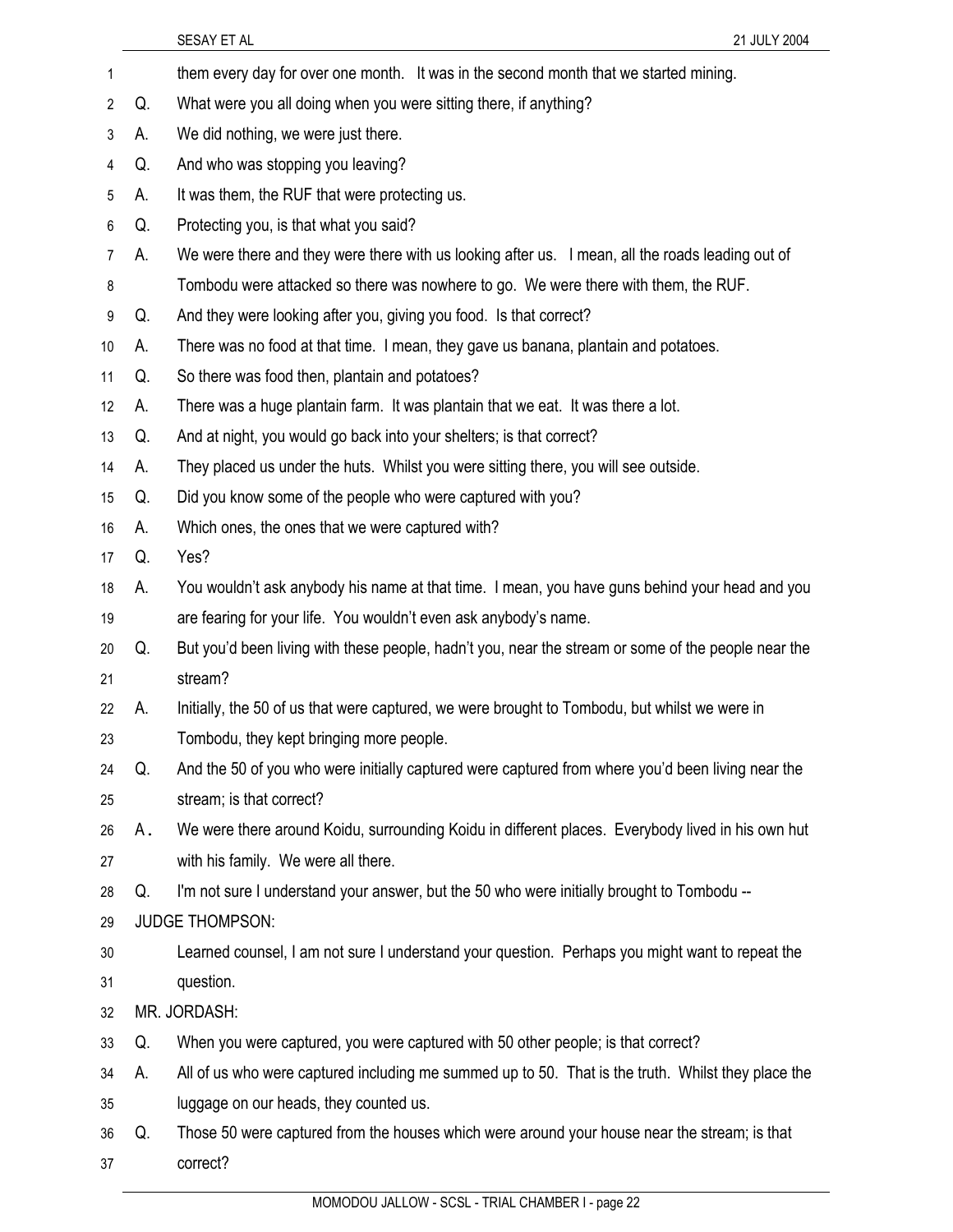|                |    | SESAY ET AL<br>21 JULY 2004                                                                              |
|----------------|----|----------------------------------------------------------------------------------------------------------|
| 1              | А. | Everybody was on his own around there. I could remember their faces, but I never knew their names.       |
| $\overline{2}$ | Q. | So throughout the whole period of 1999 when you were living near the small stream, you never found       |
| 3              |    | out the names of any of the people living around you. Is that your evidence?                             |
| 4              | А. | You wouldn't ask anybody about his own business. Everybody minded his own business. In the               |
| 5              |    | morning everybody got up and went out and did his own activities. So you wouldn't go asking peoples      |
| 6              |    | name at that time.                                                                                       |
| 7              |    | MR. PRESIDENT:                                                                                           |
| 8              |    | Mr. witness, you said they captured 50 of you?                                                           |
| 9              |    | THE WITNESS:                                                                                             |
| 10             |    | Yes.                                                                                                     |
| 11             |    | MR. PRESIDENT:                                                                                           |
| 12             |    | Do you know any of those people who were captured with you?                                              |
| 13             |    | THE WITNESS:                                                                                             |
| 14             |    | Some of them spoke Kono. I remember their faces, I know some of them.                                    |
| 15             |    | <b>JUDGE THOMPSON:</b>                                                                                   |
| 16             |    | Learned counsel, the record seem to indicate that he knew them by faces, but did not know them by        |
| 17             |    | names. I am at a lost to understand why that is not enough of an answer. "I knew their faces, but I      |
| 18             |    | do not, in fact, know their names." Why is this extraordinary that one should live in a particular area, |
| 19             |    | know people by their faces, but not know their names?                                                    |
| 20             |    | MR. JORDASH:                                                                                             |
| 21             |    | But this witness lived near these 50 captured people during 1999. He was then, if his evidence is        |
| 22             |    | true, captured with them and forced to mine with them and yet knows none of their names. We would        |
| 23             |    | say that's somewhat surprising.                                                                          |
| 24             |    | MR. PRESIDENT:                                                                                           |
| 25             |    | You know --                                                                                              |
| 26             |    | <b>JUDGE THOMPSON:</b>                                                                                   |
| 27             |    | That's argumentative.                                                                                    |
| 28             |    | MR. PRESIDENT:                                                                                           |
| 29             |    | It is -- you see, we have this witness on record as saying that, you know, they were doing everything    |
| 30             |    | on gunpoint. They were mining on gunpoint, they were closely supervised by their captors and             |
| 31             |    | apparently everybody was to himself under the close supervision of their captors. Don't you think that   |
| 32             |    | this environment made it difficult for them to even communicate and be friendly to themselves?           |
| 33             |    | <b>JUDGE THOMPSON:</b>                                                                                   |
| 34             |    | My brother says it quite eloquently. This was not a normal situation. It was abnormal, not ordinary,     |
| 35             |    | extraordinary. And here this witness is saying, "I knew them by their faces, but not their names."       |
| 36             |    | <b>MR JORDASH:</b>                                                                                       |
| 37             |    | That is, of course, Your Honours, if the evidence is true. We say it's not true. Moreover, if we are to  |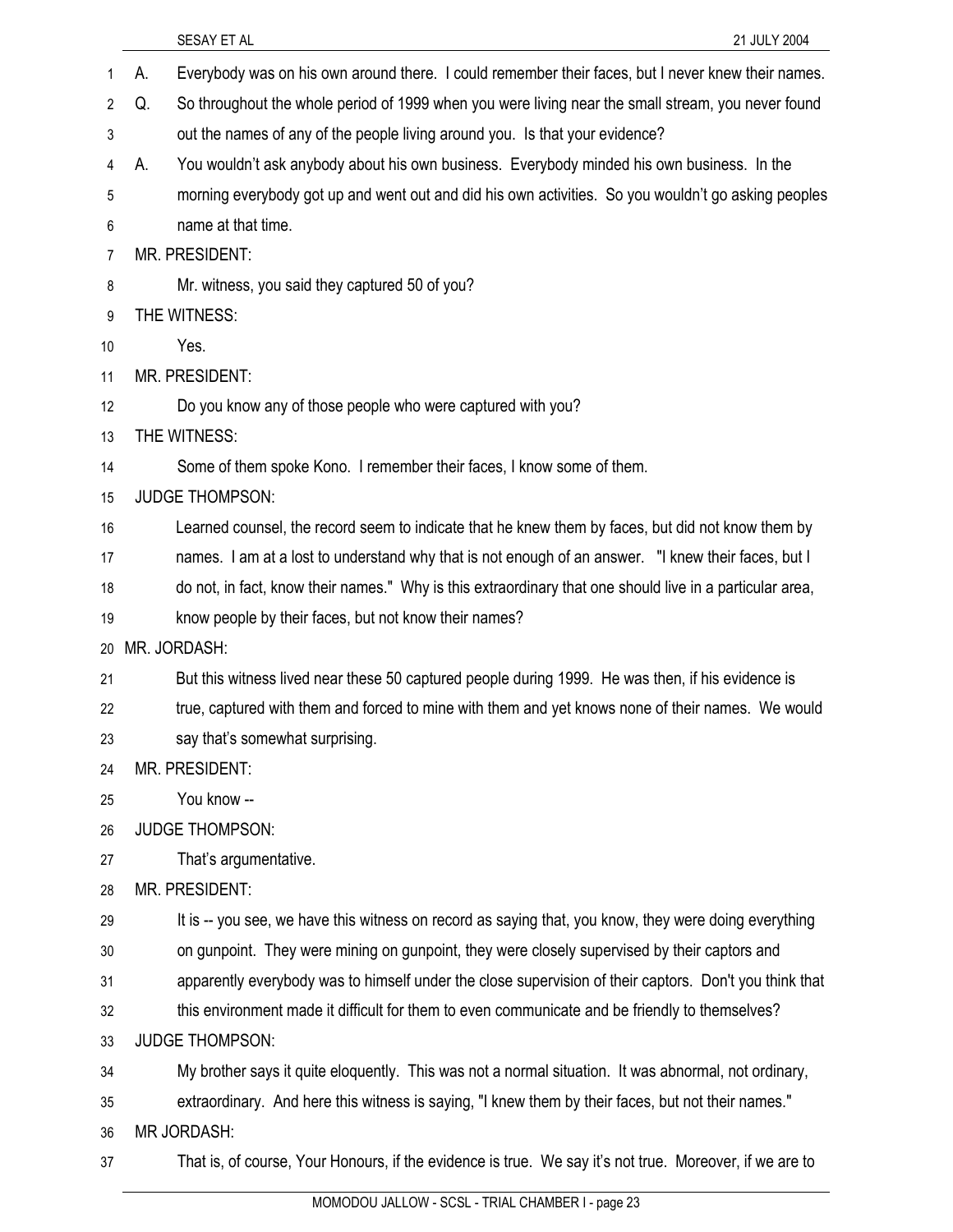|    | 21 JULY 2004<br>SESAY ET AL                                                                                 |
|----|-------------------------------------------------------------------------------------------------------------|
| 1  | investigate this and prove it to be untrue, we need to know the details of who and where and what           |
| 2  | happened during this period. Only then can we investigate this.                                             |
| 3  | <b>JUDGE THOMPSON:</b>                                                                                      |
| 4  | But from his perspective, he is not able to provide names because of the situation he has described.        |
| 5  | He virtually said, "I know their faces, I remember their faces but not names.                               |
| 6  | MR. JORDASH:                                                                                                |
| 7  | If one -- we would submit a legitimate question for Your Honours when you found weight in -- whether        |
| 8  | this account is true or not is whether this witness is able to provide details. It's not enough, we would   |
| 9  | submit, to simply say: "I was captured. I was forced to mine."                                              |
| 10 | <b>JUDGE THOMPSON:</b>                                                                                      |
| 11 | [Overlapping microphones] they have been necessary for evidence in rebuttal in case you are advised         |
| 12 | otherwise?                                                                                                  |
| 13 | MR. JORDASH:                                                                                                |
| 14 | I have been advised by my client this is not true and I'm testing this evidence to see if this witness is   |
| 15 | able to provide more than the vague details of his account so far, and thus far, he cannot. And we          |
| 16 | would submit that's relevant to Your Honours evaluation of this account.                                    |
| 17 | <b>JUDGE THOMPSON:</b>                                                                                      |
| 18 | All right, I am sure as a matter of law --                                                                  |
| 19 | MR. PRESIDENT:                                                                                              |
| 20 | We've taken note of that. It's a question of -- it will now turn around the submissions, you know, as to    |
| 21 | the credibility of this witness and you will have all the time to address us on that issue.                 |
| 22 | MR. JORDASH:                                                                                                |
| 23 | Thank you.                                                                                                  |
| 24 | <b>MS. TAYLOR:</b>                                                                                          |
| 25 | Your Honour, just before my learned friend resumes, my learned friend did say that the evidence of          |
| 26 | this witness was that the 50 people captured in Koidu all came from the area around the small stream.       |
| 27 | My note of the evidence is that that is not correct; the witness hasn't actually said that all 50 people    |
| 28 | came from the area around the small stream. He said that the 50 people came from Koidu Town and             |
| 29 | that is quite a distinction.                                                                                |
| 30 | <b>JUDGE THOMPSON:</b>                                                                                      |
| 31 | I think you are right, from my own notes too.                                                               |
| 32 | MR. JORDASH:                                                                                                |
| 33 | I think that is right. I apologise for that misleading assertion, but the point I would respectfully submit |
| 34 | remains the same.                                                                                           |
| 35 | <b>JUDGE THOMPSON:</b>                                                                                      |
| 36 | It's a matter of law.                                                                                       |
| 37 |                                                                                                             |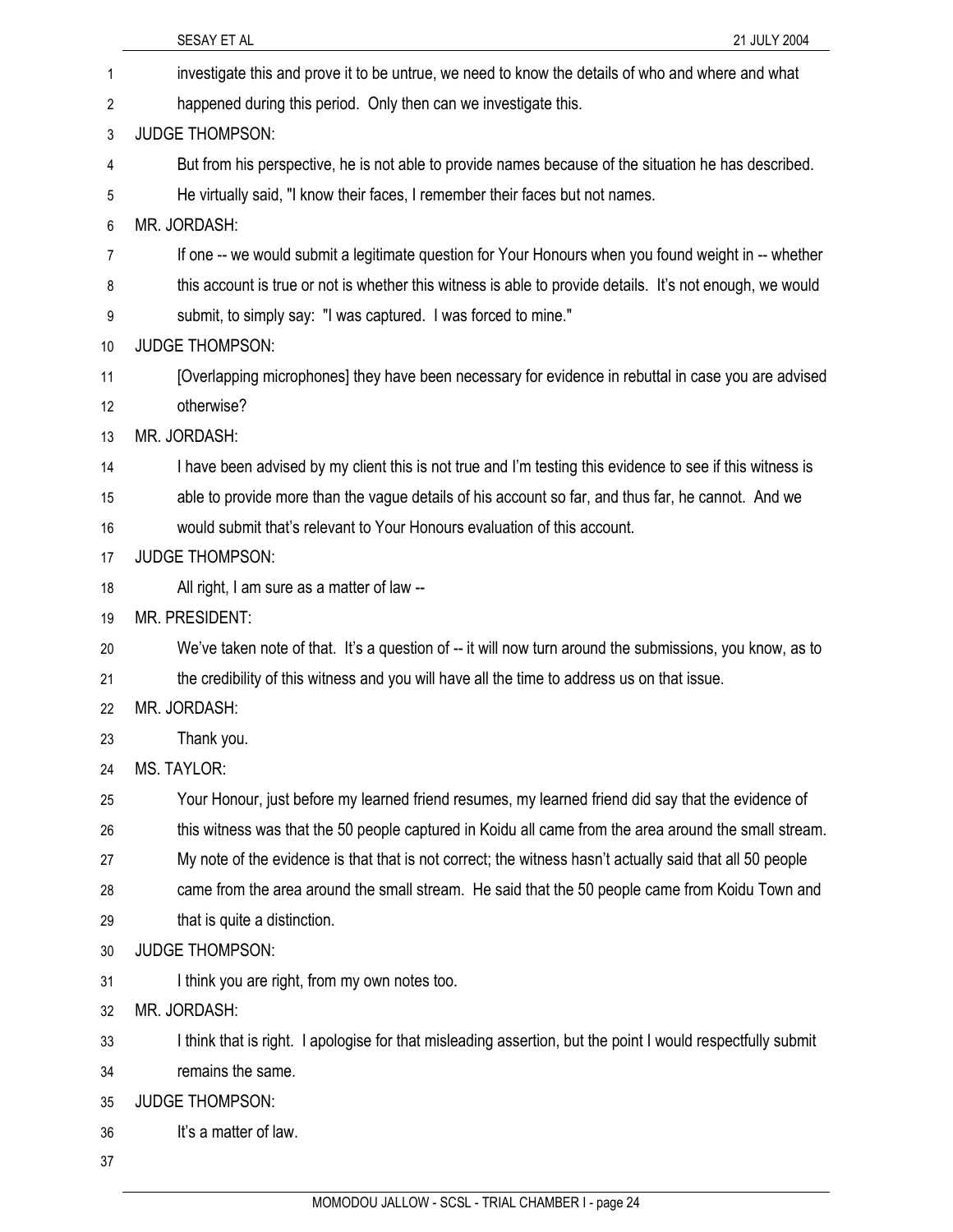| 1              |    | MR. JORDASH:                                                                                              |
|----------------|----|-----------------------------------------------------------------------------------------------------------|
| $\overline{2}$ | Q. | Were you staying in your own separate shelter before you started mining when you had been taken to        |
| 3              |    | Tombodu?                                                                                                  |
| 4              | А. | I was not in my own shelter; we were all in the same shelter. All the 50 of us were in the same           |
| 5              |    | shelter.                                                                                                  |
| 6              | Q. | So you slept in the shelter all together; is that correct?                                                |
| $\overline{7}$ | А. | It was a big shelter. We were all in there and we all slept there. They would surround the shelter.       |
| 8              | Q. | Were they inside, the people surrounding the shelter, or outside the shelter?                             |
| 9              | А. | They surrounded the shelter outside.                                                                      |
| 10             | Q. | So there was in the shelter just the people who had been captured; is that correct?                       |
| 11             | А. | Only us who were in the shelter. They surrounded the shelter outside.                                     |
| 12             | Q  | And before I move on, last question on this. At no stage did you talk to any of your fellow captives      |
| 13             |    | during that month you were in Tombodu when you were in the shelter?                                       |
| 14             | А. | At gun point? Nobody spoke to anybody. In fact, we were all wondering whether you were going to           |
| 15             |    | be the next person to be killed. So we were very worried for our lives; we didn't even speak to each      |
| 16             |    | other.                                                                                                    |
| 17             | Q  | Where you all taken together to the mining after the month?                                               |
| 18             | А. | Yes. We were all taken to the mining. It was an open space. We were all taken to the mining and we        |
| 19             |    | were naked. We were surrounded again by people holding guns.                                              |
| 20             | Q. | And what time did you start work and what time did you finish?                                            |
| 21             | А. | We work on shifts. If you went there in the morning, you will be there 'til evening and others come in    |
| 22             |    | the evening and they will be there 'til morning, and you were given one plantain in the morning and       |
| 23             |    | you only drank a little bit of water all day.                                                             |
| 24             | Q. | Do you know the time that you worked from and to in terms of the clock?                                   |
| 25             |    | MR. PRESIDENT:                                                                                            |
| 26             |    | Mr. Jordash, the clock again, you know, this man has given his explanation. It was on record              |
| 27             |    | yesterday. He did say that those who started working early in the morning ended up late in the            |
| 28             |    | evening and others took the night shift and work 'til morning. That's how they were -- I mean, you        |
| 29             |    | don't expect him to tell you, you know, that is from this time to -- we understand what it is. This is an |
| 30             |    | illiterate witness and you should try and accommodate them, you know, in their intellectual limitations.  |
| 31             |    | MR. JORDASH:                                                                                              |
| 32             |    | But -- Your Honour, may not know, but in his statement this witness says -                                |
| 33             |    | <b>JUDGE THOMPSON:</b>                                                                                    |
| 34             |    | But counsel, make the distinction because from my recollection, the state of the record of the            |
| 35             |    | evidence is exactly as the learned presiding judge has indicated. But if you are referring to his         |
| 36             |    | statement to the investigator, why not make the distinction for him to understand.                        |
| 37             |    |                                                                                                           |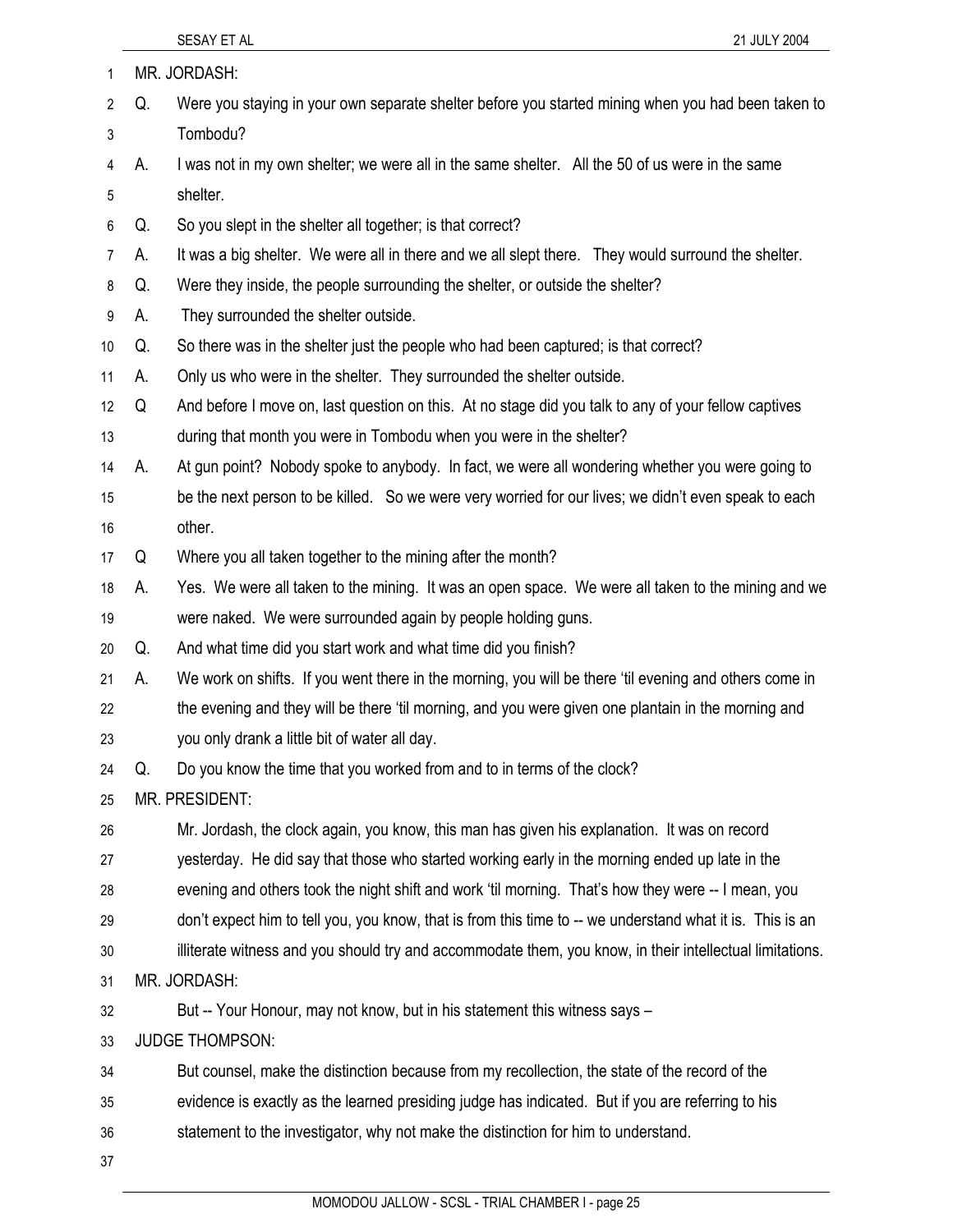| 1                | MR. JORDASH:                                                                                                  |  |
|------------------|---------------------------------------------------------------------------------------------------------------|--|
| 2                | I was going to.                                                                                               |  |
| 3                | <b>JUDGE THOMPSON:</b>                                                                                        |  |
| 4                | Okay.                                                                                                         |  |
| 5                | MR. JORDASH:                                                                                                  |  |
| 6                | Are you able, Mr. Witness, to give a time of when you started and when you finished working, a time<br>Q.     |  |
| 7                | by the clock? Please say it if you don't understand the question?                                             |  |
| 8                | I said we didn't have watches. They had taken everything off. We were naked, completely naked<br>А.           |  |
| $\boldsymbol{9}$ | except for our underpants. We started working when the sun came up a little bit, when your skin gets          |  |
| 10               | warm a little bit, and we worked until very late in the evening.                                              |  |
| 11               | When you gave your statement to the Prosecutor, your statement before coming to Court yesterday,<br>Q.        |  |
| 12               | you said to the Prosecutor this: "We were divided into two shifts wherein one group could mine from           |  |
| 13               | 7.00 a.m. to 7.00 p.m. and the other from 7.00 p.m. to 7.00 a.m.?                                             |  |
| 14               | I explained yesterday that we worked in two shifts: One shift started in the morning and ended in the<br>А.   |  |
| 15               | evening, another shift started in the evening and ended in the morning. I said that yesterday.                |  |
| 16               | So what is written in your statement before yesterday is not accurate; is that correct?<br>Q.                 |  |
| 17               | MR. PRESIDENT:                                                                                                |  |
| 18               | You cannot -- you cannot say that.                                                                            |  |
| 19               | MR. JORDASH:                                                                                                  |  |
| 20               | Well, I'm simply asking the witness.                                                                          |  |
| 21               | MR. PRESIDENT:                                                                                                |  |
| 22               | This witness has said, you know, when the sun starts shining, you know, they would go to the place            |  |
| 23               | and then retire in the evening. We do not know -- this is what he keeps, you know, saying. Maybe              |  |
| 24               | the investigator had his own concept of time. We don't have that evidence there, but if you look at it,       |  |
| 25               | if he say -- even if it is 7.00 a.m., it is still the morning hours when it is already sunshine. 7.00 p.m. is |  |
| 26               | late in the evening and then the next shift, you know, takes up from there. Wouldn't that be an               |  |
| 27               | ordinary and maybe a more understandable way of treating the time frame of 7.00 to 7.00?                      |  |
| 28               | <b>JUDGE THOMPSON:</b>                                                                                        |  |
| 29               | And to buttress what my brother is saying, what would be the contradiction there? Except if you want          |  |
| 30               | to put to him what specific aspect of that statement to the [inaudible], you can consider to be an            |  |
| 31               | inconsistency, because from my frame of reference, one is general, the other is specific, and in my           |  |
| 32               | judicial frame of reference, if it is the entire purport of the two statements, one is on the level of        |  |
| 33               | generality, the other is on a level of specificity. So in that context, philosophically speaking, I may not   |  |
| 34               | perceive a contradiction unless you probe further.                                                            |  |
| 35               | MR JORDASH:                                                                                                   |  |
| 36               | Your Honours, that's what I was seeking to do.                                                                |  |
| 37               |                                                                                                               |  |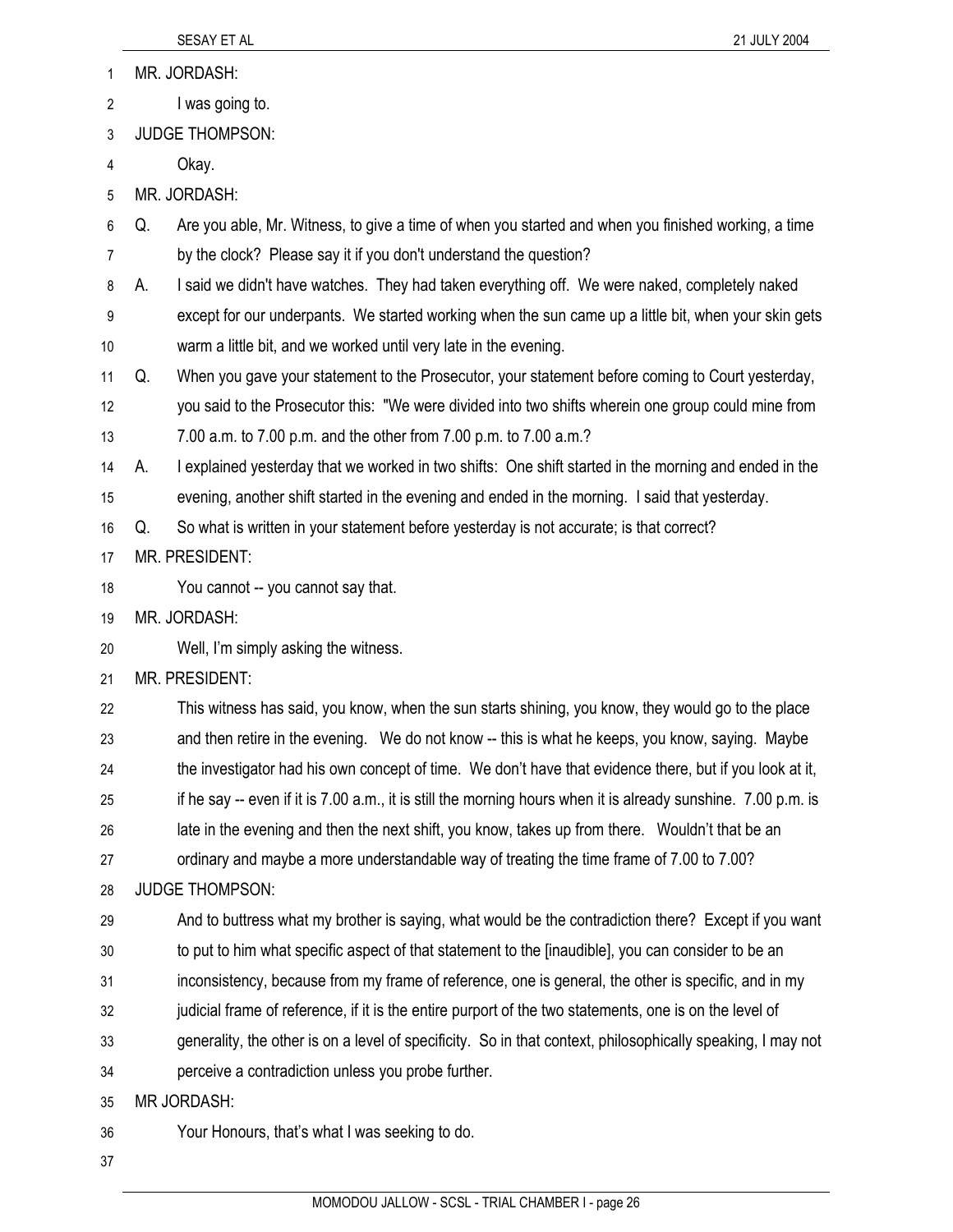| 1  |    | MR. PRESIDENT:                                                                                          |
|----|----|---------------------------------------------------------------------------------------------------------|
| 2  |    | Maybe you have something around the corner. Yes, you can go ahead, Mr. Jordash, we just wanted          |
| 3  |    | to let you know that. You can go on.                                                                    |
| 4  |    | MR. JORDASH:                                                                                            |
| 5  |    | Thank you, Your Honour.                                                                                 |
| 6  | Q. | Did you tell the Prosecution, when giving your statement before yesterday that the shifts had been      |
| 7  |    | from 7.00 a.m. to 7.00 p.m., 7.00 p.m. to 7.00 a.m.?                                                    |
| 8  | А. | Yes, I said that yesterday. I said we worked by shifts. If one shift worked in the morning to the       |
| 9  |    | evening, the other shift came in the evening to the morning. I have said that and I repeated it again.  |
| 10 | Q. | Now, you told us a moment ago that you had plantain and potato to eat during your time in Tombodu       |
| 11 |    | before you were mining. Do you recall that?                                                             |
| 12 | А. | I didn't say that. I said when we came from Koidu to Tombodu, the one month before we started           |
| 13 |    | mining we eat plantains and potato. When we started mining, we ate one potato a person a day --         |
| 14 |    | one plantain a person a day.                                                                            |
| 15 | Q. | And is that all you had to eat every day?                                                               |
| 16 | А. | That was all we had. If you ate one plantain, that's all you had for the day because there were many    |
| 17 |    | of us.                                                                                                  |
| 18 | Q. | And you survived simply on one plantain a day? I just want to be clear about this.                      |
| 19 | А. | Yes, these are big, fat plantains.                                                                      |
| 20 | Q. | Now, I want to refer you again to your statement that you made to the Prosecution before yesterday      |
| 21 |    | and you said this: "We were not paid for our work. We were not given food"?                             |
| 22 | А. | I didn't say we were not given food to eat. I said we ate plantains, but we were not paid for the work  |
| 23 |    | we were doing. What has happened no me is history and I wouldn't forget even if it is ten years from    |
| 24 |    | now.                                                                                                    |
| 25 | Q. | So, is that something you told the investigator that you've been given plantain?                        |
| 26 | А. | Yes.                                                                                                    |
| 27 | Q. | Your statement that I'm referring to also says this: "We could go in search of bananas and other fruits |
| 28 |    | to eat and even during this time --                                                                     |
| 29 |    | MS. TAYLOR:                                                                                             |
| 30 |    | I'm sorry. I believe it is "would" not "could."                                                         |
| 31 |    | MR. JORDASH:                                                                                            |
| 32 |    | Well, mine says -- did I say would or could?                                                            |
| 33 |    | <b>MS. TAYLOR:</b>                                                                                      |
| 34 |    | You said "could". I'm looking the handwritten statement. It says "would."                               |
| 35 |    | MR. JORDASH:                                                                                            |
| 36 |    | Well, I don't get the title statement, I'm afraid. So it says "would," the original? Thank you.         |
| 37 |    |                                                                                                         |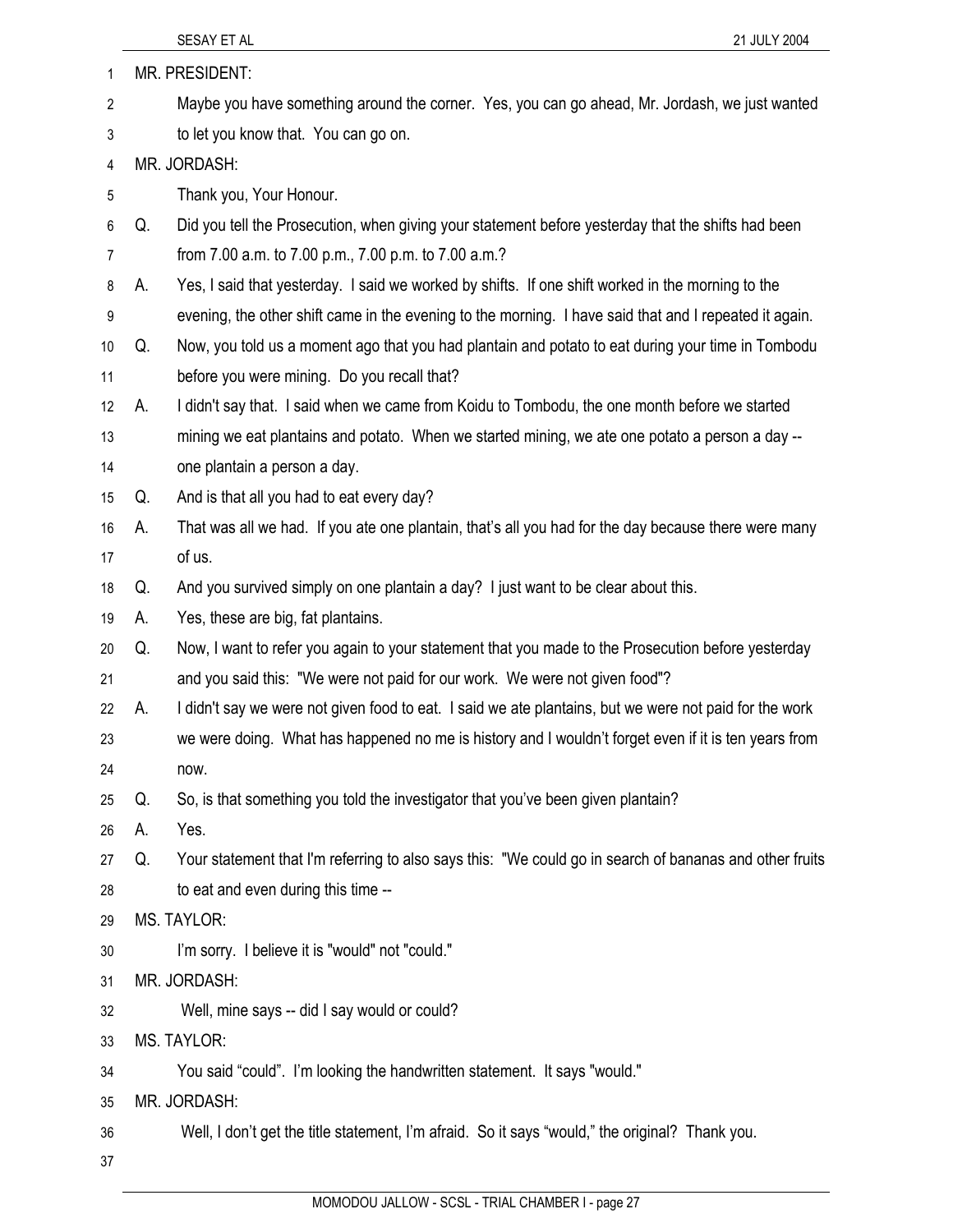| 1              |    | BY MR. JORDASH:                                                                                          |
|----------------|----|----------------------------------------------------------------------------------------------------------|
| $\overline{2}$ | Q. | Let me start that again Mr. Witness. Your statement says: "We would go in search of bananas and          |
| 3              |    | other fruits to eat, and even during this time there were gunmen behind us who would forced us back      |
| 4              |    | to work." So did you tell the investigator that you would go in search of bananas and other fruits to    |
| 5              |    | eat?                                                                                                     |
| 6              | А. | We didn't steal ourselves to go looking for food. We went to look for food with the people. I mean,      |
| 7              |    | the bananas were very close to us. They were all over the place. So the guns were always over our        |
| 8              |    | heads. So, I mean, there was no way we could steal ourselves to go out looking for food.                 |
| 9              | Q. | So what your statement says, that you would go in search of bananas and fruits, isn't correct?           |
| 10             | А. | We didn't go looking for food. I mean, the bananas were all over the place, they were very close to      |
| 11             |    | us. So we didn't move from where we were, the bananas were there and the guns were over us. So           |
| 12             |    | we couldn't move to go anywhere.                                                                         |
| 13             | Q. | Now, you talked yesterday about being guarded by young boys. Do you remember talking about               |
| 14             |    | that?                                                                                                    |
| 15             | А. | Yes, there were little boys looking after -- guarding us and these were boys aged 10, 12, 14. These      |
| 16             |    | were small boys. They had adults, but there were small boys, about 20 in number. They were our           |
| 17             |    | guards.                                                                                                  |
| 18             | Q. | Who was the youngest do you think?                                                                       |
| 19             | А. | These were children. I mean, when you look at them in the face, you will know that they were             |
| 20             |    | children. It's easy to recognise a child. All of them were 10 years, 11 years -- all of them were under  |
| 21             |    | 15. So these were children. The adults were on the higher ground behind us, surrounding us and the       |
| 22             |    | boys were very close to us, surrounding us with guns. So these are children, it's not difficult to tell. |
| 23             | Q. | Who was the youngest who was there, from what you could see?                                             |
| 24             | А. | I can't tell how old they were, but I can estimate their ages. When you look at people in the face, you  |
| 25             |    | can tell that they are children. I didn't give birth to them.                                            |
| 26             | Q. | But yesterday you said the youngest was six; do you recall that?                                         |
| 27             |    | MR. PRESIDENT:                                                                                           |
| 28             |    | Mr. Jordash, how much more time do you think you have to wrap up your cross-examination, because         |
| 29             |    | this witness is looking stressed?                                                                        |
| 30             |    | [Pages 15 to 28 by Momodou Jallow]                                                                       |
| 31             |    |                                                                                                          |
| 32             |    |                                                                                                          |
| 33             |    |                                                                                                          |
| 34             |    |                                                                                                          |
| 35             |    |                                                                                                          |
| 36             |    |                                                                                                          |
| 37             |    |                                                                                                          |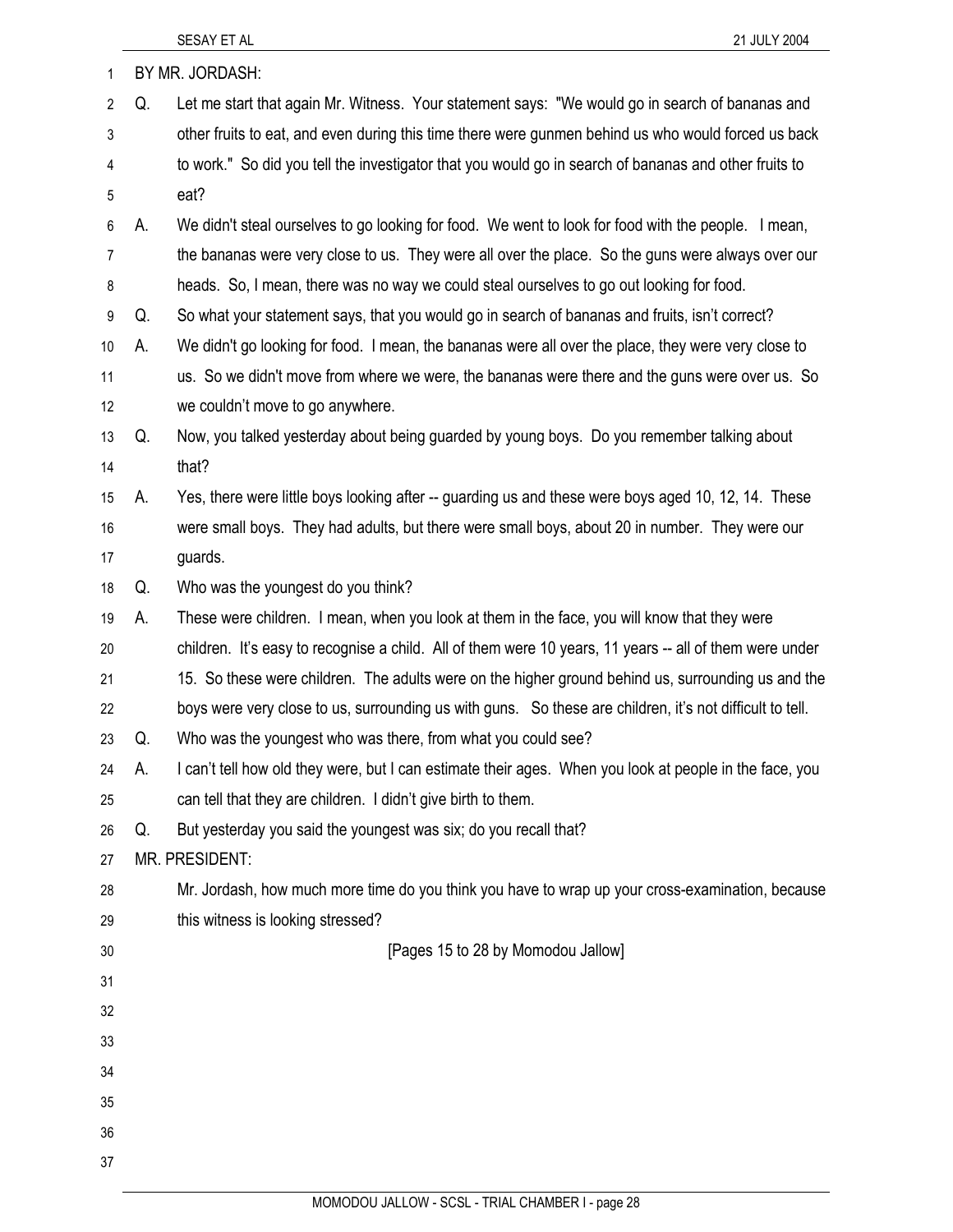|          | SESAY ET AL.<br>21 JULY 2004                                                                                |
|----------|-------------------------------------------------------------------------------------------------------------|
| 1        | [11.32 a.m.]                                                                                                |
| 2        | MR. JORDASH:                                                                                                |
| 3        | I would think, at least, another 45 minutes.                                                                |
| 4        | MR. PRESIDENT:                                                                                              |
| 5        | Another?                                                                                                    |
| 6        | MR. JORDASH:                                                                                                |
| 7        | Forty-five.                                                                                                 |
| 8        | MR. PRESIDENT:                                                                                              |
| 9        | Four to five?                                                                                               |
| 10       | MR. JORDASH:                                                                                                |
| 11       | Forty-five                                                                                                  |
| 12       | MR. PRESIDENT:                                                                                              |
| 13       | Forty-five. We'll have to take a break so as to allow the witness to relax a bit. We'll rise for ten        |
| 14       | minutes. The Court rises.                                                                                   |
| 15       | [Recess taken at 11.34]                                                                                     |
| 16       | [On resuming at 11.53]                                                                                      |
| 17       | <b>MR. PRESIDENT:</b>                                                                                       |
| 18       | Yes, Mr. Jordash.                                                                                           |
| 19       | MR. JORDASH:                                                                                                |
| 20       | Thank you, Your Honour.                                                                                     |
| 21       | MR. PRESIDENT:                                                                                              |
| 22       | You talk for 45 minutes. I thought you could make it shorter, but go ahead.                                 |
| 23       | MR. JORDASH:                                                                                                |
| 24       | I think I may be able to make it shorter.                                                                   |
| 25       | MR. PRESIDENT:                                                                                              |
| 26       | All right.                                                                                                  |
| 27       | MR. JORDASH:                                                                                                |
| 28       | You spoke yesterday, Mr. Witness, about the time that a 130 carat diamond was found; is that<br>Q.          |
| 29       | correct?                                                                                                    |
| 30       | It was Major Tactical who told the other boys and us together that all the diamonds that had been got<br>А. |
| 31       | so far put together amounted to 130 carats, not one single carat, it was all the diamonds together          |
| 32       | mounted (sic) to 130 carats.                                                                                |
| 33       | And you spoke yesterday about Colonel Issa coming to pick up the diamonds. Were you referring to<br>Q.      |
| 34<br>35 | those diamonds, the 130 carats?<br>MR. PRESIDENT:                                                           |
| 36       | You said Colonel who?                                                                                       |
|          |                                                                                                             |
| 37       |                                                                                                             |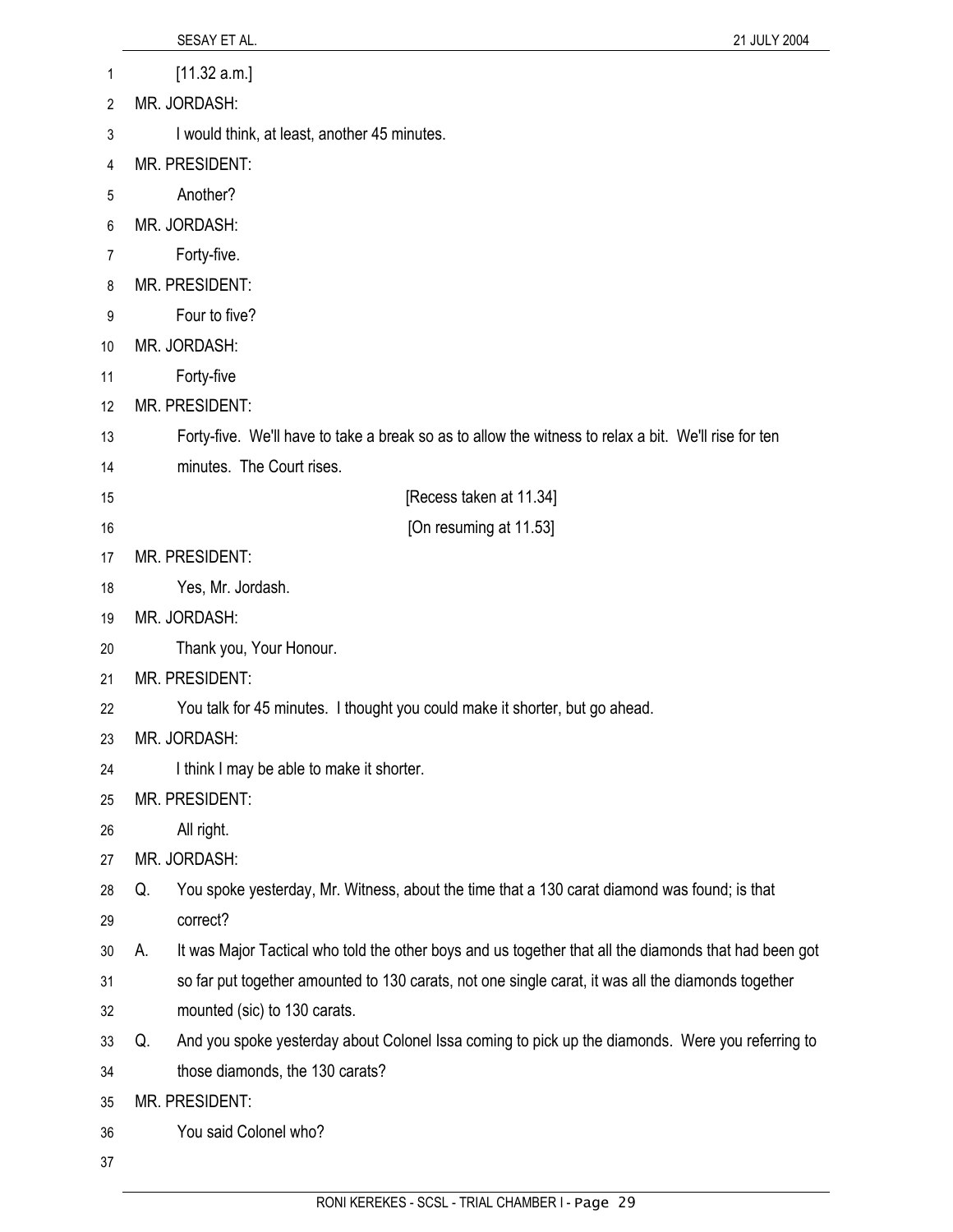| 1  |    | MR. JORDASH:                                                                                               |
|----|----|------------------------------------------------------------------------------------------------------------|
| 2  |    | Issa.                                                                                                      |
| 3  |    | MR. PRESIDENT:                                                                                             |
| 4  |    | Colonel Issa.                                                                                              |
| 5  | А. | [No translation]                                                                                           |
| 6  |    | MR. JORDASH:                                                                                               |
| 7  | Q. | Could I just pause you there for translation?                                                              |
| 8  | А. | It was Major Tactical who came with diamond which was wrapped in white paper and give it to Issa for       |
| 9  |    | the first time. That was the first time we all saw Issa and they pointed to him saying, "This is our boss. |
| 10 |    | He is Issa." That is the money -- the diamond they gave to him, the first diamonds that were gathered      |
| 11 |    | and wrapped in a white piece of paper.                                                                     |
| 12 | Q. | And you said yesterday that Colonel Issa came once to pick up diamonds and the other times the             |
| 13 |    | diamonds were taken to him; is that correct?                                                               |
| 14 | А. | Yes, yes, it is true. The first time he came, they gave him diamonds. It was Major Tactical who            |
| 15 |    | showed him to us. The first time they gave him diamonds, and subsequently the diamonds were                |
| 16 |    | taken to him, where he was.                                                                                |
| 17 | Q. | Thank you. And when he came that once, he was in a red truck; isn't that correct?                          |
| 18 | А. | He was not in a red vehicle; he was in a big truck. The first time he came he was in a big truck. That     |
| 19 |    | was the first time we saw him.                                                                             |
| 20 | Q. | That was the time when the -- the only time when he picked up the diamonds; is that correct?               |
| 21 | А. | That was the time Officer Med gave him the diamonds, the first time we saw him.                            |
| 22 | Q. | And you saw him again when he was again in a truck and he was pointed out to you; is that correct?         |
| 23 | А. | [No translation]                                                                                           |
| 24 | Q. | I'll just pause you there, Mr. Witness, for translation.                                                   |
| 25 | А. | No, it wasn't in the truck when I saw him the next time. It was in August when the work was about to       |
| 26 |    | start, that was when I saw him. It wasn't in a truck this time.                                            |
| 27 | Q. | What was it in?                                                                                            |
| 28 | А. | He was in a red jeep when my friend saw him. He pointed out, "Hey, there is Colonel Issa." He was          |
| 29 |    | in a red jeep. We went out looking for our people. By the time we came back they had taken --              |
| 30 |    | disarmed all of them. That's what happened, that's what I know.                                            |
| 31 | Q. | What was your friend's name who pointed him out?                                                           |
| 32 | А. | He was a Kono man, he was one of the people I was with so when we were going he said, "That's              |
| 33 |    | Colonel Issa, that's the one who used to go to us in the mining."                                          |
| 34 | Q. | So what was this friend's name?                                                                            |
| 35 | А. | I have told you, I didn't ask his name. We didn't ask names. You were worried for your life and for        |
| 36 |    | your people, but we were all working together.                                                             |
| 37 | Q. | Now, I want to ask you again about your statement before yesterday, a statement you gave to the            |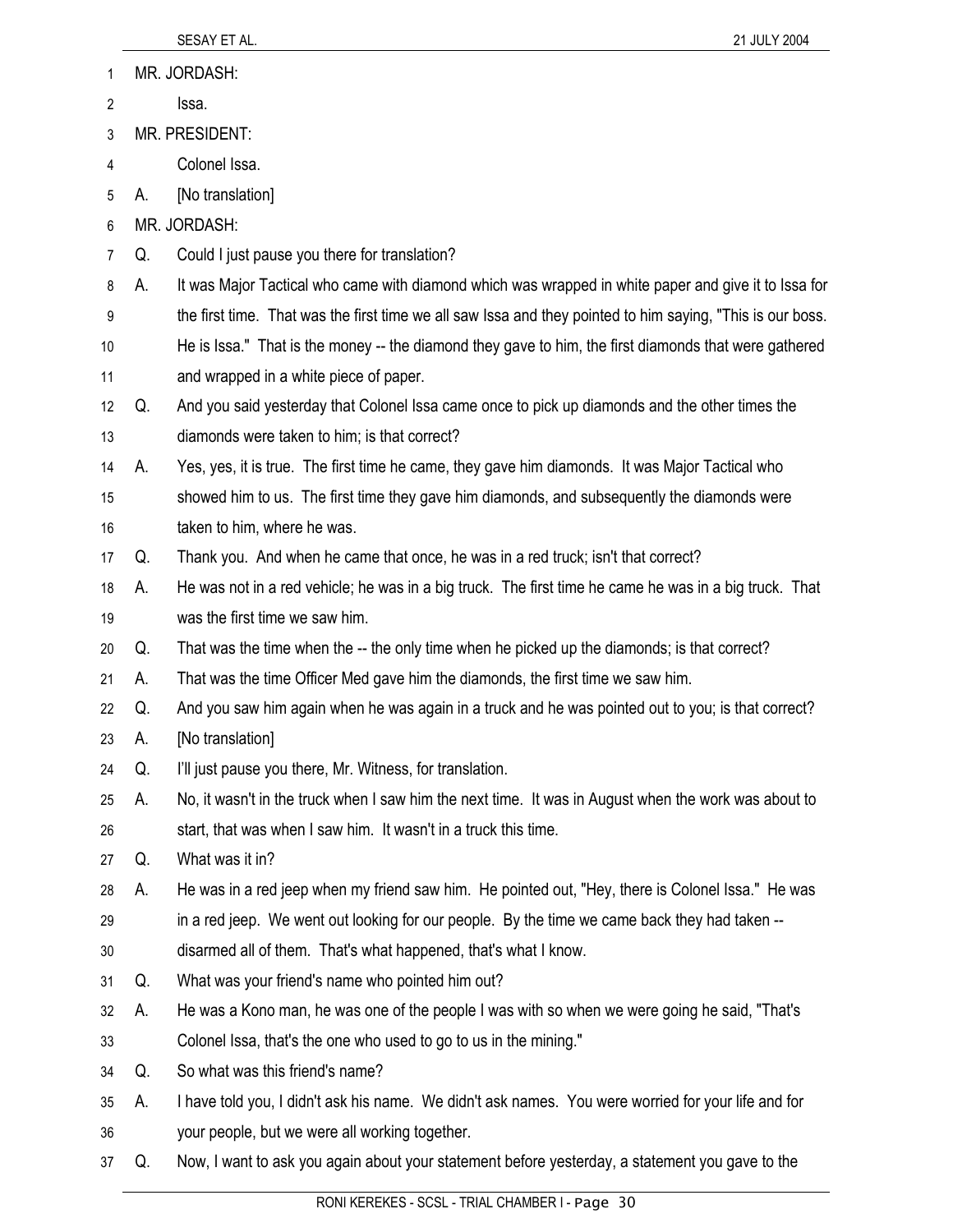|    |    | SESAY ET AL.<br>21 JULY 2004                                                                                  |
|----|----|---------------------------------------------------------------------------------------------------------------|
| 1  |    | Prosecution before yesterday. And your statement says this: "I witnessed Issa Sesay come to                   |
| 2  |    | Tombodu many times to pick up diamonds from Officer Med."                                                     |
| 3  | А. | I said Officer Med gave him diamond once, but he himself came to Tombodu many, many times. He's               |
| 4  |    | a young man, he is slightly tall but not very tall, and he has ball eyes. Even if it is ten years later and I |
| 5  |    | see him I will be able to identify him.                                                                       |
| 6  | Q. | Well, I'm asking about what your statement says, the statement you gave to the Prosecution before             |
| 7  |    | yesterday. Did you tell the investigators that you had witnessed Issa Sesay come to Tombodu many              |
| 8  |    | times to pick up diamonds from Officer Med? Did you tell them that?                                           |
| 9  | А. | I said they gave him diamonds in my presence once, all the other times he came to the mining and              |
| 10 |    | went back.                                                                                                    |
| 11 | Q. | Your statement to the Prosecution before yesterday also says this: "Each time Issa Sesay came to              |
| 12 |    | Tombodu he had many bodyguards who carried guns. He travelled in nice motor cars."                            |
| 13 | А. | I didn't say he was in nice cars. I said each time he came to Tombodu he came in a big truck.                 |
| 14 | Q. | Did you tell the investigator he came in a big truck?                                                         |
| 15 | А. | Yes, he came in a big truck, because there were many of them. A lot of them were people who were              |
| 16 |    | travelling with him and they had guns, so when they came, they would alight from the truck, but he            |
| 17 |    | came in a big truck. I don't know the colour of the truck.                                                    |
| 18 | Q. | Did you tell the investigator that he'd come in a truck or did you tell the investigator that he'd come in    |
| 19 |    | nice motor cars?                                                                                              |
| 20 | А. | I told them that at the time he came to the mining site he came in a big truck.                               |
| 21 | Q. | Your statement to the Prosecution before yesterday also says this: "I was forced to mine for six              |
| 22 |    | months." Is that correct?                                                                                     |
| 23 | А. | Six month, yes, in the dry season.                                                                            |
| 24 | Q. | Your statement to the Prosecution before yesterday also says: "I was mining until disarmament." Is            |
| 25 |    | that correct?                                                                                                 |
| 26 | А. | Hey?                                                                                                          |
| 27 | Q. | Your statement to the Prosecution before yesterday, the statement you gave to them says: "I was               |
| 28 |    | with the mining until disarmament, after which the RUF left." Is that correct?                                |
| 29 | А. | We were in the mining right up to the rainy season. August found -- met us mining.                            |
| 30 | Q. | Were you mining until disarmament and after which the RUF left?                                               |
| 31 | А. | I wasn't there while the disarmament started. We had gone to the Guinea area looking for our people.          |
| 32 | Q. | I said, were you mining until disarmament, as your statement suggests?                                        |
| 33 | А. | No, we were -- I was not there any more. I mean, we were sitting now, waiting. This was late, 2002            |
| 34 |    | when the disarmament people started to disarm.                                                                |
| 35 | Q. | So if that statement isn't correct, how long before disarmament did you leave?                                |
| 36 | А. | What time? I don't understand, please explain again.                                                          |
| 37 | Q. | Well, if you didn't, as your statement to the Prosecution indicates, leave the mining at the time of          |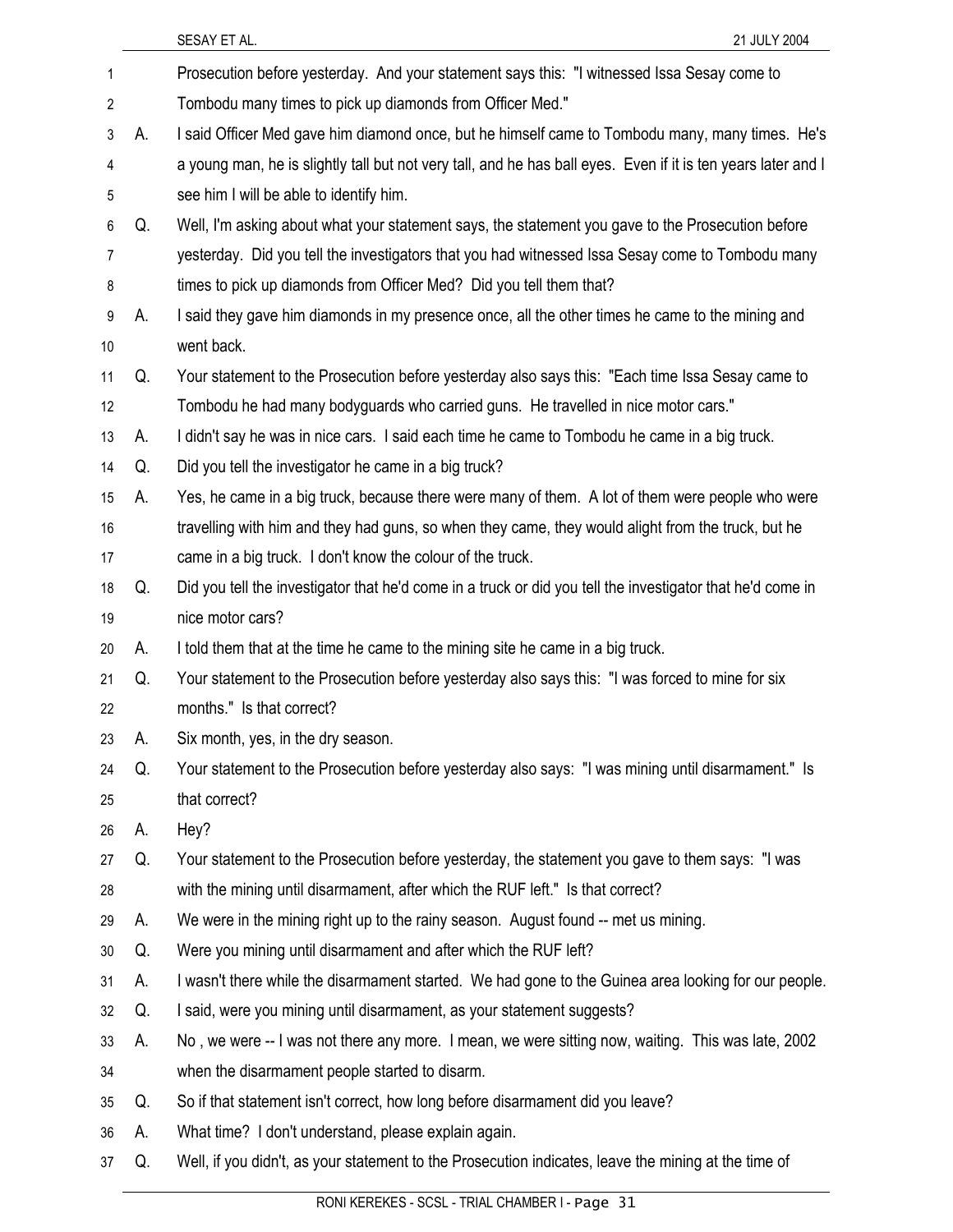|                |    | 21 JULY 2004<br>SESAY ET AL.                                                                               |
|----------------|----|------------------------------------------------------------------------------------------------------------|
| 1              |    | disarmament, how long before disarmament did you leave the mining?                                         |
| 2              | А. | We complete -- we stopped mining in August. While we were waiting, before the dry season came              |
| 3              |    | then disarmament started.                                                                                  |
| 4              | Q. | And at that time, as you told us, you were mining and mined only for six months, that's correct, isn't it? |
| 5              | А. | We mined in the dry season for six months. We don't work in the rainy season.                              |
| 6              | Q. | After leaving the mines you say you went to Guinea to find your family; is that correct?                   |
| $\overline{7}$ | А. | Yes, when they released us that's when we went looking for our families and relatives.                     |
| 8              | Q. | Did you find any of them?                                                                                  |
| 9              | А. | I didn't -- I didn't see them and up to this moment I haven't seen them. They tell me they are in one      |
| 10             |    | village in Guinea. They are no longer in the refugee camps, but I have not seen them.                      |
| 11             | Q. | Just going back to one point. You said yesterday that when Colonel Issa came to Tombodu he had             |
| 12             |    | bodyguards and they were all adults; is that correct?                                                      |
| 13             | А. | Yes. He came with adults and they were protecting him. All of them had guns, it was only him, Issa,        |
| 14             |    | that did not have guns.                                                                                    |
| 15             | Q. | Now I'm almost finished and I just want to deal finally with a few points. Firstly, I would like you to    |
| 16             |    | answer this, if you would: Is it not right that in the dry season of 2001 mining in Tombodu was on a       |
| 17             |    | two-pile system? Do you understand what I mean when I say that?                                            |
| 18             |    | MR. PRESIDENT:                                                                                             |
| 19             |    | I haven't gotten the question, myself. Can you -- can you, yes.                                            |
| 20             |    | MR. JORDASH:                                                                                               |
| 21             |    | I certainly will, Your Honour.                                                                             |
| 22             |    | MR. PRESIDENT:                                                                                             |
| 23             |    | Yes. Maybe thinking about it and rephrasing it in a way that you will communicate better with him.         |
| 24             |    | MR. JORDASH:                                                                                               |
| 25             |    | Certainly.                                                                                                 |
| 26             | Q. | I'm suggesting to you, Mr. Witness, that if you were mining in the six months before disarmament, you      |
| 27             |    | were mining half for you and half for the RUF. That's correct, isn't it?                                   |
| 28             | А. | No, it did not happen at that time. It did not happen at the time I was arrested. The time I was           |
| 29             |    | arrested I did not work on the two-pile system.                                                            |
| 30             | Q. | And Officer Med did not come to Tombodu until the dry season two or three months before                    |
| 31             |    | disarmament; is that correct?                                                                              |
| 32             | А. | Officer Med was there in the dry season. He stayed with us right through to the end of the mining. He      |
| 33             |    | was there with all his little boys.                                                                        |
| 34             | Q. | Have you heard of the two-pile system, Mr. Witness?                                                        |
| 35             | А. | When I came -- when I came from Guinea, I didn't work again. When I was working on mining, we did          |
| 36             |    | not work under the two-pile system. When we came from Guinea, I didn't work again.                         |
| 37             | Q. | Who told you about the two-pile system?                                                                    |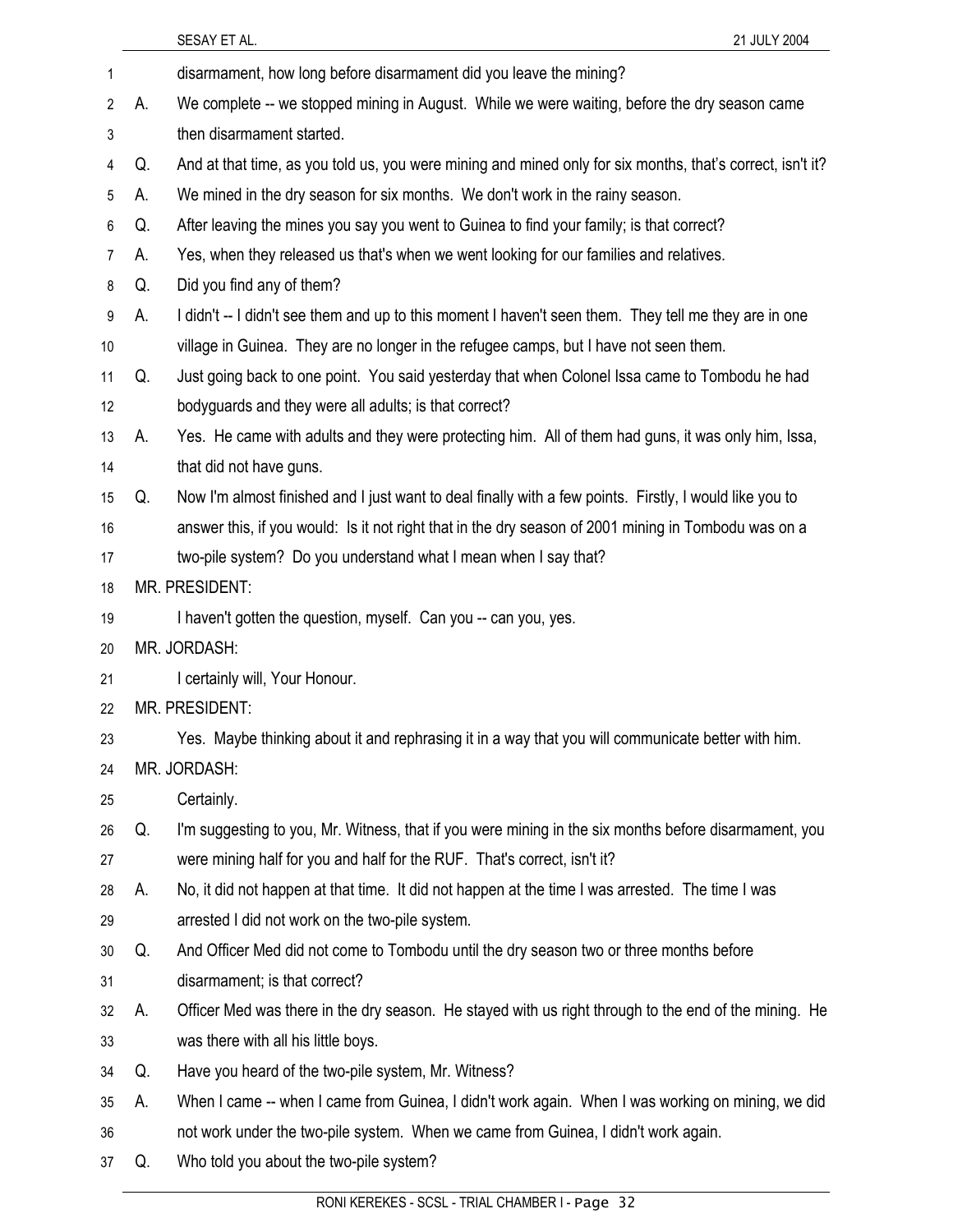|    | SESAY ET AL.<br>21 JULY 2004                                                                                  |
|----|---------------------------------------------------------------------------------------------------------------|
| 1  | Nobody told me about the two-pile system. I don't know about two-pile system. I'm hearing from you<br>А.      |
| 2  | for the first time.                                                                                           |
| 3  | MR. PRESIDENT:                                                                                                |
| 4  | I want to have -- let's have the spelling of that word two piles for the record, please.                      |
| 5  | MR. JORDASH:                                                                                                  |
| 6  | It is two and then pile.                                                                                      |
| 7  | MR. PRESIDENT:                                                                                                |
| 8  | Two-pile? System?                                                                                             |
| 9  | MR. JORDASH:                                                                                                  |
| 10 | System. One pile for A and one pile for --                                                                    |
| 11 | MR. PRESIDENT:                                                                                                |
| 12 | For B.                                                                                                        |
| 13 | MR. JORDASH:                                                                                                  |
| 14 | Exactly.                                                                                                      |
| 15 | During your time, Mr. Witness, in the year 2000 and 2001, did you see any United Nations' trucks<br>Q.        |
| 16 | bringing supplies to the mines?                                                                               |
| 17 | I didn't see any United Nations' vehicle. I told you I had gone to Guinea by that time.<br>А.                 |
| 18 | I'm suggesting this is before disarmament, Mr. Witness. Did you, before disarmament, see any?<br>Q.           |
| 19 | I didn't see anybody. I mean, when they released us, I went up to Guinea and I took some time there<br>А.     |
| 20 | before I came back.                                                                                           |
| 21 | Just so that you're clear about what I am saying to you, Mr. Witness, I would suggest to you that there<br>Q. |
| 22 | was no mining in Tombodu until the year 2001 and that 1999 and 2000 there was no mining in                    |
| 23 | Tombodu.                                                                                                      |
| 24 | What I know is that there was mining there in the dry season.<br>А.                                           |
| 25 | Did you ever see, during your time mining in 2001, the supplies of rice, medicine?<br>Q.                      |
| 26 | MS. TAYLOR:                                                                                                   |
| 27 | Before --                                                                                                     |
| 28 | In my own time I didn't see that. In my time we ate plantains.<br>А.                                          |
| 29 | MS. TAYLOR:                                                                                                   |
| 30 | The witness has not accepted that he was mining in 2001.                                                      |
| 31 | MR. JORDASH:                                                                                                  |
| 32 | I'll rephrase the question.                                                                                   |
| 33 | During your time mining before disarmament, did you see rice, medicine and food brought by trucks to<br>Q.    |
| 34 | the mine?                                                                                                     |
| 35 | I say I wasn't there at that time. I went to Guinea looking for my people and I took some time there.<br>А.   |
| 36 | MR. JORDASH:                                                                                                  |
| 37 | Could I just take brief instructions, Your Honours?                                                           |
|    |                                                                                                               |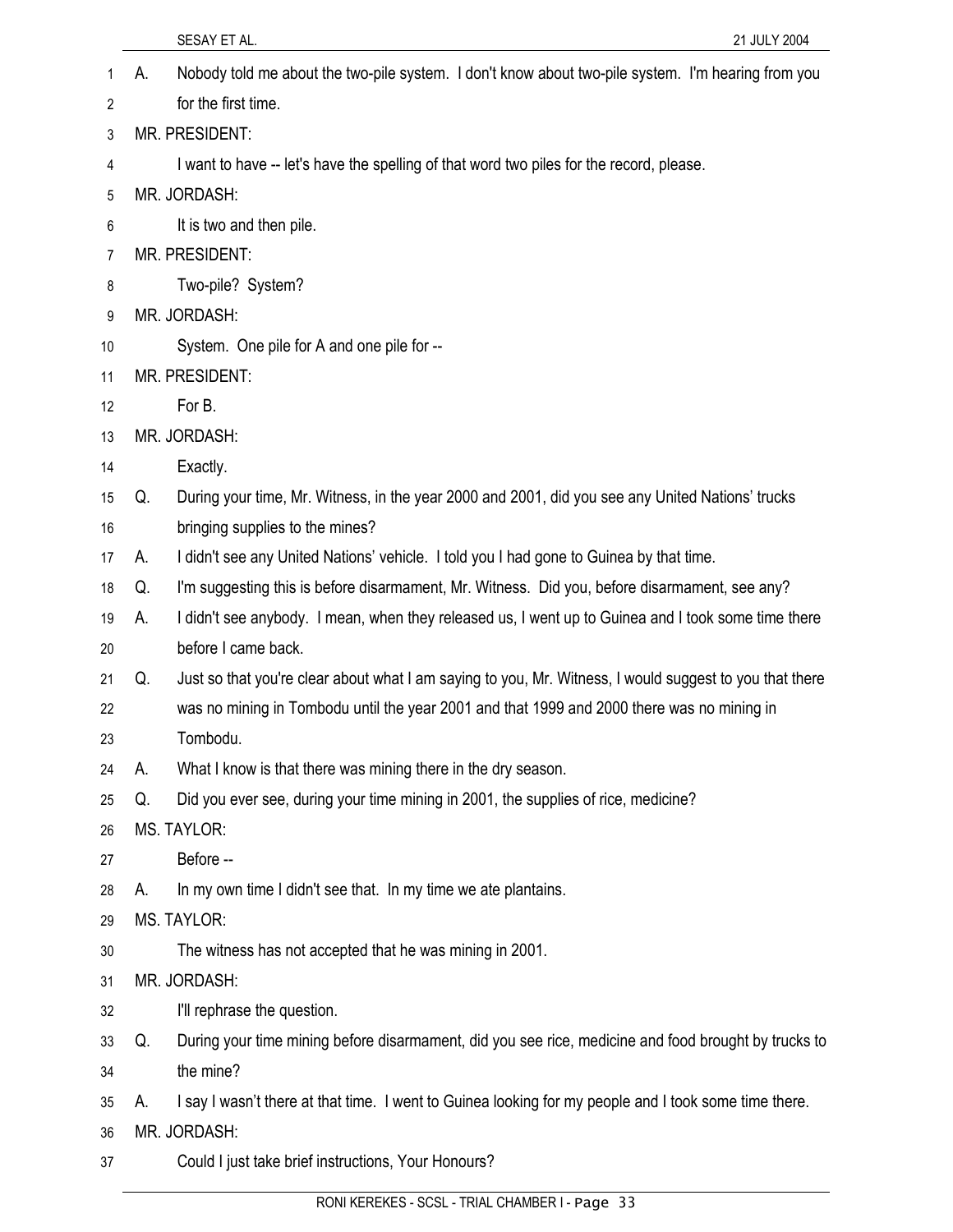| 1              | MR. PRESIDENT:                                             |
|----------------|------------------------------------------------------------|
| $\overline{2}$ | Yes, please.                                               |
| 3              | [Defence counsel and Accused Sesay confer]                 |
| 4              | MR. JORDASH:                                               |
| 5              | Thank you, very much, Your Honour. I have nothing further. |
| 6              | MR. PRESIDENT:                                             |
| 7              | Thank you.                                                 |
| 8              | [Trial Chamber confer]                                     |
| 9              | MR. PRESIDENT:                                             |
| 10             | Mr. Brown.                                                 |
| 11             | MR. BROWN:                                                 |
| 12             | May I just have moment?                                    |
| 13             | MR. PRESIDENT:                                             |
| 14             | Right, okay.                                               |
| 15             | MR. BROWN:                                                 |
| 16             | May I have a moment, please?                               |
| 17             | [Defence counsel and Accused Kallon confer]                |
| 18             | MR. BROWN:                                                 |
| 19             | Your Honour, I have no questions of this witness.          |
| 20             | <b>JUDGE BOUTET:</b>                                       |
| 21             | What is that, Mr. Brown?                                   |
| 22             | MR. PRESIDENT:                                             |
| 23             | Pardon me?                                                 |
| 24             | MR. BROWN:                                                 |
| 25             | I have no questions of this witness.                       |
| 26<br>27       | <b>JUDGE BOUTET:</b><br>Thank you.                         |
| 28             | MR. PRESIDENT:                                             |
| 29             | All right. Thank you.                                      |
| 30             | MR. CAMMEGH:                                               |
| 31             | And nor do I.                                              |
| 32             | MR. PRESIDENT:                                             |
| 33             | Neither do you. Right. Any re-examination?                 |
| 34             | MR. TEJAN-COLE:                                            |
| 35             | Yes, Your Honour, just a couple of questions.              |
| 36             | MR. PRESIDENT:                                             |
| 37             | Yes, go ahead.                                             |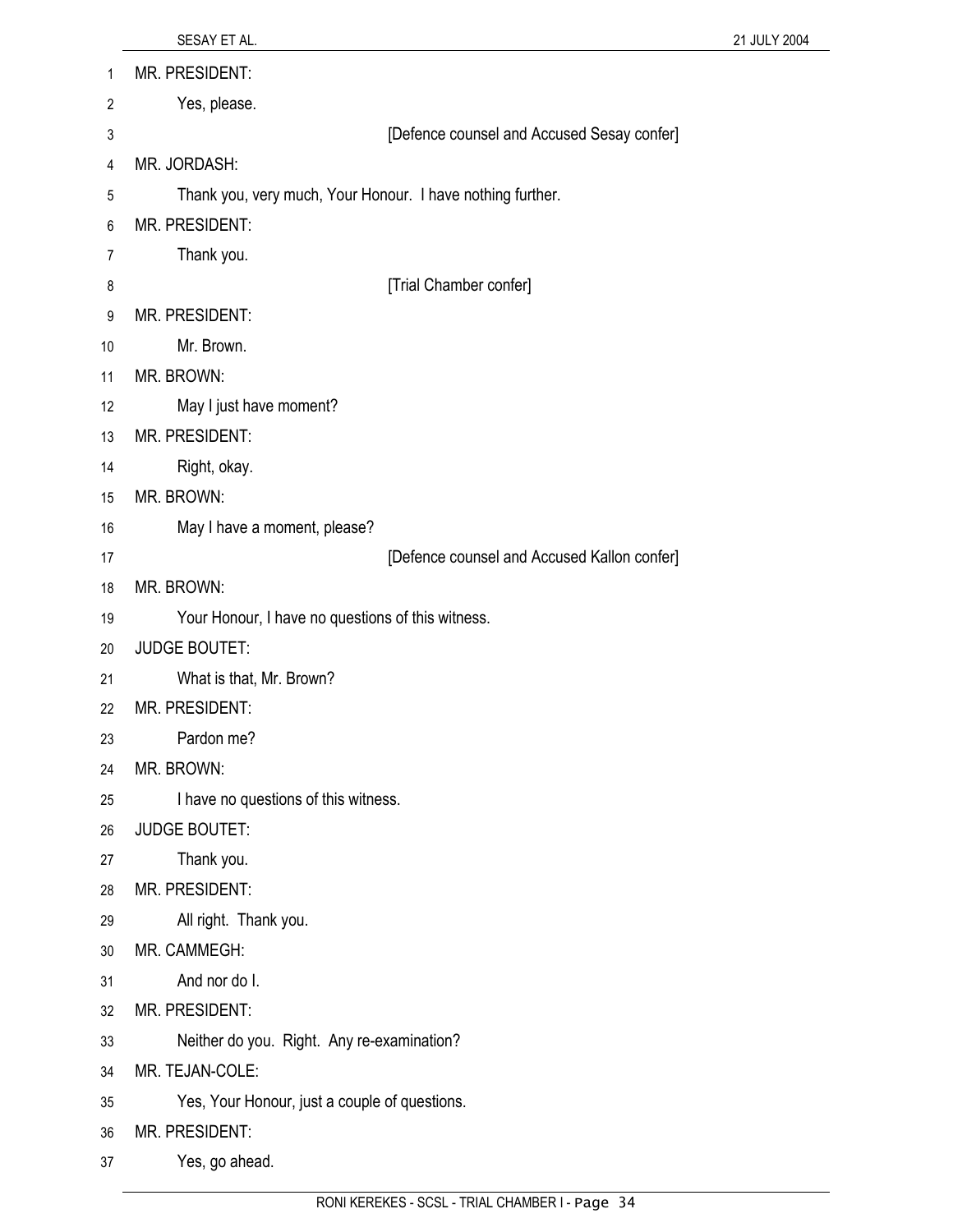| 1  | Re-examined by Mr. Tejan-Cole:                                                                           |
|----|----------------------------------------------------------------------------------------------------------|
| 2  | MR. TEJAN-COLE:                                                                                          |
| 3  | Mr. Witness, you mentioned under cross-examination that you heard about an operation called<br>Q.        |
| 4  | Operation No Living Thing. Do you remember mentioning that?                                              |
| 5  | Yes, I remember. The time they announced Operation No Living Thing was the time we went to the<br>А.     |
| 6  | Guinea boundary.                                                                                         |
| 7  | Who is this "they" that you're referring to that announced Operation No Living Thing?<br>Q.              |
| 8  | MR. JORDASH:                                                                                             |
| 9  | Objection. Your Honours, as I understand -- I beg your pardon, could I elaborate on my objection?        |
| 10 | MR. PRESIDENT:                                                                                           |
| 11 | Yes.                                                                                                     |
| 12 | MR. JORDASH:                                                                                             |
| 13 | As I understand the purpose of re-examination, it is to clarify evidence which has been                  |
| 14 | cross-examined upon. I did not cross-examine upon the issue of Operation No Living Thing. This is a      |
| 15 | whole new area which my learned friend is seeking to adduce in front of the Tribunal. In no way did I    |
| 16 | ask a question about Operation No Living Thing.                                                          |
| 17 | MR. PRESIDENT:                                                                                           |
| 18 | But was it ever mentioned? Was it ever mentioned in the course of his testimony under                    |
| 19 | cross-examination?                                                                                       |
| 20 | MR. JORDASH:                                                                                             |
| 21 | It was mentioned.                                                                                        |
| 22 | <b>MR. PRESIDENT:</b>                                                                                    |
| 23 | It was mentioned.                                                                                        |
| 24 | MR. JORDASH:                                                                                             |
| 25 | It was mentioned, but it was not mentioned --                                                            |
| 26 | MR. PRESIDENT:                                                                                           |
| 27 | It was not at your instance, but it was mentioned as part of his evidence under cross-examination.       |
| 28 | MR. JORDASH:                                                                                             |
| 29 | Yes, but in order to indicate a time of -- an event he was describing, not in order to explain what that |
| 30 | operation was and that's what my learned friend is seeking to do now through this witness. And he's      |
| 31 | seeking to do it despite the fact it is not in the original witness statement and he is seeking to do it |
| 32 | despite the fact that I did not ask a single question about Operation No Living Thing.                   |
| 33 | <b>JUDGE BOUTET:</b>                                                                                     |
| 34 | But isn't this an issue that came out at least twice in his cross-examination? At least it is my         |
| 35 | recollection that I have in the back of my mind that not only once but the witness twice referred to     |
| 36 | Operation No Living Thing.                                                                               |
| 37 |                                                                                                          |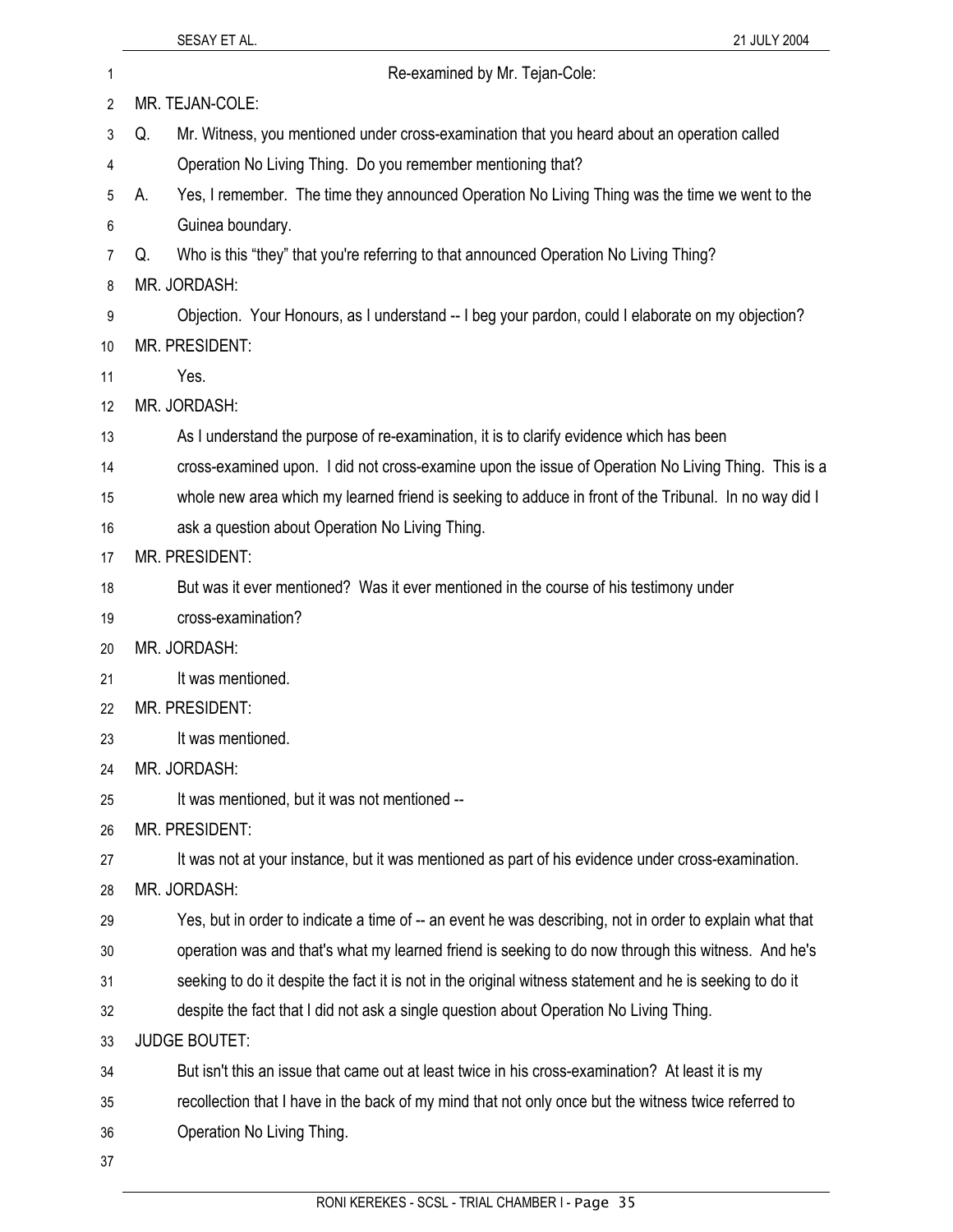| 1  | MR. JORDASH:                                                                                             |
|----|----------------------------------------------------------------------------------------------------------|
| 2  | As an indicator of an event he was describing, as an indicator of when that event took place, but not    |
| 3  | as a subject matter.                                                                                     |
| 4  | <b>JUDGE BOUTET:</b>                                                                                     |
| 5  | That you pursued.                                                                                        |
| 6  | MR. JORDASH:                                                                                             |
| 7  | Exactly.                                                                                                 |
| 8  | <b>JUDGE BOUTET:</b>                                                                                     |
| 9  | Agreed. All I'm saying is this is an issue that came out as part of an answer that the witness was       |
| 10 | giving to you, although you were not questioning him on that, you were questioning him about another     |
| 11 | matter but that came out as a result of, and you did not pursue that in this respect.                    |
| 12 | <b>JUDGE THOMPSON:</b>                                                                                   |
| 13 | But I want to know why should the rule be so circumscribed? If it did come out of cross-examination,     |
| 14 | what rule would preclude the Prosecution from re-examining on it if it is on the record? Why is the      |
| 15 | rule circumscribed? In other words, you seek to make a distinction between the purpose of the piece      |
| 16 | of evidence being on the record and I want to know what rule of law limits re-examination only to        |
| 17 | questions put by you the counsel, because my understanding of the broad scope of re-examination is       |
| 18 | that once the issue has arisen out of cross-examination, then it's new and counsel for the Prosecution   |
| 19 | or counsel for the Defence would be entitled to re-examine on that issue.                                |
| 20 | MR. JORDASH:                                                                                             |
| 21 | Well, the difficulty with that, Your Honour, is that we could never -- we may never leave this           |
| 22 | courtroom, because if my learned friend adduces fresh evidence about Operation No Living Thing, the      |
| 23 | Defence will be compelled to apply to Your Honours for an opportunity to rebut. My learned friend        |
| 24 | then may seek re-examination and so on and so forth.                                                     |
| 25 | <b>JUDGE THOMPSON:</b>                                                                                   |
| 26 | Yes, but of course the Court has a discretion to control any process like that and limit it. But my      |
| 27 | question is, if it came out of cross-examination, why should he not re-examine on it if it is to clarify |
| 28 | certain doubts, because that would be the purpose?                                                       |
| 29 | MR. JORDASH:                                                                                             |
| 30 | If my learned friend is seeking to establish and clarify with this witness the timing which he has given |
| 31 | during examination-in-chief and cross-examination I have no problem with that approach. If he is to      |
| 32 | elicit fresh evidence about Operation No Living Thing itself --                                          |
| 33 | <b>JUDGE THOMPSON:</b>                                                                                   |
| 34 | That would be trying to have a second bite at the cherry. I would propose what counsel is seeking to     |
| 35 | do here is to clarify some lingering doubt on the Operation Living Thing concept.                        |
| 36 | MR. JORDASH:                                                                                             |
| 37 | If simply my learned friend is seeking to establish more firmly the timing which is run through this     |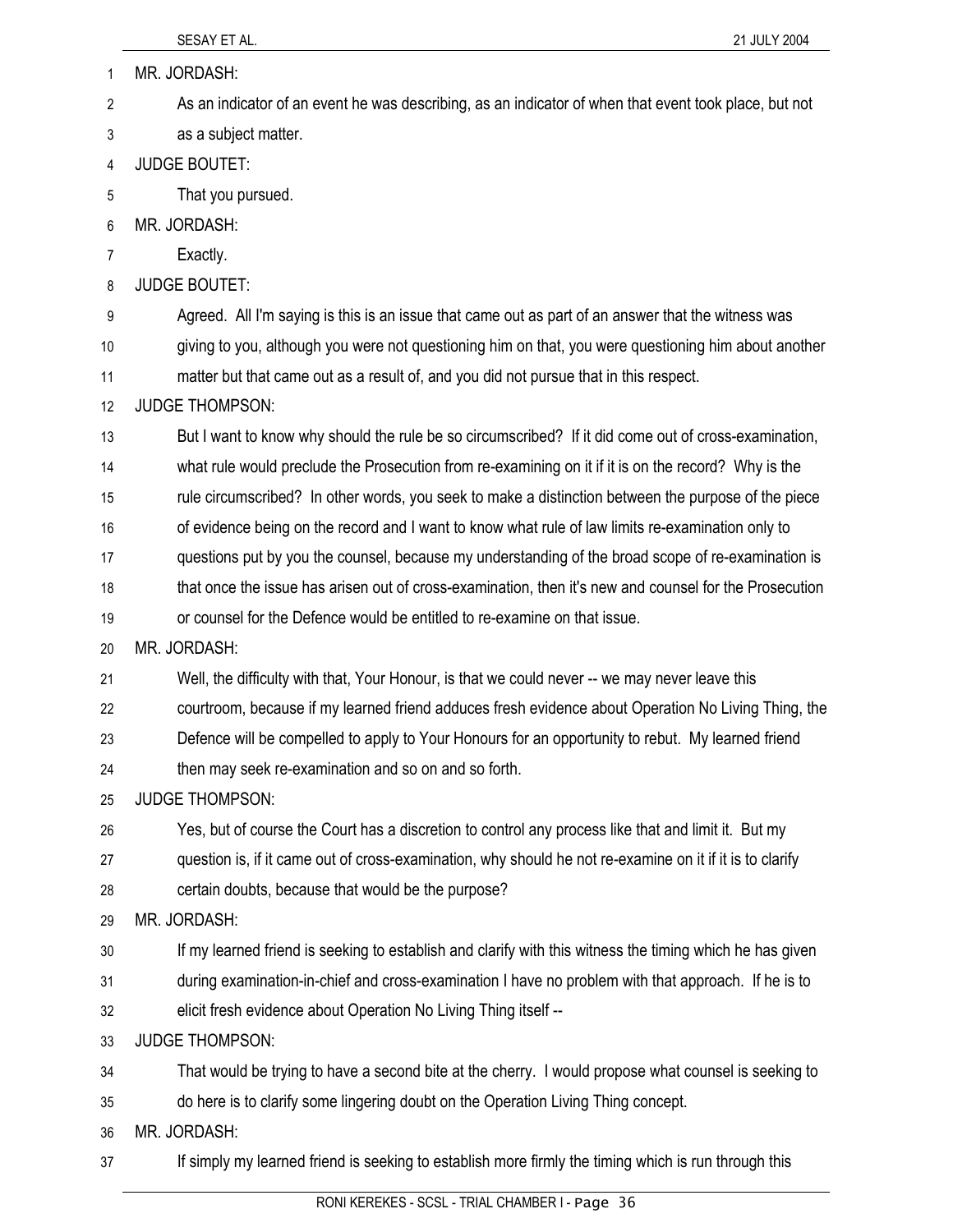|    | SESAY ET AL.<br>21 JULY 2004                                                                                 |
|----|--------------------------------------------------------------------------------------------------------------|
| 1  | witness's evidence, as I have said, I have no problem whatsoever with that. If he is to establish the        |
| 2  | details of what this witness knows about Operation No Living Thing, the impact and so on and so              |
| 3  | forth --                                                                                                     |
| 4  | <b>JUDGE THOMPSON:</b>                                                                                       |
| 5  | It would be clearly impermissible.                                                                           |
| 6  | MR. JORDASH:                                                                                                 |
| 7  | I'm grateful.                                                                                                |
| 8  | MR. PRESIDENT:                                                                                               |
| 9  | I think the core -- the core issue is whether under the traditional practices of re-examination the party    |
| 10 | or counsel re-examining can re-examine on all the evidence that was raised as a result of                    |
| 11 | cross-examination. This is a core issue. Are you trying to -- my learned friend -- my learned brother        |
| 12 | even mentioned, you're trying to limit it only to certain issues, but the perception, as it is is that       |
| 13 | counsel could re-examine on matters that have arisen under cross-examination even if it did not arise        |
| 14 | under examination-in-chief.                                                                                  |
| 15 | <b>JUDGE THOMPSON:</b>                                                                                       |
| 16 | And to add to what my brother says for clarifications purposes, because the evidence [inaudible] for         |
| 17 | clarification purposes.                                                                                      |
| 18 | MR. JORDASH:                                                                                                 |
| 19 | Your Honour's mic isn't on.                                                                                  |
| 20 | <b>JUDGE THOMPSON:</b>                                                                                       |
| 21 | As my learned brother said, counsel is entitled to cross-examine on issues arising -- to re-examine on       |
| 22 | issues arising under cross-examination for purpose of clarification.                                         |
| 23 | MR. JORDASH:                                                                                                 |
| 24 | And as I've said to Your Honour, I have no problem with that.                                                |
| 25 | <b>JUDGE THOMPSON:</b>                                                                                       |
| 26 | But I'm sure that we're all agreed that if it is to elicit new evidence, that would be trying to bolster     |
| 27 | examination-in-chief and clearly impermissible.                                                              |
| 28 | MR. JORDASH:                                                                                                 |
| 29 | I completely agree with Your Honours.                                                                        |
| 30 | MR. PRESIDENT:                                                                                               |
| 31 | I think we can move on, Mr. Jordash. The objection is not sustained, it is overruled.                        |
| 32 | Can counsel for the Prosecution please go -- move along.                                                     |
| 33 | MR. TEJAN-COLE:                                                                                              |
| 34 | I'm grateful Your Honours.                                                                                   |
| 35 | In answer to my last question you said that they had declared Operation No Living Thing. Who is this<br>Q.   |
| 36 | "they" that you're referring to?                                                                             |
| 37 | It is our friends the civilians who told us that there was an Operation No Living Things came on and I<br>А. |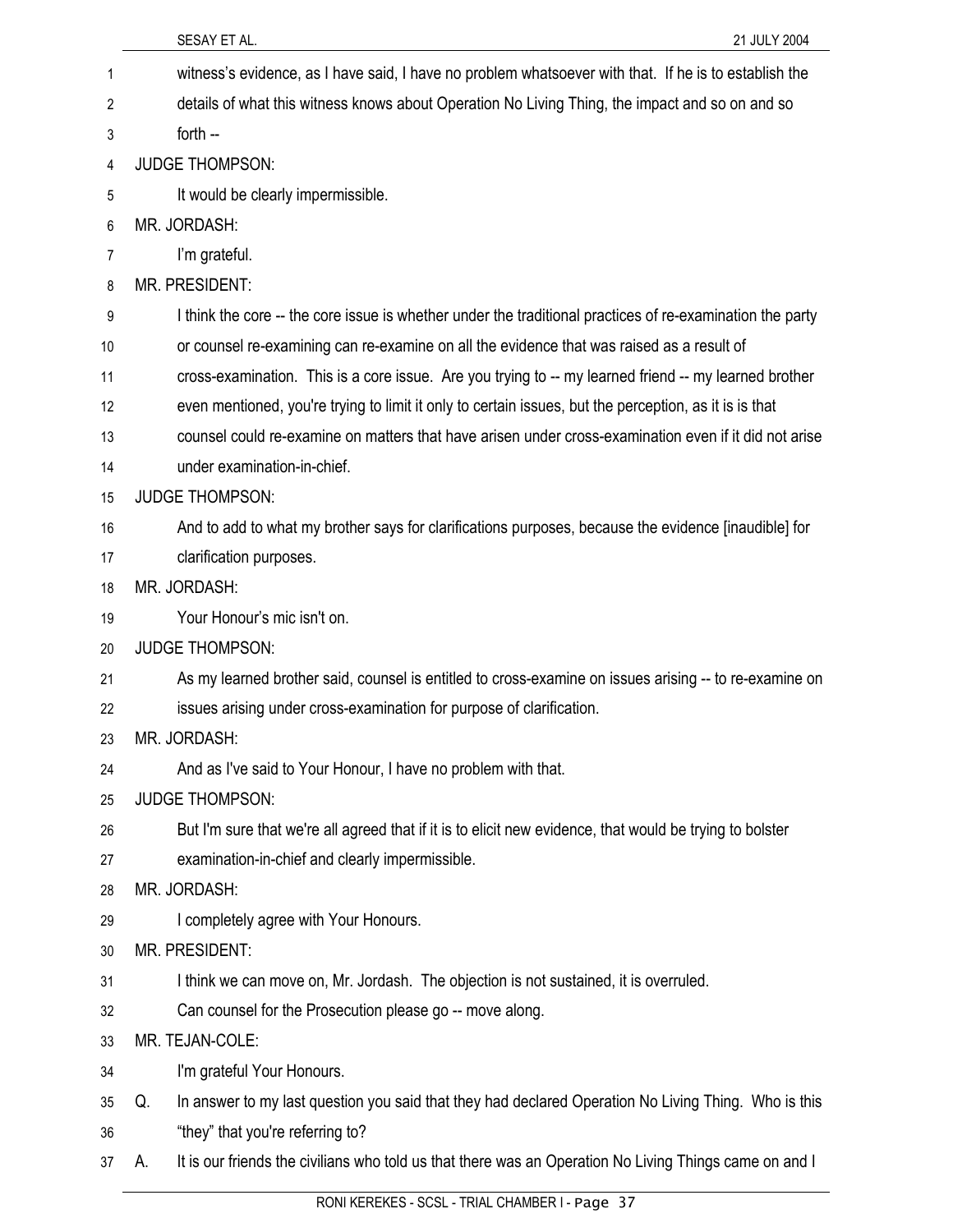|    |    | SESAY ET AL.<br>21 JULY 2004                                                                                  |
|----|----|---------------------------------------------------------------------------------------------------------------|
| 1  |    | asked what is this Operation No Living Things and they responded, "Oh, well if they meet anything             |
| 2  |    | that is alive, they will kill it." So I said, "Well, it is good for us to run away, so I am going to run away |
| 3  |    | and go somewhere else."                                                                                       |
| 4  | Q. | Where were you exactly when you heard about Operation No Living Thing?                                        |
| 5  | А. | I was in the town in which I was born, my birth place.                                                        |
| 6  | Q. | Do you recall the year?                                                                                       |
| 7  | А. | That year it was 1998.                                                                                        |
| 8  | Q. | Now, you also mentioned under cross-examination that Colonel Issa came to Tombodu once to pick                |
| 9  |    | up diamonds but that you saw him on several other occasions in Tombodu; is that correct? You said             |
| 10 |    | he came once if I can recall --                                                                               |
| 11 | А. | I cannot bear false witness against him. He was given diamonds in my presence only once, but he               |
| 12 |    | went there often. He went there with his friends and his security and he returned quite a few times.          |
| 13 |    | MR. TEJAN-COLE:                                                                                               |
| 14 |    | That is all for this witness.                                                                                 |
| 15 |    | [Pages 29 to 38 by Roni Kerekes]                                                                              |
| 16 |    |                                                                                                               |
| 17 |    |                                                                                                               |
| 18 |    |                                                                                                               |
| 19 |    |                                                                                                               |
| 20 |    |                                                                                                               |
| 21 |    |                                                                                                               |
| 22 |    |                                                                                                               |
| 23 |    |                                                                                                               |
| 24 |    |                                                                                                               |
| 25 |    |                                                                                                               |
| 26 |    |                                                                                                               |
| 27 |    |                                                                                                               |
| 28 |    |                                                                                                               |
| 29 |    |                                                                                                               |
| 30 |    |                                                                                                               |
| 31 |    |                                                                                                               |
| 32 |    |                                                                                                               |
| 33 |    |                                                                                                               |
| 34 |    |                                                                                                               |
| 35 |    |                                                                                                               |
| 36 |    |                                                                                                               |
| 37 |    |                                                                                                               |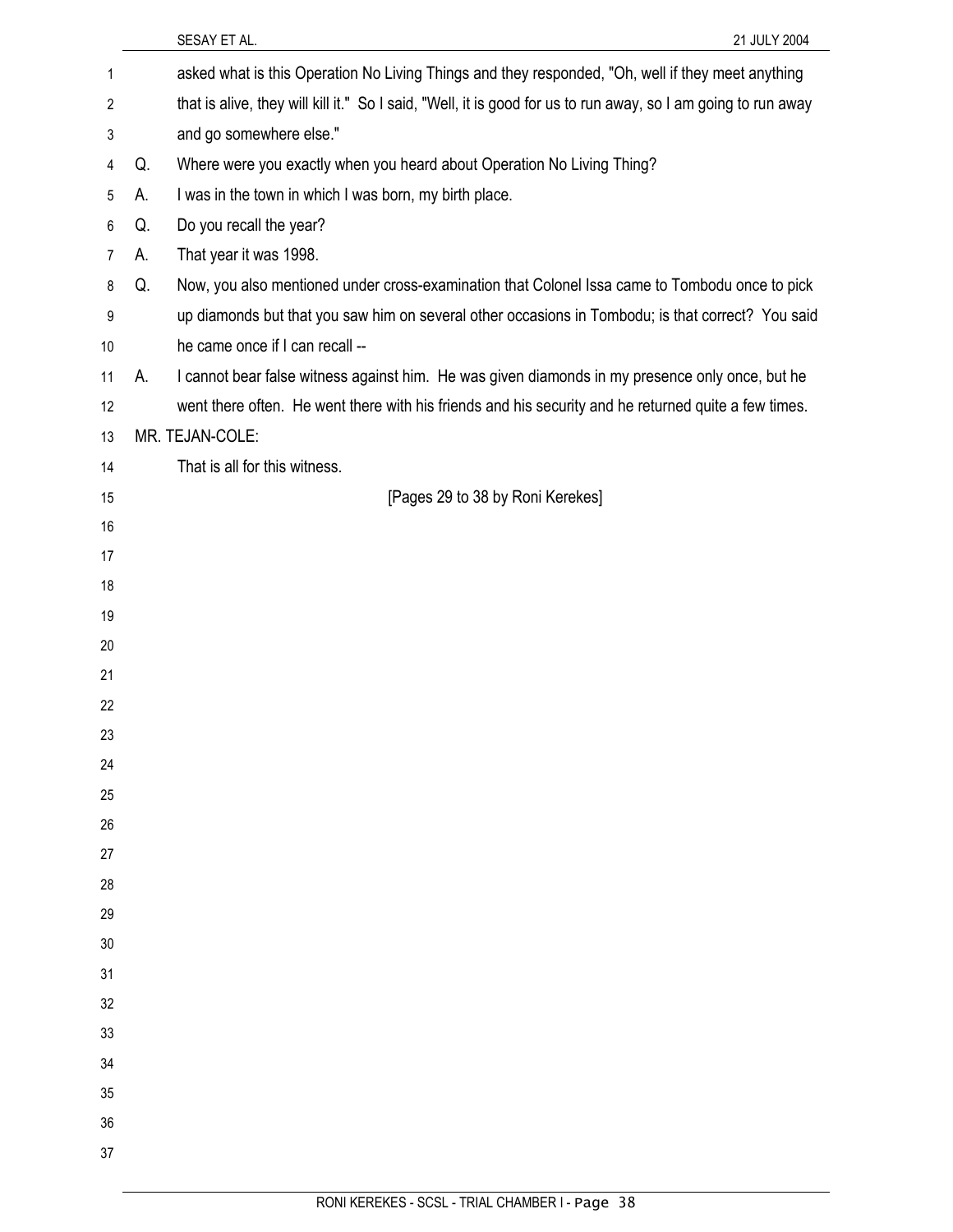|    | SESAY ET AL<br>21 JULY 2004                                                                           |
|----|-------------------------------------------------------------------------------------------------------|
| 1  | [12.33 a.m.]                                                                                          |
| 2  | MR. TEJAN-COLE:                                                                                       |
| 3  | That is all for this witness.                                                                         |
| 4  | <b>JUDGE THOMPSON:</b>                                                                                |
| 5  | I just wanted to say what more clarification do you need?                                             |
| 6  | MR. TEJAN-COLE:                                                                                       |
| 7  | That is all for this witness, Your Honours, I will take the cue from the Bench.                       |
| 8  | MR. PRESIDENT:                                                                                        |
| 9  | As you very well know we are not sitting this afternoon, so the Court will adjourn to tomorrow at     |
| 10 | 9.30 a.m. to continue with the proceedings and I hope that we are understood by the Prosecution as    |
| 11 | what -- continuing the proceedings, you know.                                                         |
| 12 | <b>MS. TAYLOR:</b>                                                                                    |
| 13 | Indeed, Your Honour. Might I just ask a question for clarification? Today and tomorrow we have sat    |
| 14 | half an hour earlier than we have on other days and this week we have been sitting later than we have |
| 15 | earlier in the proceedings, and I just wanted an indication from Your Honours so that the Prosecution |
| 16 | can have enough witnesses available if there is to be some standardisation of the sitting hours.      |
| 17 | MR. PRESIDENT:                                                                                        |
| 18 | We don't want to standardise, we will be moving as we are moving along and it is for you to take the  |
| 19 | necessary precautions that you took yesterday and for us to get along.                                |
| 20 | <b>MS. TAYLOR:</b>                                                                                    |
| 21 | Then we shall simply do our best, Your Honour.                                                        |
| 22 | MR. PRESIDENT:                                                                                        |
| 23 | Right.                                                                                                |
| 24 |                                                                                                       |
| 25 | Well, the Court will rise and resume tomorrow at 9.00 o'clock.                                        |
| 26 | MR. BROWN:                                                                                            |
| 27 | 9.00 o'clock, Your Honour. Your Honour, you said 9 o'clock, you had said 9.30 earlier, you just said  |
| 28 | 9 o'clock.                                                                                            |
| 29 | [Cannot distinguish speaker]                                                                          |
| 30 | <b>MR PRESIDENT:</b>                                                                                  |
| 31 | Okay, thank you.                                                                                      |
| 32 | [Whereupon the hearing adjourned at 12.35 p.m., to be                                                 |
| 33 | reconvened on Thursday, the 22 <sup>nd</sup> day of July at 9.00 a.m.]                                |
| 34 | [Page 39 to 39 by Susan G. Humphries]                                                                 |
| 35 |                                                                                                       |
| 36 |                                                                                                       |
| 37 |                                                                                                       |